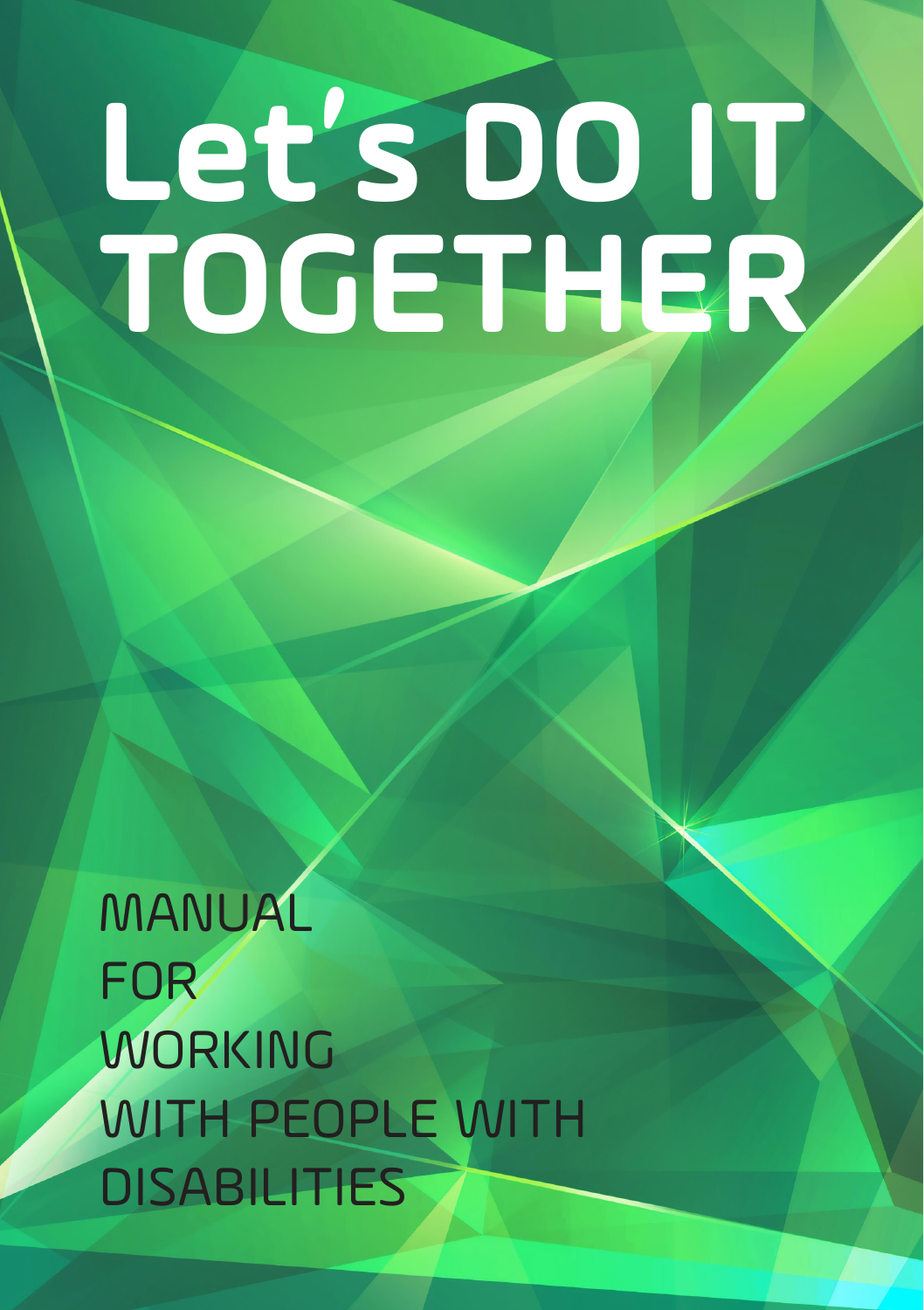#### Project title | **Social Inclusion of Disabled Persons into the Labour Market**

Lead partner organisation | Anykščiai Art Incubator - Art Studio, Lithuania

Partners | Panevėžys Business Advisory Centre, Lithuania<br>| Jelgava Local Municipality, Latvia

Financial support of the European Regional Development Fund (size of the ERDF co-funding) EUR 210,230.50

Compilers of the publication: Māris Grāvis, Lina Trebienė, Jurgita Tuitaitė, Roma Survilienė Project duration 24 months

Start date 01.03.2018

End date 29.02.2020



This publication has been produced by the project "Social Inclusion of Disabled Persons into the Labour Market" (No. LLI-404, New Skills), funded by the European Union. The contents of this publication are the sole responsibility of Anykščiai Art Incubator – Art Studio and can under no circumstances be regarded as reflecting the position of the European Union.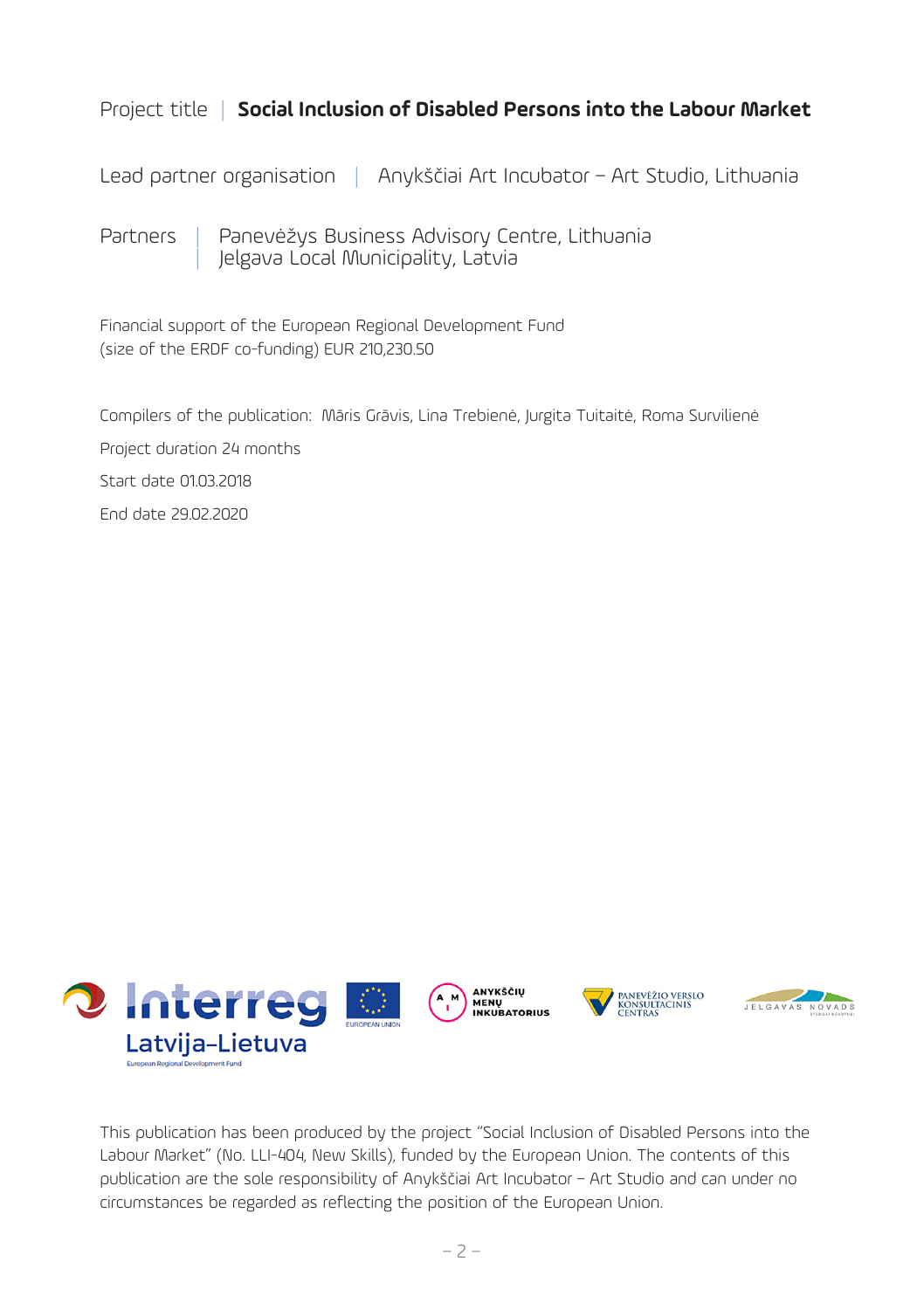# CONTENTS

| How should you work with people with and without disabilities? 7  |  |
|-------------------------------------------------------------------|--|
| What opportunities are there for people with a work disability? 8 |  |
|                                                                   |  |
|                                                                   |  |
|                                                                   |  |
|                                                                   |  |
|                                                                   |  |
|                                                                   |  |
|                                                                   |  |
|                                                                   |  |
|                                                                   |  |
|                                                                   |  |
|                                                                   |  |
|                                                                   |  |
|                                                                   |  |
|                                                                   |  |
|                                                                   |  |
|                                                                   |  |
|                                                                   |  |
|                                                                   |  |
|                                                                   |  |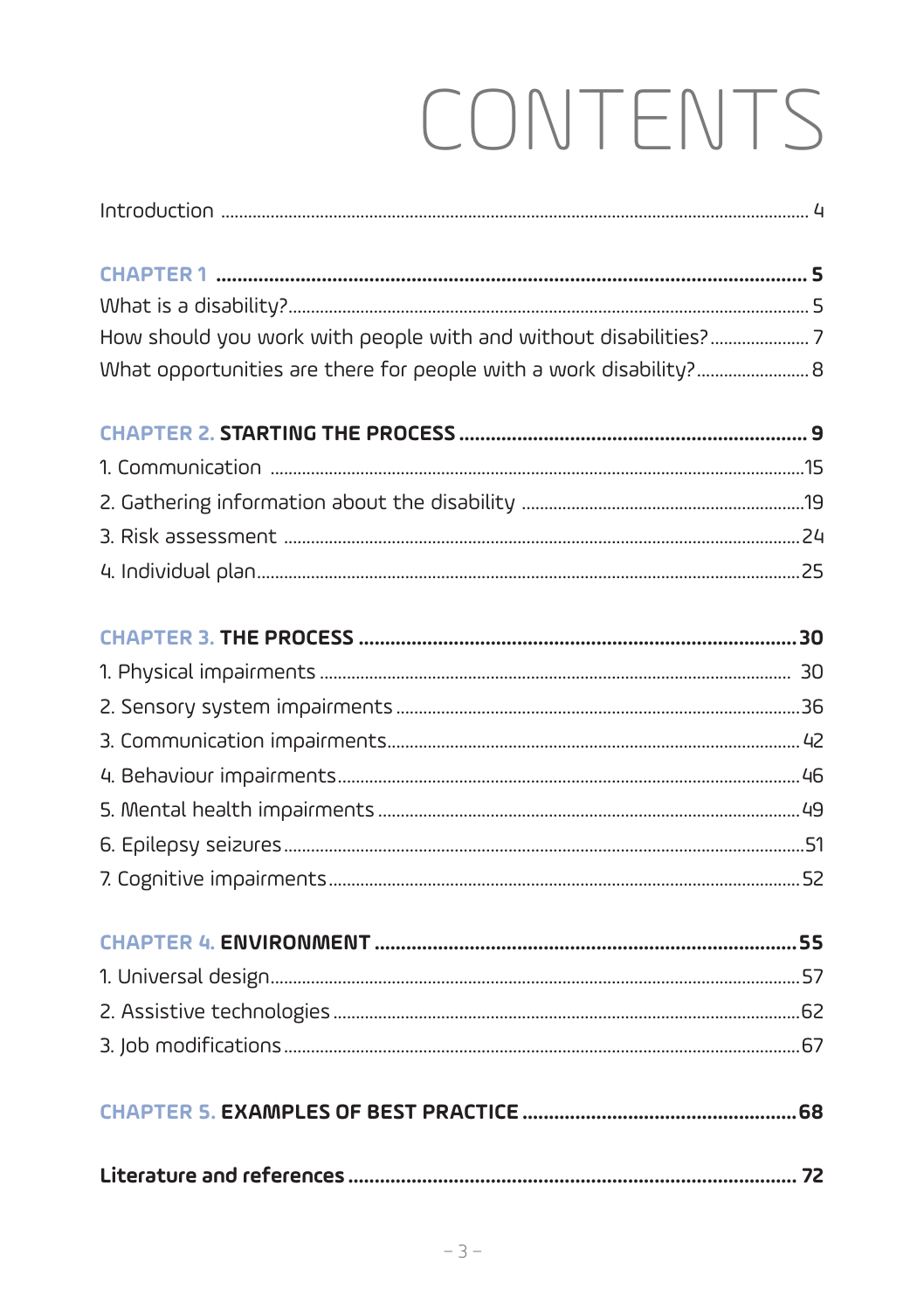# Introduction

This publication has been produced by the project "Social Inclusion of Disabled Persons into the Labour Market" (No. LLI-404, New Skills). The overall objective of the project is to enhance social inclusion for disabled persons by increasing their participation in the labour market and by improving accessibility to training in new professional skills.

The project is targeted at persons with physical, cognitive, sensory or emotional disabilities from the age of 16, by developing a tailor-made training system to help them acquire new professional skills under the leadership of a **mentor – a professional in a particular domain who is ready to work with a disabled person for the purpose of integration into the labour market**. Social inclusion measures have been created and launched to provide the specific training of new skills adjusted for disabled persons to increase their labour market participation and to reduce inequalities in reaching their specific educational goals.

#### **Who can use this manual and how should it be used?**

Mentors working in the area of social inclusion.

The methodology for the training of disabled persons has been elaborated and is targeted at professionals who will be willing to become mentors for disabled persons, through learning by teaching them the technical skills required for their profession. This Methodological Handbook describes the approach and the methodology for mentors on how to work with and train a person with disabilities by outlining practical tips and examples of best practices, as well as discussing possible problematic situations and offering some solutions.

The Handbook will be made publicly available to everyone through the websites of our project partners and other relevant stakeholders.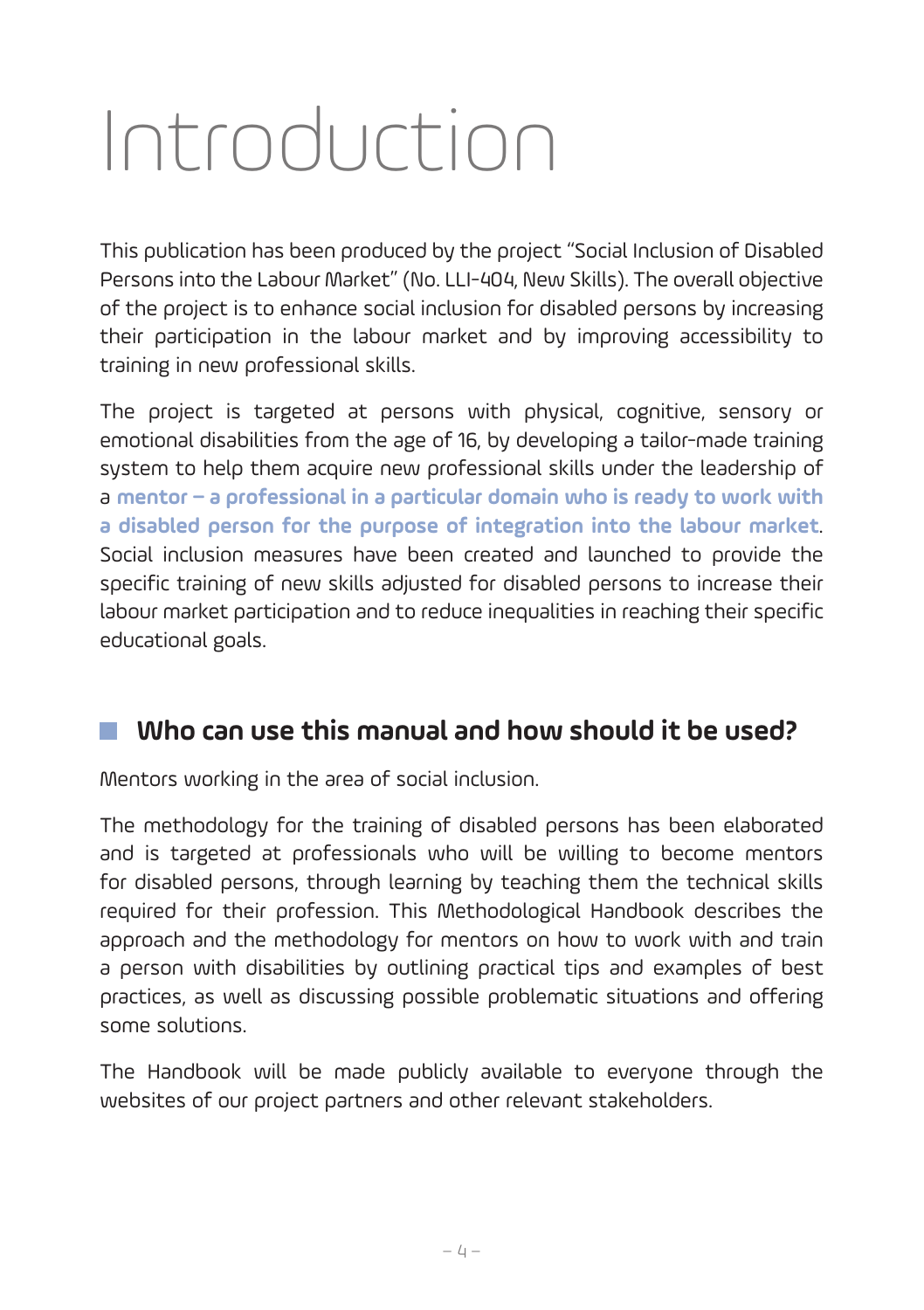# CHAPTER 1

#### **What is a disability?**

Isn't every person special? We think so.

We think that everyone should have possibilities to learn, to work and to participate in every activity. We use terms such as "person with special needs", "people with disabilities" and "people with impairments". But what do we mean when we say a "person with special needs"? What do we mean when we say "disabilities"?

The word "disability" can be used to refer to a lack or a limited capacity of the body, in either a mental or a physwical sense (Grue, 2015). The World Health Organisation (WHO, 2012) has published the following definition: **Disabilities is an umbrella term, covering impairments, activity limitations and participation restrictions**. An impairment is a problem in a bodily function or structure; whereas an activity limitation is a difficulty encountered by an individual in executing a task or and action; and a participation restriction is a problem experienced by an individual in relation to life situations. Thus, a disability is not just a health problem. It is a complex phenomenon, reflecting the interactions between the features of a person's body and the features of the society in which he or she lives. Overcoming the difficulties faced by people with disabilities requires interventions to remove environmental and social barriers.

A disability is the interaction between an individual with a health condition and their personal, environmental factors. Models of disability help us to understand people who have health problems, but because of political situations, technologies, changes in worldviews, etc., such models are not stable. Webb (2015) explained that a disability can be viewed differently and described by two models, or two ways of viewing the disability. The first is the Individual Model in which a disability is viewed in terms of disease and impairment — the problem is seen as being within the individual. According to this perception of a disability, disabled people have something wrong with them that needs to be fixed or corrected so that they can become as much like other people as possible. The main way in which they are identified is by their impairment or disease. The second is the Tragedy Model, in which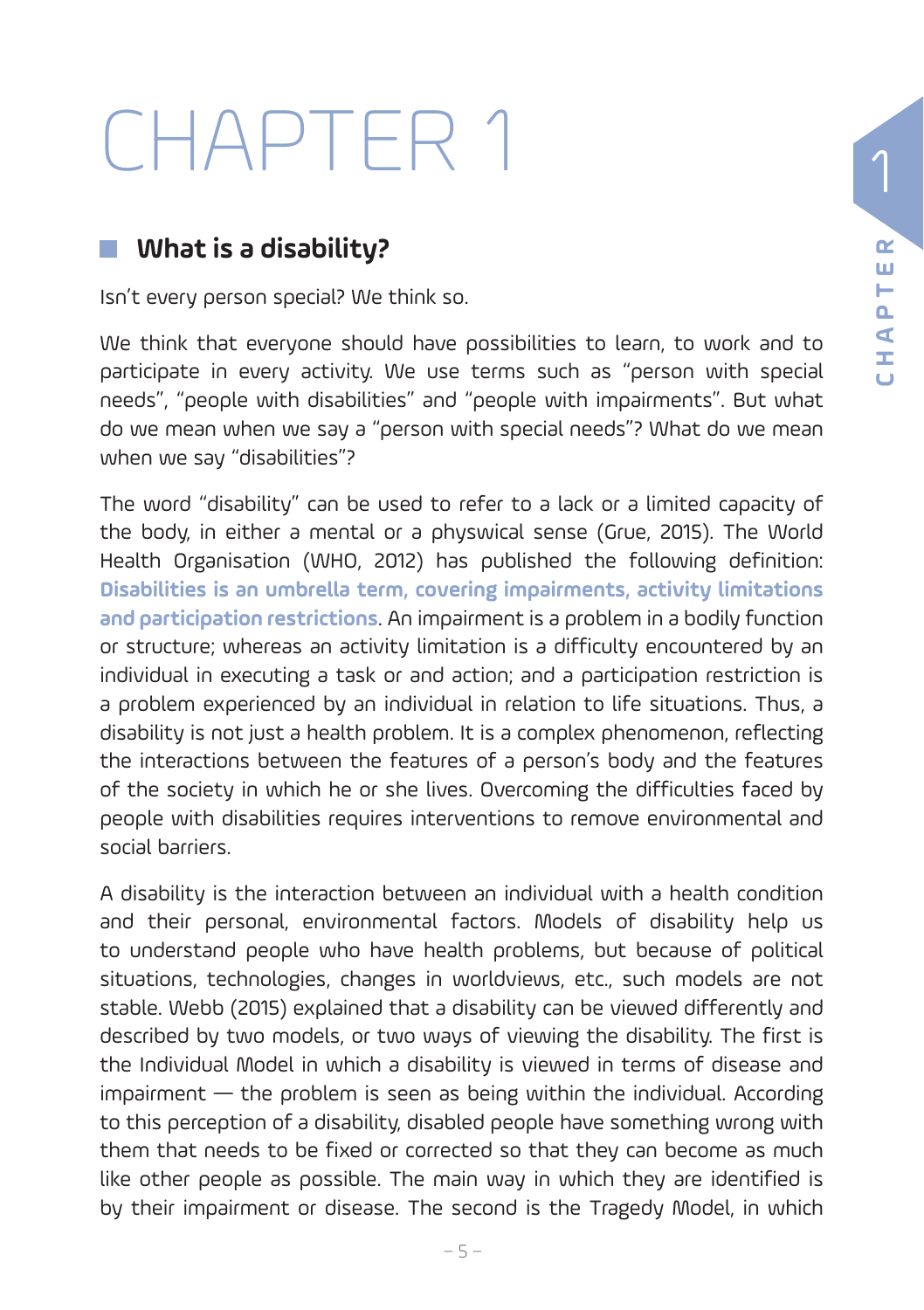disabled people are viewed as unhappy, inferior and a burden to their families and society.

The United Nations Convention on the Rights of Persons with Disabilities (2006) provides a framework for countries to change the attitudes and beliefs about the potential of people with disabilities and their active participation in the society, and it has been helpful in reducing the attitudinal and environmental barriers for persons with disabilities (Bingham, Clarke, Michaelsen, Van de Meer, 2013). It's models help us to understand the term "disability". The first model is a Medical Model of disability which focuses on institutionalisation (such persons need to be treated). The Social Model of disability (1980) focuses on politics, anti-discrimination and system advocacy, and in contrast to previous models, it defines disability as a societal rather than an individual phenomenon.

The International Classification of Function and Disability (ICF) Bio-Psycho-Social Model (1990) was developed as a compromise that absorbs aspects of both the Medical and Social accounts of a disability. The initial publication was entitled International Classification of Impairments, Disabilities and Handicaps. Since then, each of the following terms have been replaced to reflect the shift to a holistic perspective:

- Handicap has been changed to participation restriction.
- Disability has been changed to activity limitation.
- Impairment has been changed to health condition, which is an umbrella term for not only a disease, disorder, injury or trauma, but also for conditions such as pregnancy, aging, stress, congenital anomaly and a genetic predisposition (Jacobs, MacRae, Sladyk, 2014).

According Jenkins (2014) a "disability" includes:

- A loss of physical or mental functions;
- A loss of part of the body;
- Infections and non-infectious diseases and illnesses;
- The malfunction or disfigurement of a part of a person's body;
- Any condition which affects a person's thought processes, understanding of reality, emotions and judgments, or which results in disturbed behaviour.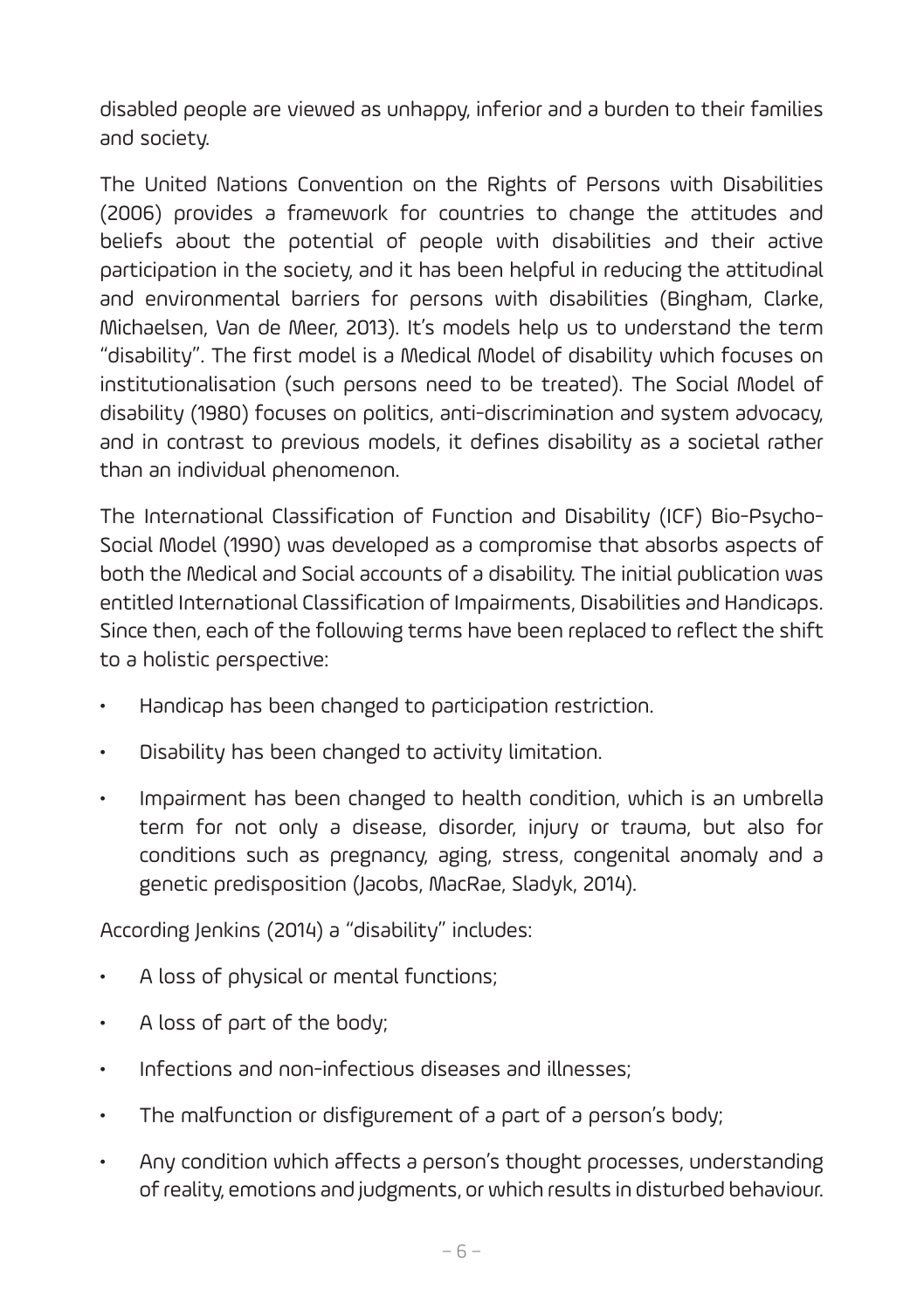What definitions we should use? In this Handbook, we will use the terms according Jenkins (2014) to seek a better understanding.

#### **E** How should you work with people **with and without disabilities?**

People with disabilities seek the same opportunities as people without disabilities. **Inclusion means that people with or without disabilities can participate in an activity and interact on an equal basis. Inclusion is a natural part of the human experience.** 

The inclusion of people with disabilities in everyday activities involves practices and policies designed to identify and remove barriers, such as physical, communication and attitudinal barriers that hamper an individual's ability to fully participate in a society in the same manner as people without disabilities. Inclusion, as the participation of all society member, is an equitable aspect of a just society. The Inclusive Education Outcome Framework draws upon sociocultural learning theory in framing the nature of learning as inherently both social and cultural in nature (Rogoff, 2003; Vygotsky, 1980).

How does it work? Inclusion includes: non-discrimination; modifying items, procedures or system to enable a person with a disability to use them to the maximum extent possible (reasonable accommodations); making products, communication systems and the physical environment more usable by as many as possible (universal design); and eliminating the belief that people with disabilities are unhealthy or less capable of doing things (stigmas). Reasonable accommodations are alterations that have been made to items, procedures or systems that will enable a person with a disability to use them to the maximum extent possible. The use of universal designs simplify things for everyone by making products, communication systems and the physical environment more usable by as many people as possible, at little or no extra cost. A universal design benefits people of all ages and abilities. Therefore, universal design principles are used in education, rehabilitation and in many other areas. The learning is designed to accommodate a wide range of individual students with different abilities. However, it's also really important to have an understanding of the impact of an individual student's disability and give consideration to the different ways in which a person with a disability can do things.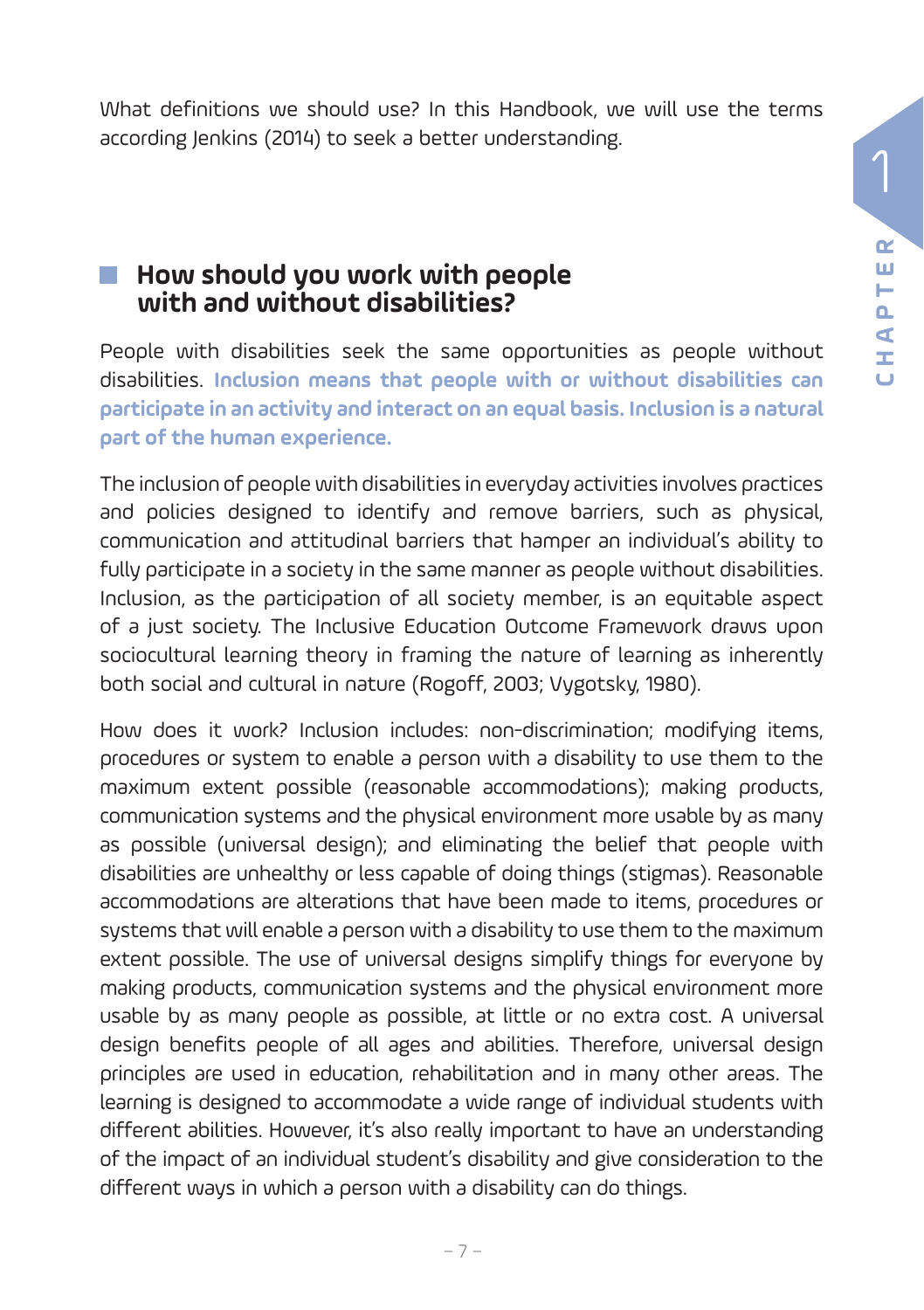#### **What opportunities are there for people with a work disability?**

Nowadays, labour participation is very important, but health conditions and diseases can restrict a person's working productivity. A work disability refers to a person's inability to perform a job or to work a certain number of hours because of health reasons. Personal suffering, limitations in functioning, loss of income, and strained relationships between the individual with others are all included under the term work disability. Unemployment can lead to social exclusion, so that's a good reason why work should be used to reintegrate people with disabilities into the community.

It is important to remember that inclusive work is not just about the design of a particular workplace, it is also about what goes on in that workplace.

#### **Inclusive work means:**

- A person can get a job and learn new skills, even if they have severe or complex special needs;
- Supporting and encouraging employees with special needs to feel good and to take part in every situation at the work place;
- Helping an employee with special needs to achieve the most from their work;
- Ensuring that the system is adjusted to meet the employee's needs, rather than expecting an employee with special needs to "fit" into the system;
- Ensuring that the person with special needs shall have the same rights and benefits from the appropriate work as their colleagues who do not have such needs;
- Having someone available to support a person with special needs in doing his/her jobs;
- Ensuring the equality of a person with special needs at the work place;
- Paying extra attention to empowering a person with special needs;
- Paying special attention to the needs of an employee with special needs;
- Giving flexible tasks to the employee with special needs.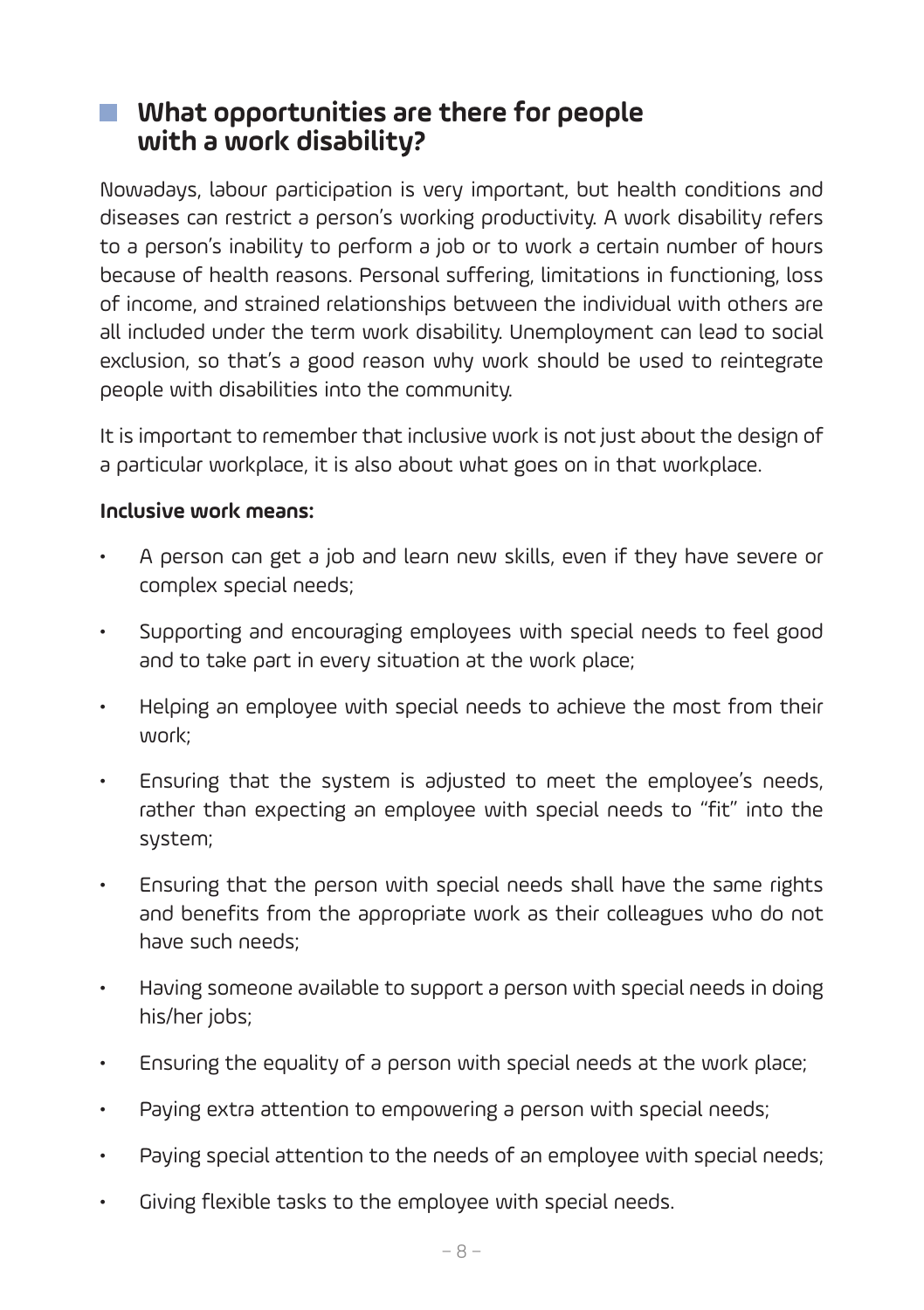# CHAPTER 2

#### **STARTING THE PROCESS**

- **1. Communication**
- **2. Gathering information about the disability**
- **3. Risk assessment**
- **4. Individual plan**

 2  $\sim$ **CHAPTER** ш Н Q, ⋖ Ì,

Inclusive vocational training systems have the following characteristics:

- The inclusion of disabled and non-disabled people in one overall system;
- The involvement of disabled people in all aspects of that system, including the design and development of programmes and the hiring of disabled people as trainers and teachers in these programmes;
- A barrier-free environment one that eliminates all barriers, including physical, learning, social and psychological barriers. An infrastructure is designed and built with accessibility for disabled people in mind and the existing facilities are renovated. Accommodations are included, systems are made accessible to all people, including people who are blind or deaf, and transport is made accessible;
- Teaching methods are adapted and assistive learning devices or other adaptations are made available;
- Career guidance is offered so that people with disabilities can make appropriate choices. This includes individualised assessments of the students' skills and proactive guidance that does not discriminate against a person with a disability;
- A market-driven approach that ensures the quality of the training and maximises the employment outcomes, with the active involvement of employers to ensure that the skills are developed in line with their needs;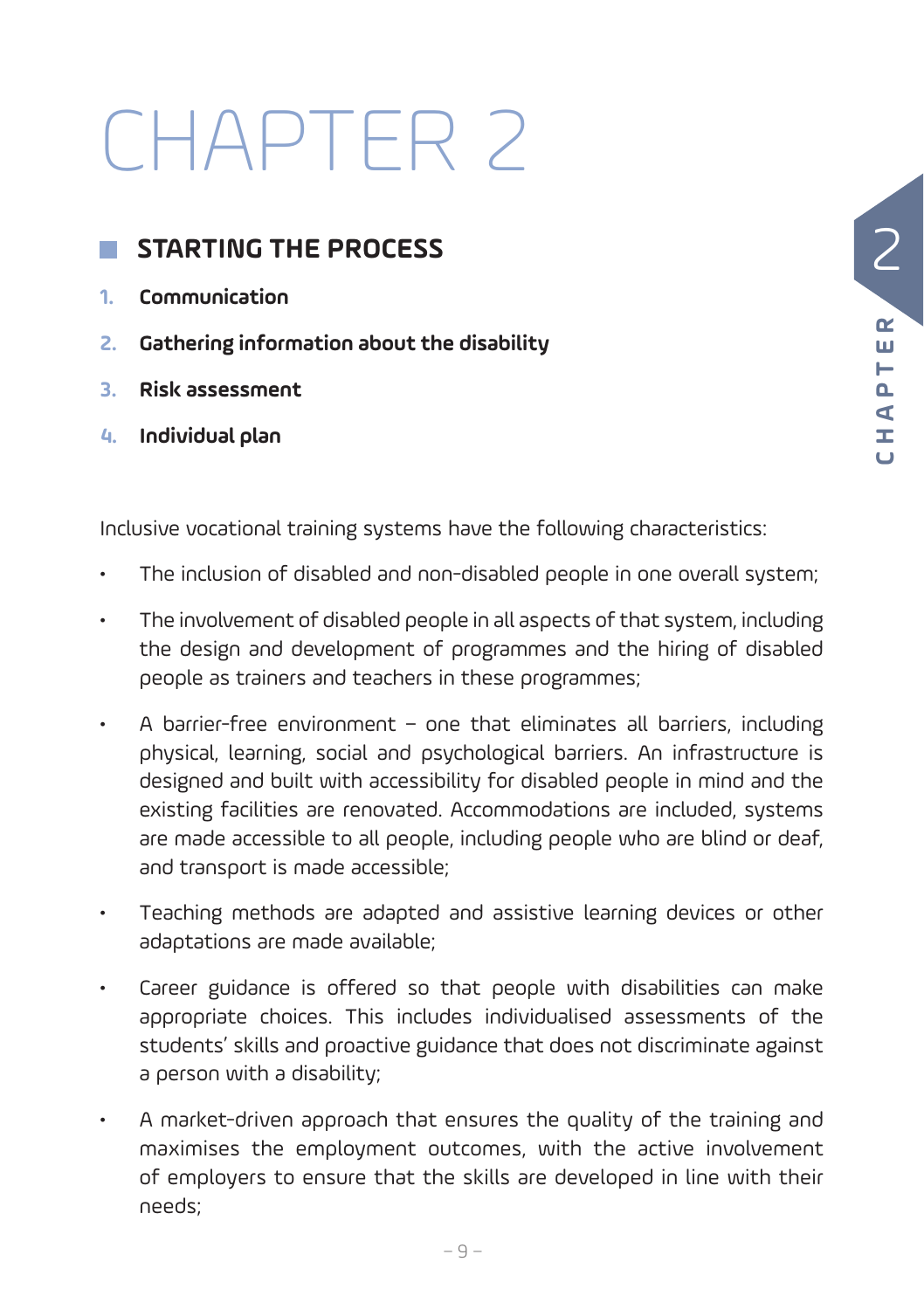- Recognition of the importance of cultivating positive attitudes including the attitudes of non-disabled students and staff – to ensure a welcoming and supportive atmosphere for people with disabilities;
- Teaching staff and disability specialist support staff who can adapt the instructional methods and techniques to ensure that all students, including those with disabilities, will develop the vocational competencies they need;
- Adequate resources to support the training of all types of students;
- Adequate preparation of the people with disabilities to ensure that they succeed in the vocational training. This includes children with disabilities attending and succeeding in their basic education as well as building linkages between secondary schools and vocational education and training systems. (International Labour Office, Gender, Equality and Diversity, 2013).

#### **Categories of actions to address in your plan:**

- **• Accessibility** and required physical modifications to the vocational centre and its grounds.
- **• Staff training** and, possibly, disability training for other stakeholders.
- **• Communication** and outreach to people with disabilities, directly and through others.
- **• Securing advice and guidance** from partners or experts to address the inclusion issues that may arise and that you did not anticipate or cannot handle internally.
- **• Equipment acquisition** or modification for instruction-related equipment and tools, or securing other resources based on the individual trainees' needs.
- **• Materials and curriculum modifications**, especially ensuring that print and electronic information is accessible or available in alternative formats, and that a variety of training approaches are used and the testing procedures can be modified if needed.

(International Labour Office, Gender, Equality and Diversity, 2013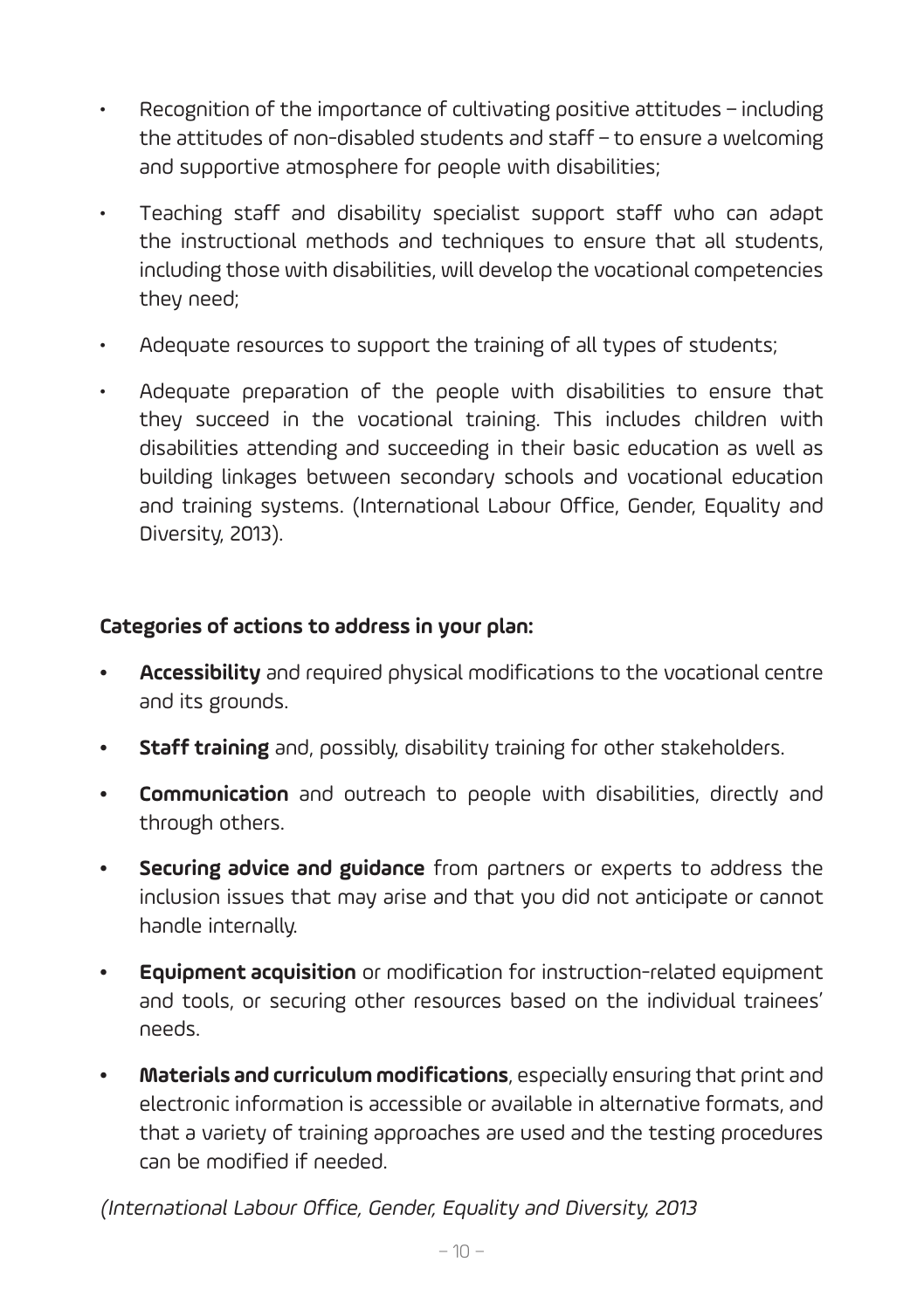#### **Expected Role of the Mentor**

A positive attitude towards a person with special needs can have a positive impact on an individual. That individual will have the opportunity to gain new experiences, greater respect, friendship and experience the feeling of being part of the community, as well as developing self-esteem and self-confidence.

The mentors working as a team member with a colleague with special needs should:

- **Be a positive role model.** Modelling is one of the most powerful ways in which people learn. A person learns from others through observing how someone else responds to a particular situation, and how someone relates to another person. A mentor should be a role model for the person he/she supports and also for the wider community.
- **• See the person first.** All people are individuals and to define a person by their disability is to imply that they are the disability first and a person second. An example of this is saying the "Downs youngster". This defines the youngster by his disability. It is preferable to say a "youngster with Down Syndrome"; thus, you are seeing the person first and their disability second.
- **• Address people in a respectful manner.** Avoid using language that is demeaning, childish or patronising. Include the person in conversations that are about them or that are taking place around them. Introduce the person you are supporting to the people you are speaking with, and include them in the conversation. Be respectful when introducing the person to someone else.
- **• Avoid giving hyper-care.**
- **• Use easy-to-understand language.**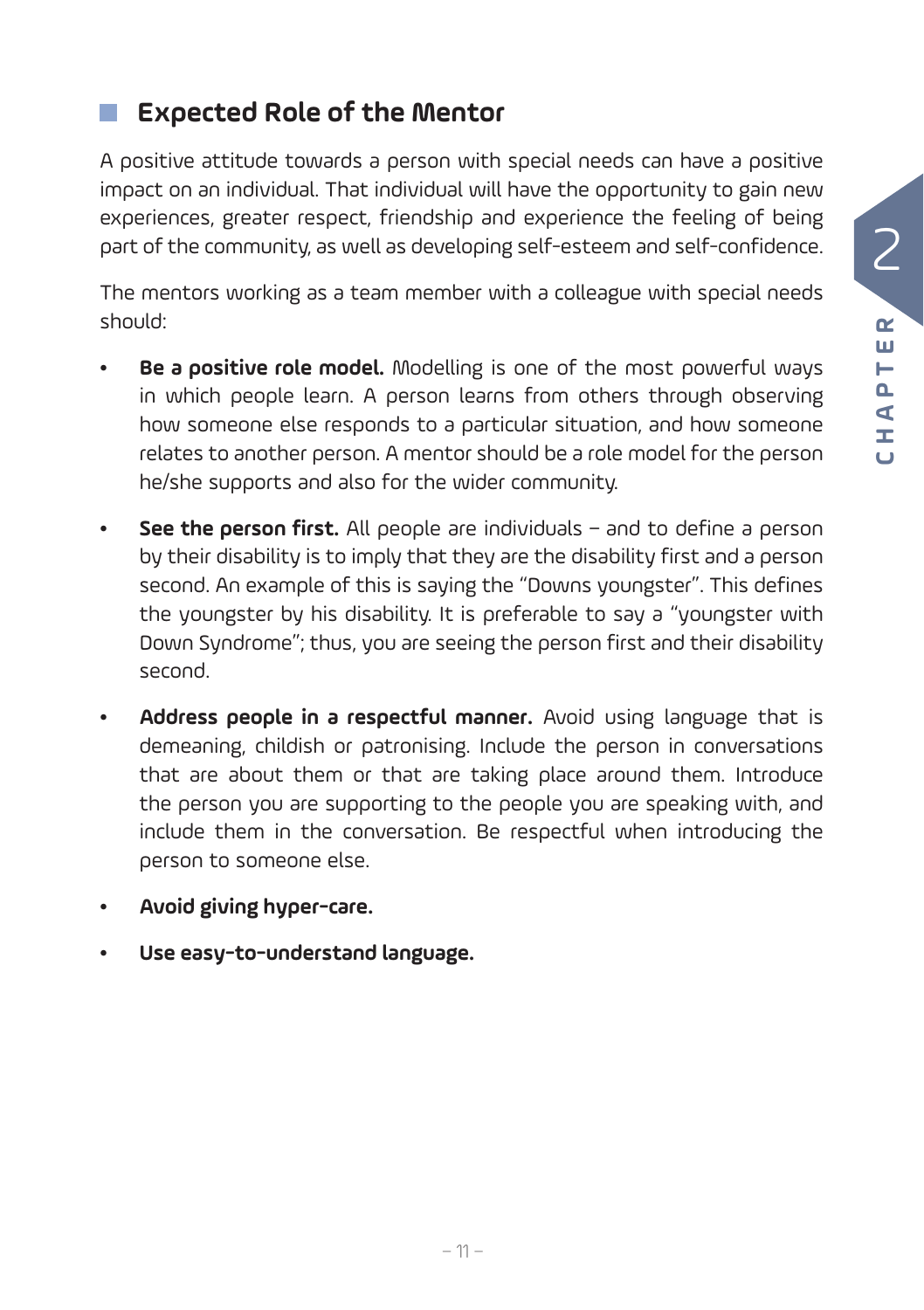#### **What styles should mentors use?**

| <b>INFORMAL</b>                                  | <b>FORMAL</b>                                        |
|--------------------------------------------------|------------------------------------------------------|
| Unplanned                                        | Planned                                              |
| Voluntary participation                          | Degree of compulsion                                 |
| Individual goals                                 | Policy and institutional goals                       |
| High level of negotiation                        | Low level of negotiation                             |
| Shared background<br>and experiences             | Social distance                                      |
| High social intensity                            | Low to medium social intensity                       |
| Self-sought<br>friendship                        | Relationship mediated by a matching<br>process       |
| Indefinite time-span                             | Limited time-span                                    |
| Less directive                                   | More directive                                       |
| Difficult<br>to track                            | Intensely monitored in terms of<br>specific criteria |
| Located in familiar<br>surroundings              | Located in institutional settings                    |
| Relates to wider social ties<br>and a peer group | Focuses on the individual                            |
| Rooted in the local<br>community                 | Separate from the local community                    |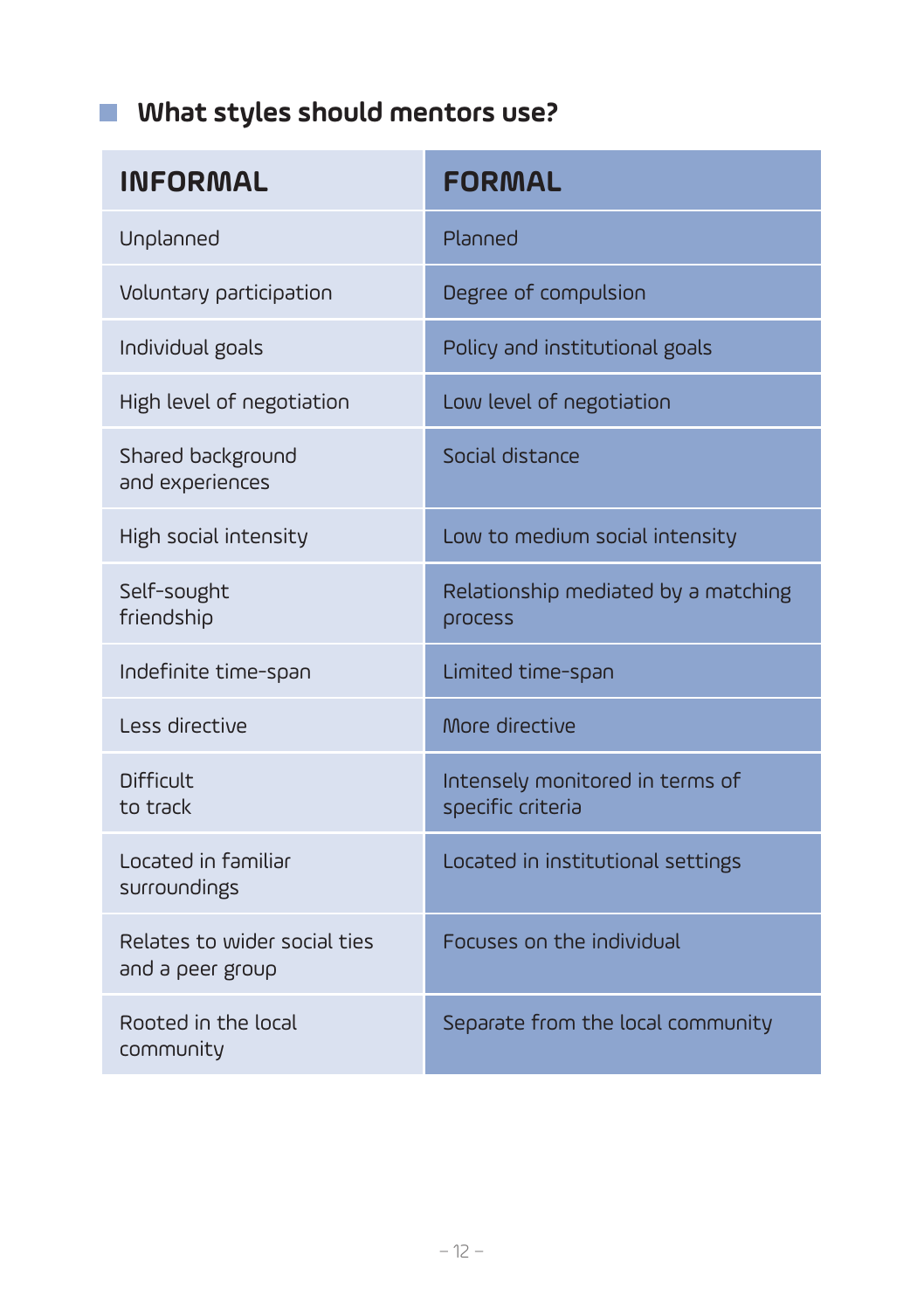#### **Ethics**

It's very important to act in the client's best interests and to establish an ethical climate for the purpose of maintaining privacy and confidentiality in a community:

- Avoid all "corridor conversations". Establish confidential places to discuss private client matters, and remember that even casual conversations can quickly turn into conversations in which confidential information is shared.
- Make sure your clients understand what is private and what is not, as research indicates that many clients do not understand confidentiality. For our young clients, involve them in decisions using plain language that they will understand.
- Make all efforts to keep private, professional information confidential. Do not carry confidential reports or files casually, and do not leave them in the bathroom or in your unlocked car. Transport confidential items only when absolutely necessary. Keep your computer encrypted or password sensitive for all client-related information.
- Respond "naturally" to questions that occur in typical settings, but be careful not to violate privacy or confidentiality obligations. Make sure that paraprofessionals understand their obligations to privacy and do not give more information than is needed.
- Communicate with your clients and their families about what you need in order to provide best practices as a specialist, and what participation in natural environments might entail. Ask about mentioning the disability or educating others; involve the disables person in the decisions and discussion.
- Implicit consent and reasonable expectations of privacy are part of good practice when the client and family are involved in a community-based environment. The family and client need to be informed and "agree" to the setting and approach to the intervention.
- Establish an ethical climate in the community through modelling, educating and sponsoring workshops with experts. Consider the establishment of an ethics programme (Jacobs, MacRae, Sladyk, 2014).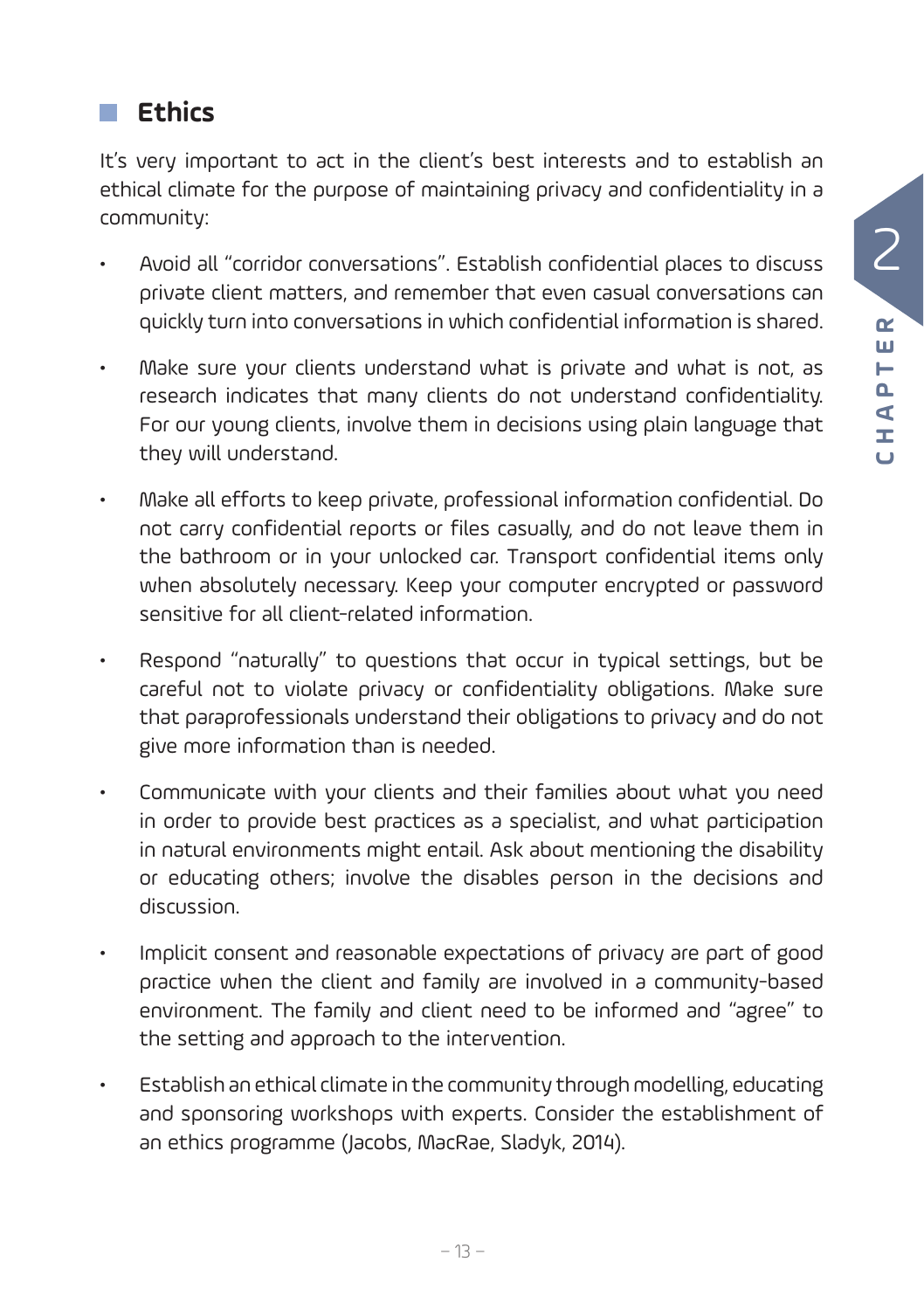$\hat{\mathbb{R}}$  Remember, the person with a disability is the expert in his/her impairment **and may have a different way of doing a task.** 

**It is important not to assume that a student with a disability cannot complete a task, but to ask the student how he/she can do it.**

#### **Protection of Personal Data**

It is very important to know and to follow and European Union (EU) Directive No. 95/46/EC on the protection of personal data.

A mentor often gets to know more about the person he/she supports and their family than other people. Respecting a person's privacy relates to all areas of the person's life, including their home, personal life, family, working life and all other areas that a Disability Support Worker may or may not be involved in.

#### **THE MENTOR IS NOT PERMITTED TO:**

- Tell another person the personal information about the person he/she supports;
- Discuss the person he/she supports with another worker, family member or acquaintance;
- Leave notes of a personal nature about the person he/she supports;
- Leave personal files in an area where they can be accessed by someone else.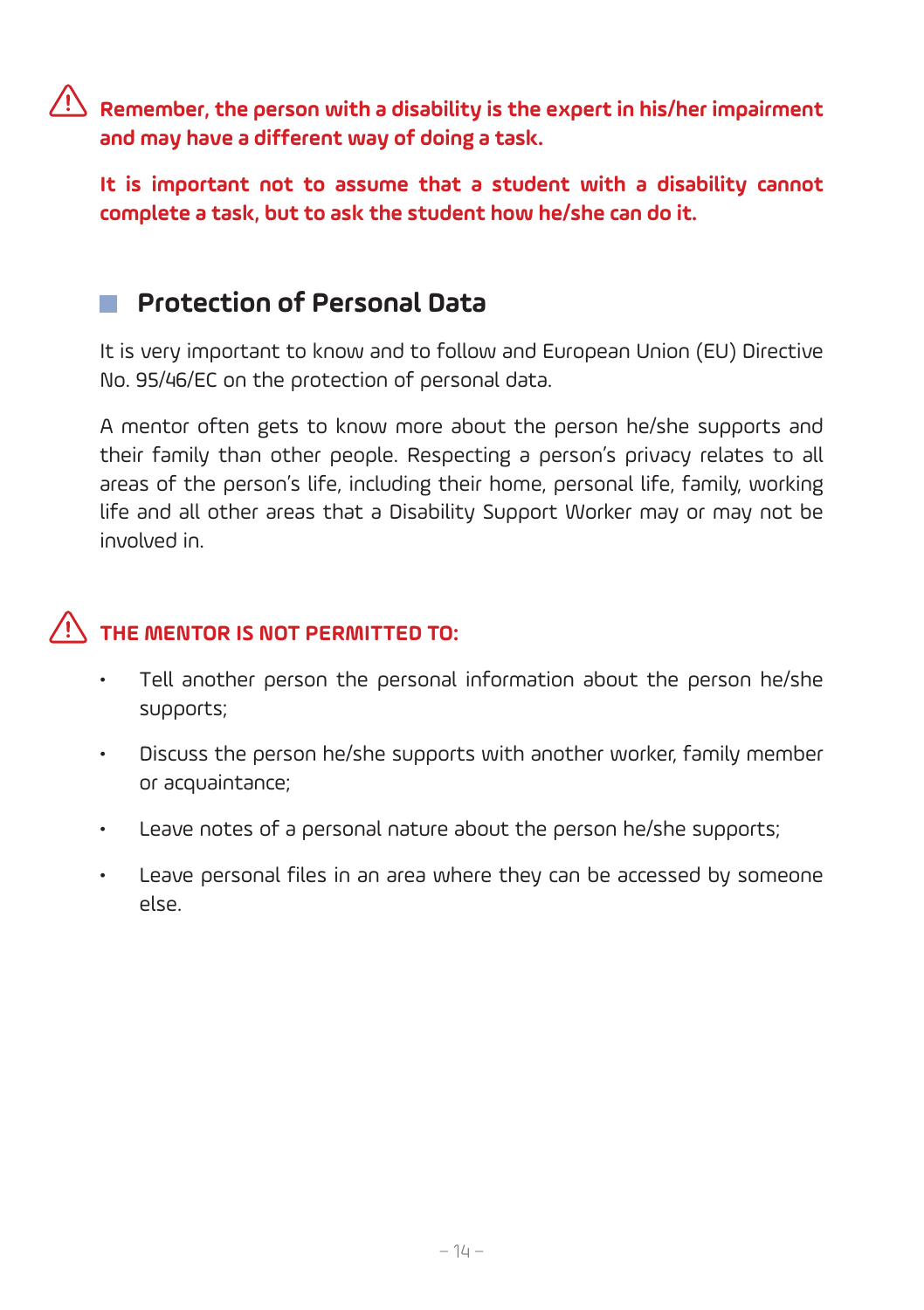### Section 1 / Communication

#### **How should you talk? Getting to know each other**

Welcome a new co-worker with a disability in the same way that you would welcome anyone else who is new to your workplace. Just because someone has a disability it does not mean a different form of communication is required. Be honest and open - BE YOURSELF!!!

- If the person agrees, offer to shake their hand when you are introducing yourself and when you are saying goodbye.
- Speak directly to the person; do not speak through an assistant or a person who is helping.
- Gain the person's attention.
- Speak in a normal tone of voice. It is big mistake to speak to a person with a disability in sweet voice like when talking with a small child.
- Each person is different and may need more or less or different types of accommodations.
- Always use the person's name.
- Be polite and patient.
- Speak with the person in easy-to-understand language. Give a short and clear message or information. Be specific.
- Try not to talk too much.
- Wait for the person to finish speaking.
- Avoid crowded, busy and noisy places. Move to a quieter place.
- Some people may use speech that is difficult to understand. If you are communicating with a person with speech and language difficulties, it is ok to ask short questions that can be answered with "yes" or "no" (by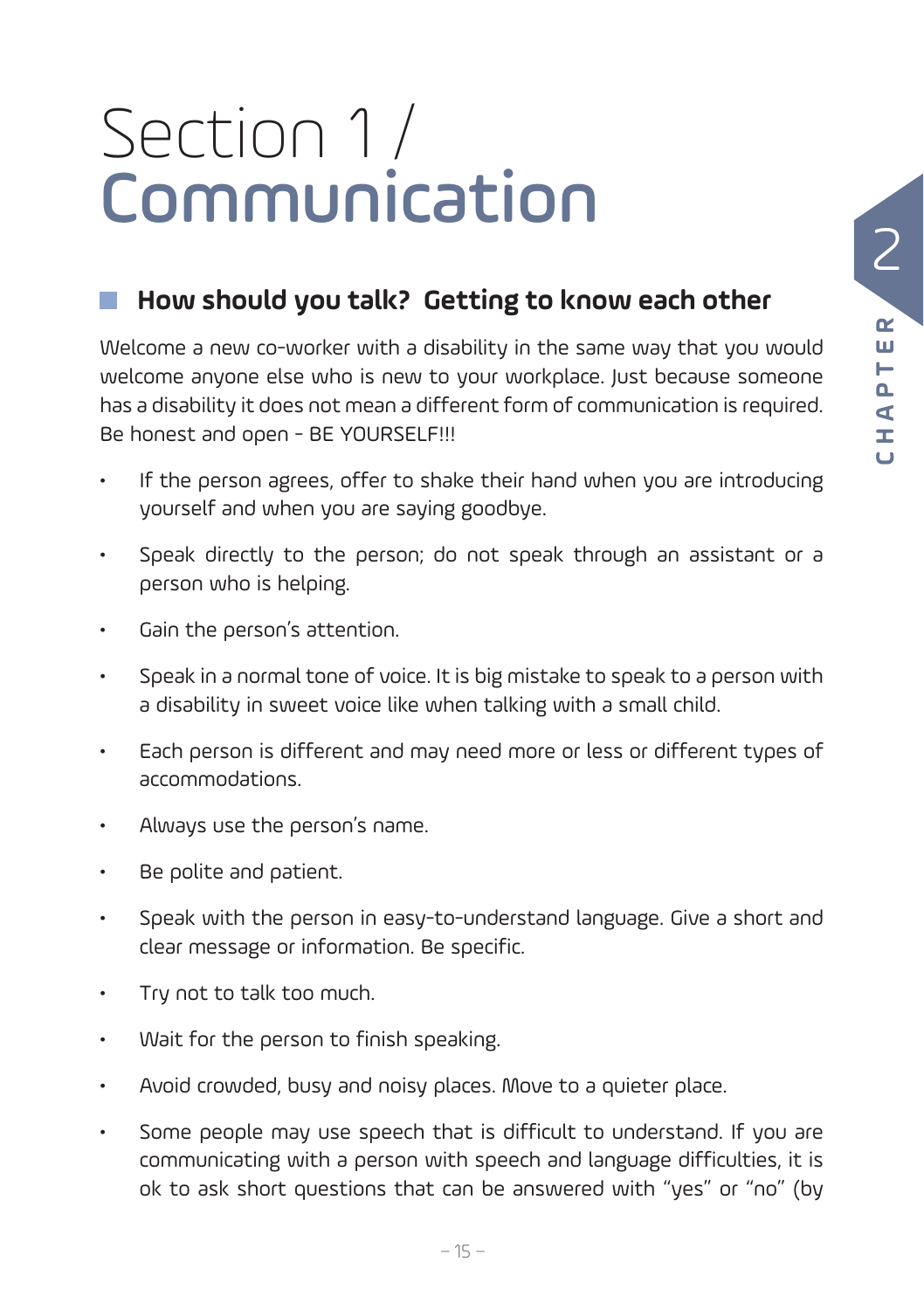nodding or shaking the head). Never pretend that you understand if you do not. Ask the person to show you what he or she means.

- If you are communicating with a wheelchair user, ensure the communication takes place at eye level. Sit down so that you can be at the same level. This helps the person feel equal in the conversation and avoids them getting a pain in the neck.
- If you are communicating with a person with a visual impairment then identify yourself. If you are meeting for the first time you could describe how old you are, what you look like, how you are dressed, etc.
- If you are communicating with a person with a hearing impairment who can read lips, keep objects away from your mouth so that the person can read your lips.
- Eye contact reflects our sincerity, integrity and comfort when we communicating with another person. However, eye contact can be very uncomfortable to a person with an autism spectrum disorder.
- Be clear and direct. Some people may have difficulties in understanding jokes, body language or indirect meanings.
- Use visual supports prepare materials in advance that will support your communication in specific activities.

#### **Support materials can include:**

- A calendar used as a pictorial reminder of the work that should be done in the week ahead;
- An illustrated manual with photos of the sequential steps to be taken to complete a task;
- A daily schedule with photographs of the tasks that will likely need to be done.

Relax— not everyone has the same needs and ability to communicate. What is OK for you could be not OK to other person, or vice versa.

Use a person-first attitude when you are speaking with a person with a disability (Fig.1).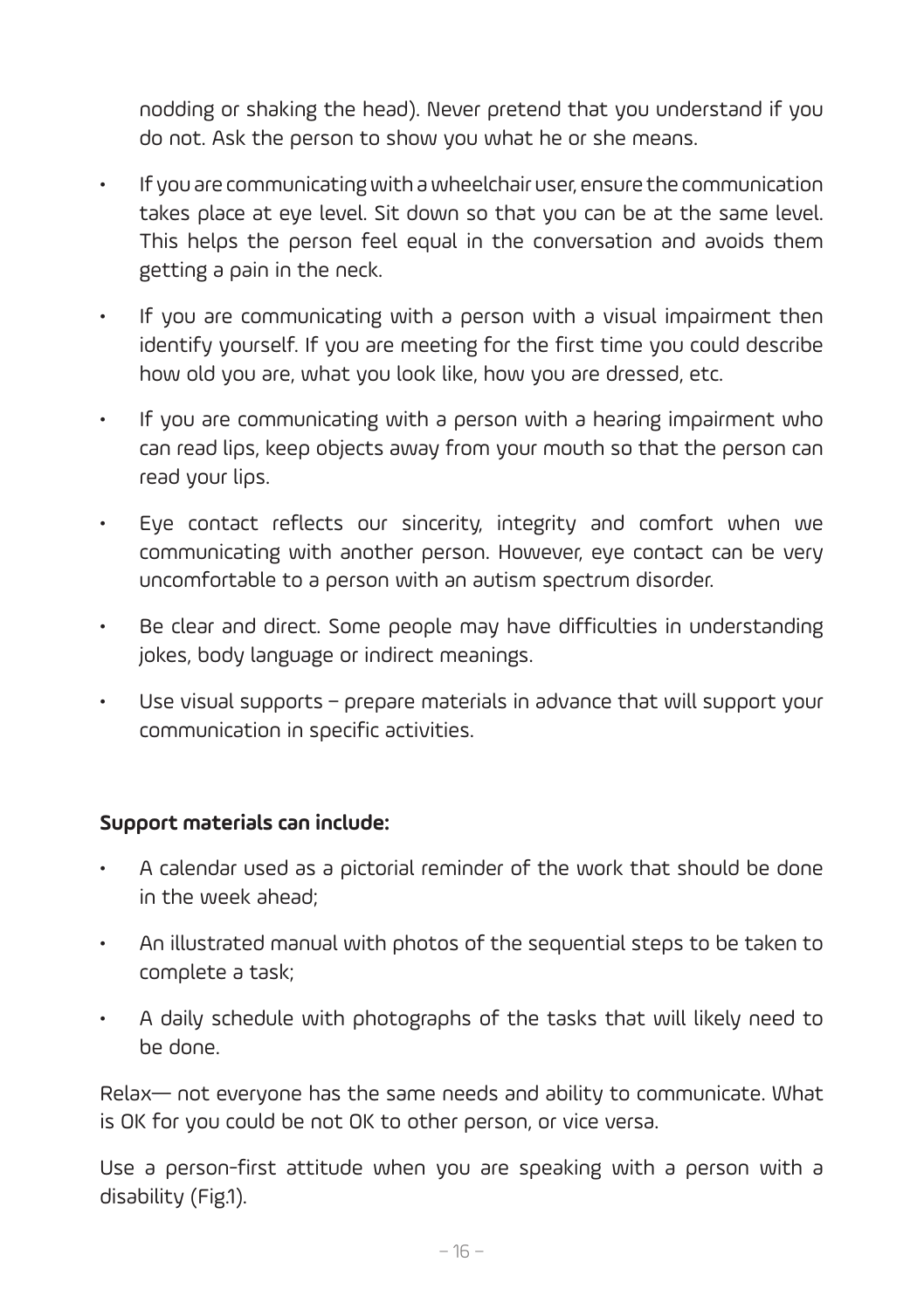#### **What styles should mentors use?**

#### **PERSON-FIRST OR POSITIVE ATTITUDE**

Person with an intellectual, cognitive, developmental

Person with an emotional or

Person with a mental health or a psychiatric disability

Person who is blind/visually

behavioural disability

Person who is hard

Person who uses a wheelchair

Person with a physical

Person with epilepsy or seizure disorder

disability

impaired

of hearing

disability

#### **DISABILITY-FIRST OR NEGATIVE ATTITUDE**

Person with a disability **The disabled person, the disabled**

Person without a disability **Normal person, healthy person**

**Slow, simple, defective, idiot** 

**Crazy, psycho, maniac**

**Crazy, psycho, maniac**

**Blind**

**Deaf and dumb, mute**

**A wheelchair-bound person**

**Crippled, lame, deformed, invalid, spastic**

**Epileptic**

Person with cerebral palsy **CP victim** 

Person with Down Syndrome **Down person, Mongoloid** 

Person of a short stature **Lilliputian, gnome**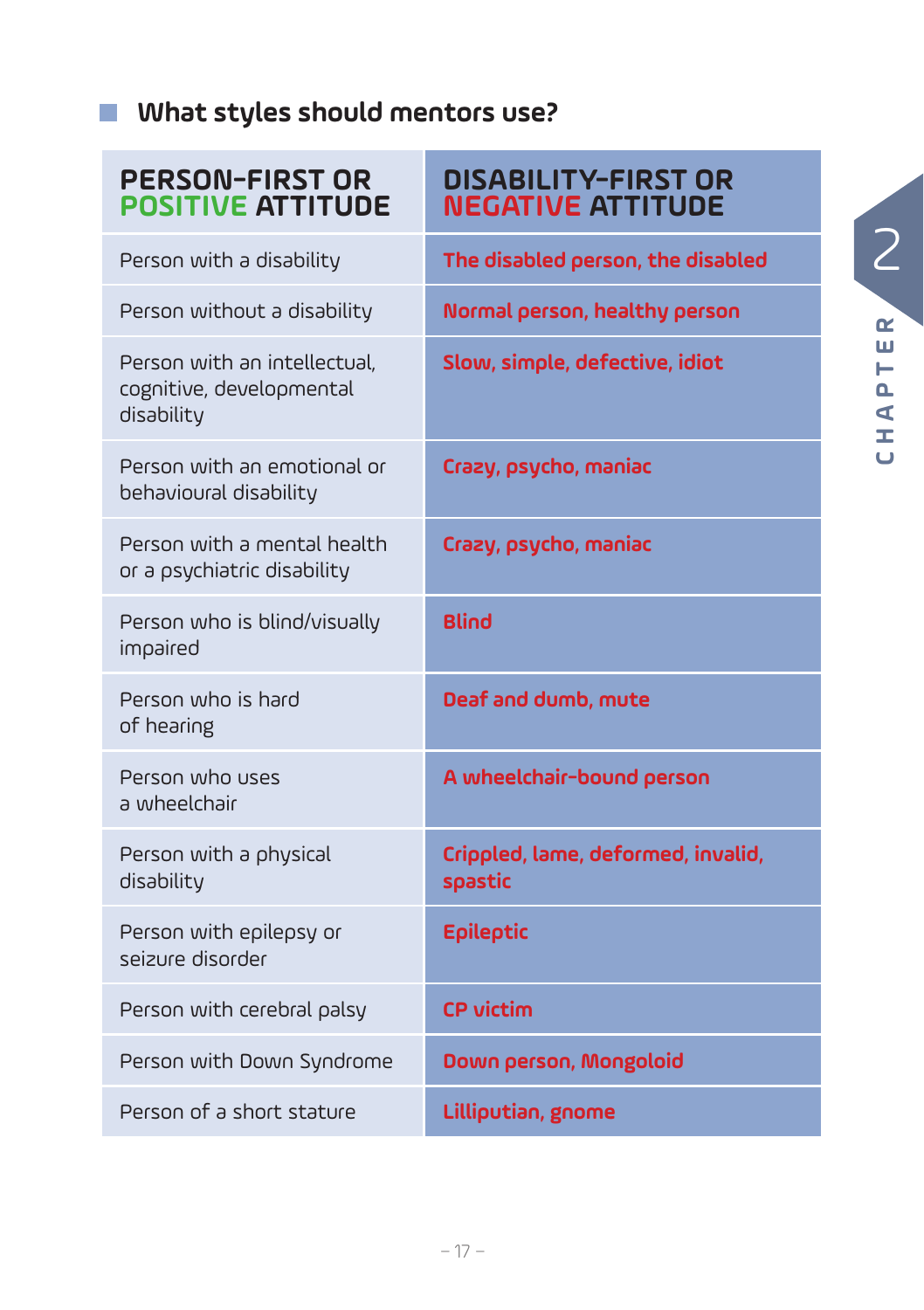#### **Non-verbal signals for responding to a person**

- Position yourself at a slight angle, whether seated or standing, without turning away, as being squarely face-to-face can look confrontational;
- Maintain a large enough distance to be out of arm's reach: about two arms lengths if standing, and perhaps one-and-a-half (at shoulder height) if sitting;
- Do not touch the aggressor first it will evoke a hostile response;
- Make occasional nods;
- Keep your head straight on to the aggressor tilting your head back, with the chin up, is the sign of an aggressor, while looking down with the chin tucked in is the sign of a victim;
- Do not smile it will be seen as mocking;
- Make eye contact but don't stare;
- Try to relax as is this is less threatening;
- Keep your hands in sight, not in your pockets, preferably with relaxed arms;
- Make gentle, free-flowing open hand movements;
- Use one hand to indicate "stop", as putting two hands up looks like a surrender;
- Holding out an open hand, with the palm up, indicates negotiation;
- Keep your hands away from your hair and face you could look anxious, impatient, doubting, bored or seductive;
- Self-comforting behaviours like wrapping your arms around your body or holding your forearm are signs of a victim, while self-stroking is seen as seductive;
- Avoid repetitive movements like finger drumming;
- Avoid conveying sexual signals don't draw attention to the mouth, genital or breast areas with hand or body movements, and do not lick your lips when you can be seen;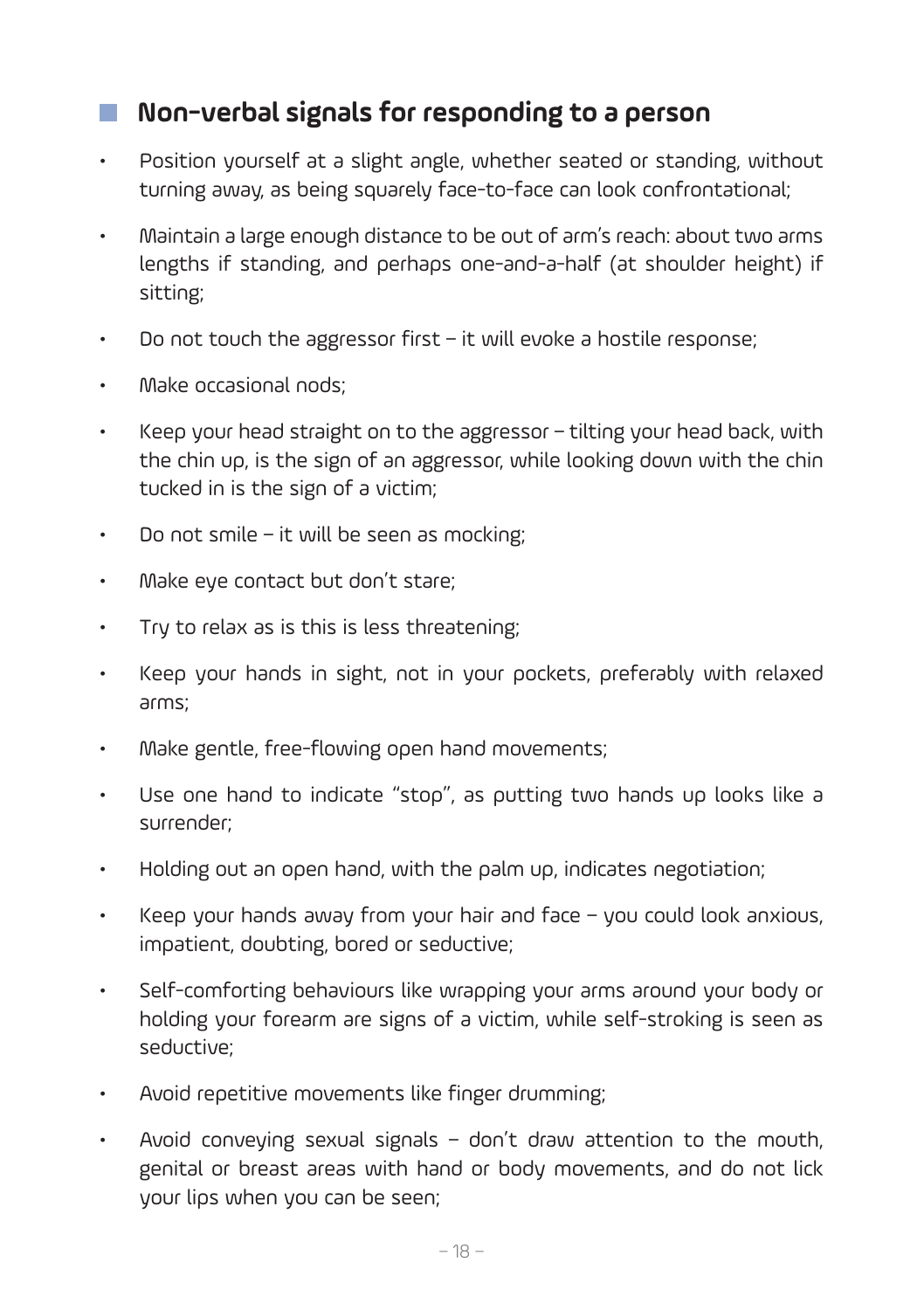Sit down, provided you feel safe enough to do so, as it makes you less of a threat. (Braithwaite, 2001)

## Section 2 / Gathering information about the disability

An inclusive vocational training programme starts with the planning of the activities. The trainee should plan not only the activities, but also gather information about the participants. Individual work plans or individual profiles have become important tools in planning programmes for people with different impairments. Assessments can be formative and summative. An assessment should help to distinguish a person's strengths and weaknesses. Therefore, they can help to form the programme and to monitor all the processes and see the progress taking place. Dynamic assessments forms, as well as various assessments tools are used by specialists to get information about a person's cognitive and effective state, physical impairment level and sensory dysfunctions. There are a few forms of assessment which everyone working within the inclusive model should use. These include observation, conversation and some simple special tests.

Needs should be identified by the person with special needs. Taking note of these will help you to work in a team with a special needs employee.

- **1.** Identify the motivation to work.
- **2.** Identify the support person needs.
- **3.** Identify the ability to learn and learning styles.
- **4.** Identify the communication needs.
- **5.** Identify the autonomy in the working place.
- **6.** Identify the ability to solve conflicts and problems.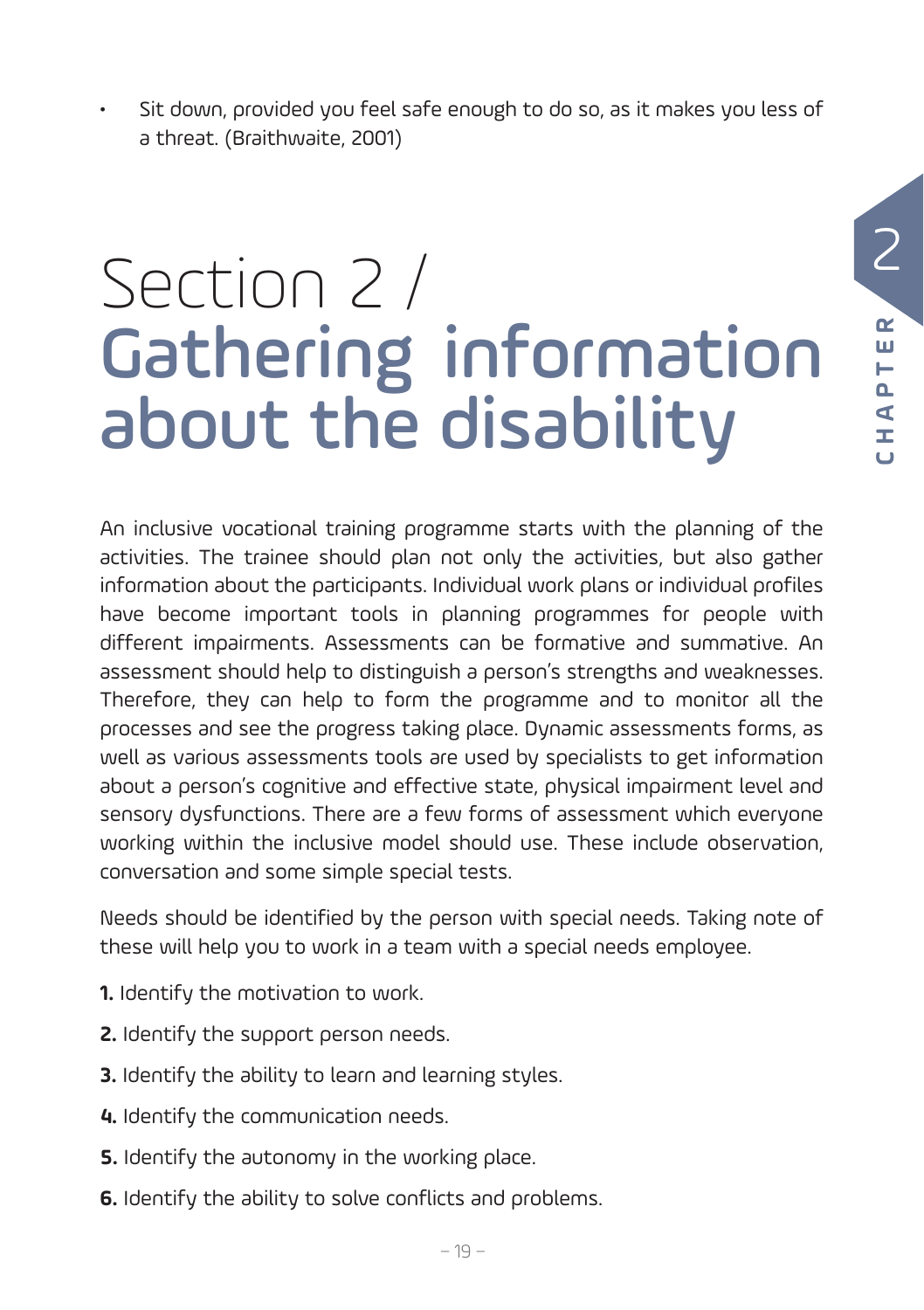### INDIVIDUAL NEEDS ASSESSMENT TEMPI ATF

#### **1. Identify the motivation to work.**

- Do you have work experience?
- Have you ever lost a job?
- □ Have you not been able to accept a job offer? Why?
- $\Box$  How satisfied you were with your previous job?
- □ Why do you want this particular job?
- 5 What could be your employment status: full time, part time, seasonal?
- 5 What would be the perfect job for you?
- $\Box$  What advice would you give to people who do things wrongly at their work place?

#### **2. Identify the support person needs.**

- 5 Do you need help in accessing written or electronic information?
- 5 Do you need help in navigating unfamiliar workplaces and/or learning new tasks?
- 5 Do you need help identifying workplace hazards?
- 5 Do you need help getting to a workplace via public transport?

#### **3. Identify the ability to learn and learning styles?**

- □ How fast do you learn new skills?
- 5 You prefer learning by using pictures, images and spatial understanding?
- $\Box$  Is it ok for you to work in a noisy environment or do you need silence?
- 5 Do you like to repeat things a few times to remember them better or do you prefer using logic, reasoning and systems?
- 5 Do you prefer to receive information in speech or in writing?
- $\Box$  Do you prefer to learn in groups with other people or to learn alone with self-study methods?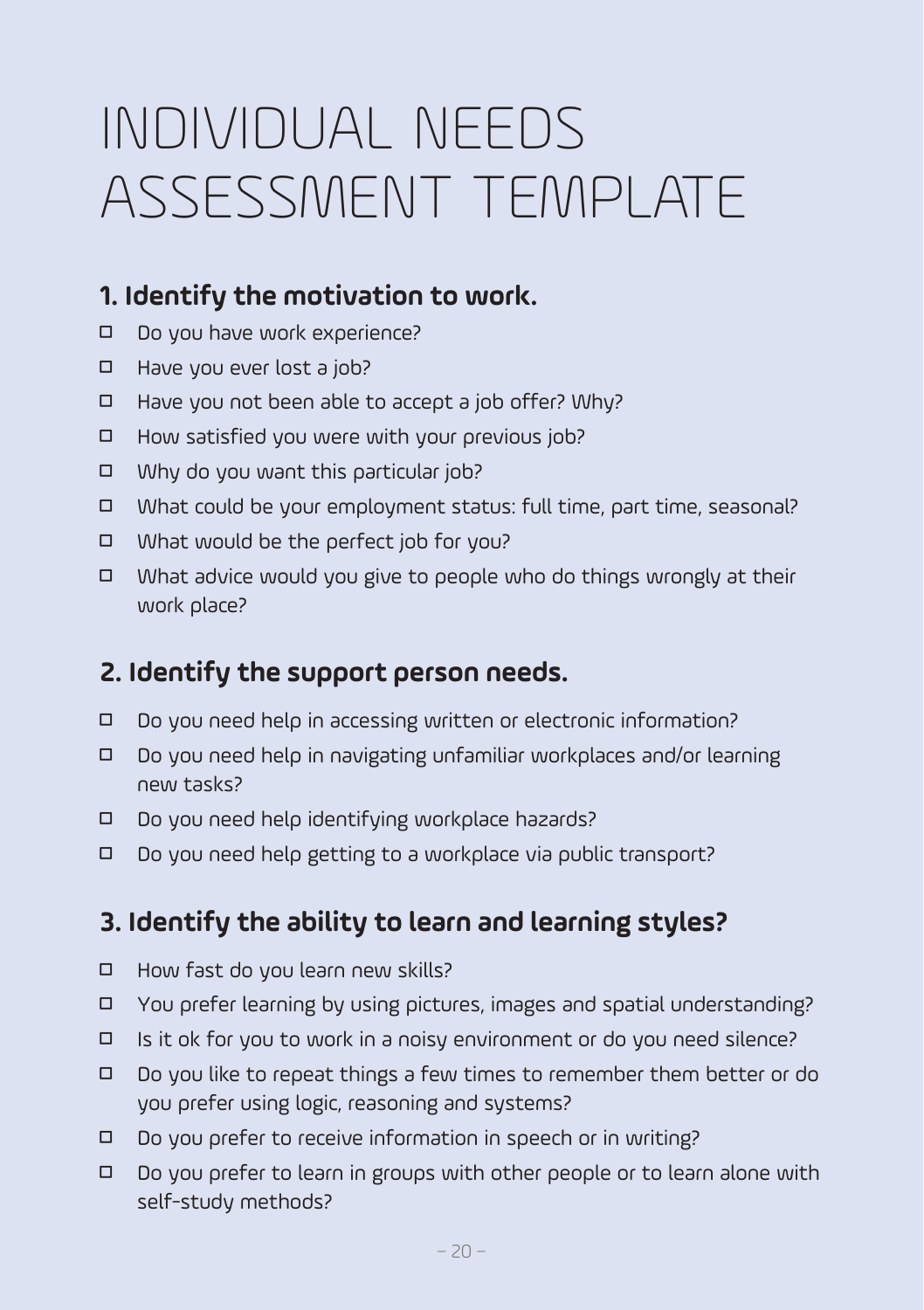#### **4. Identify the communication needs**

- $\Box$  Do you have difficulties speaking in public?
- $\Box$  Do you have difficulties in writing or reading?
- 5 Do you have difficulties in reading and understanding official papers like your job contract?
- 5 Do you use social media as a communications tool (Facebook, Twitter, WhatsApp, etc.)

#### **5. Identify the autonomy in the working place.**

- 5 Do you like to have lunch alone or together with other people?
- 5 Do you need assistance during your lunch break?
- Do you need a special diet?
- 5 Do you need assistance in using the bathroom?
- 5 Do you have reliable telephone access and can I call you if I need to give you information?
- 5 Do you need assistance in managing money?

#### **6. Identify the ability to solve conflicts and problems.**

- $\Box$  Tell me about the happiest moment in your life.
- 5 Could you tell me about the last conflict you had? How long has this been a problem?
- 5 Are you "problem maker" or a "problem solver"?

#### **7. Identify the special needs.**

- □ Would it be okay if I asked you a few questions about your special needs?
- 5 Special movement-related needs / Special sensory function needs (vision) / Special sensory function needs (hearing) / Special sensory function needs (ASD) / Special communication needs / Special mental needs / Special intellectual needs / Challenging behaviour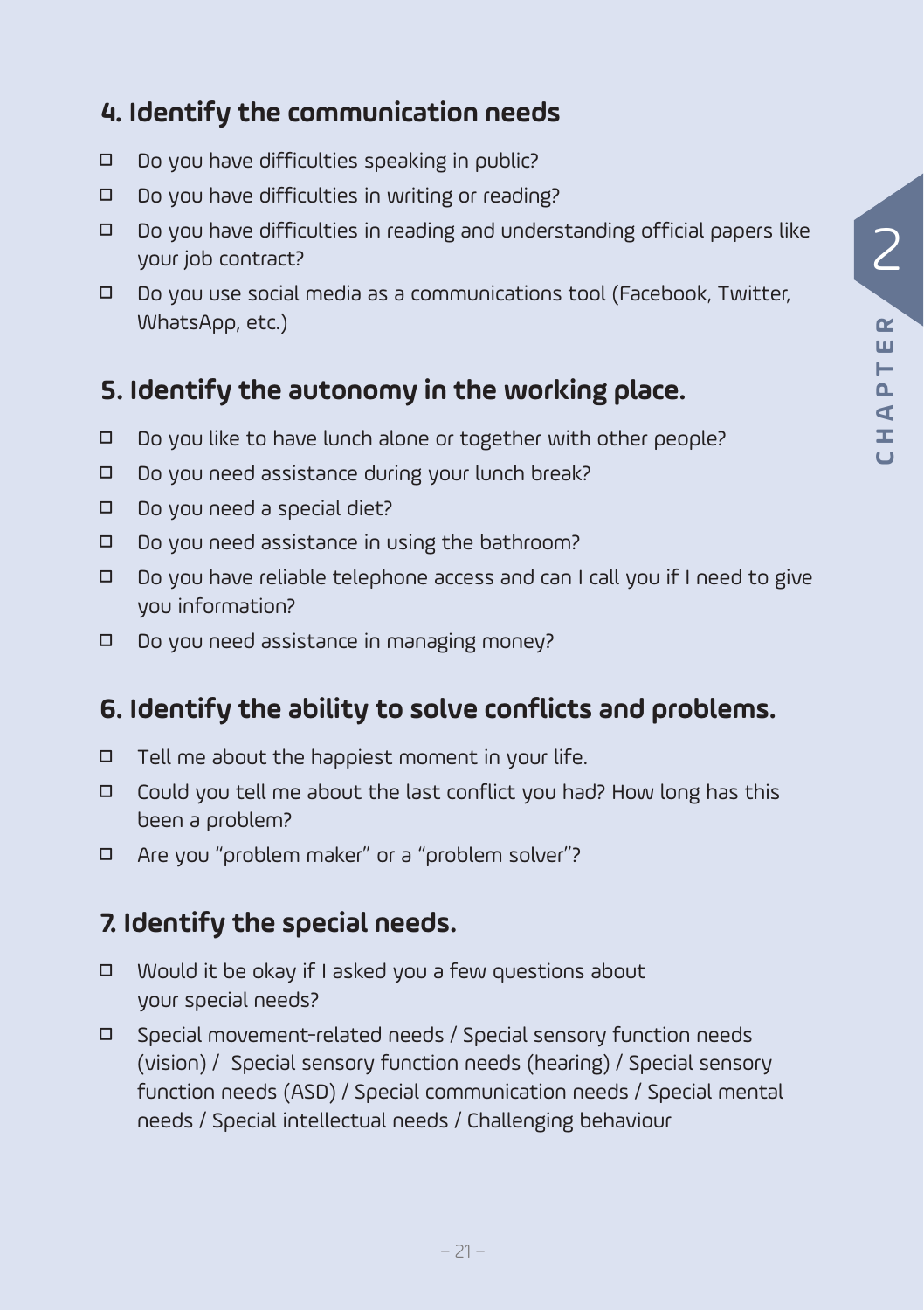#### **Simple special tests**

The individual's learning and vocational skills should be assessed before starting the process. Individuals with communicational disorders such as dyslexia and others could be tested by using discrepancies, differences and by having a conversation with the person and their family members.

#### **Discrepancies**

This is an approach to assessment that can involve noting the discrepancies between different components when reading. The following methods can be involved: decoding test (non-word reading test); word reading test; phonological awareness test; listening comprehension test; and a reading comprehension test. The information obtained from these tests can be compared and any obvious discrepancies can be noted.

#### **Differences**

The learning context can show differences because an individual's performance depends on contextual factors and their level of productivity can be changed. Contextual factors include: the classroom environment, teaching style, nature of the task and the materials/resources. Interactive models let us focus on the barriers to learning that may arise for pupils as a result of the interaction between the characteristics of the student and what is offered to them. The environmental factors can be examined by observing how a person with communication problems performs in different settings and with different types of support.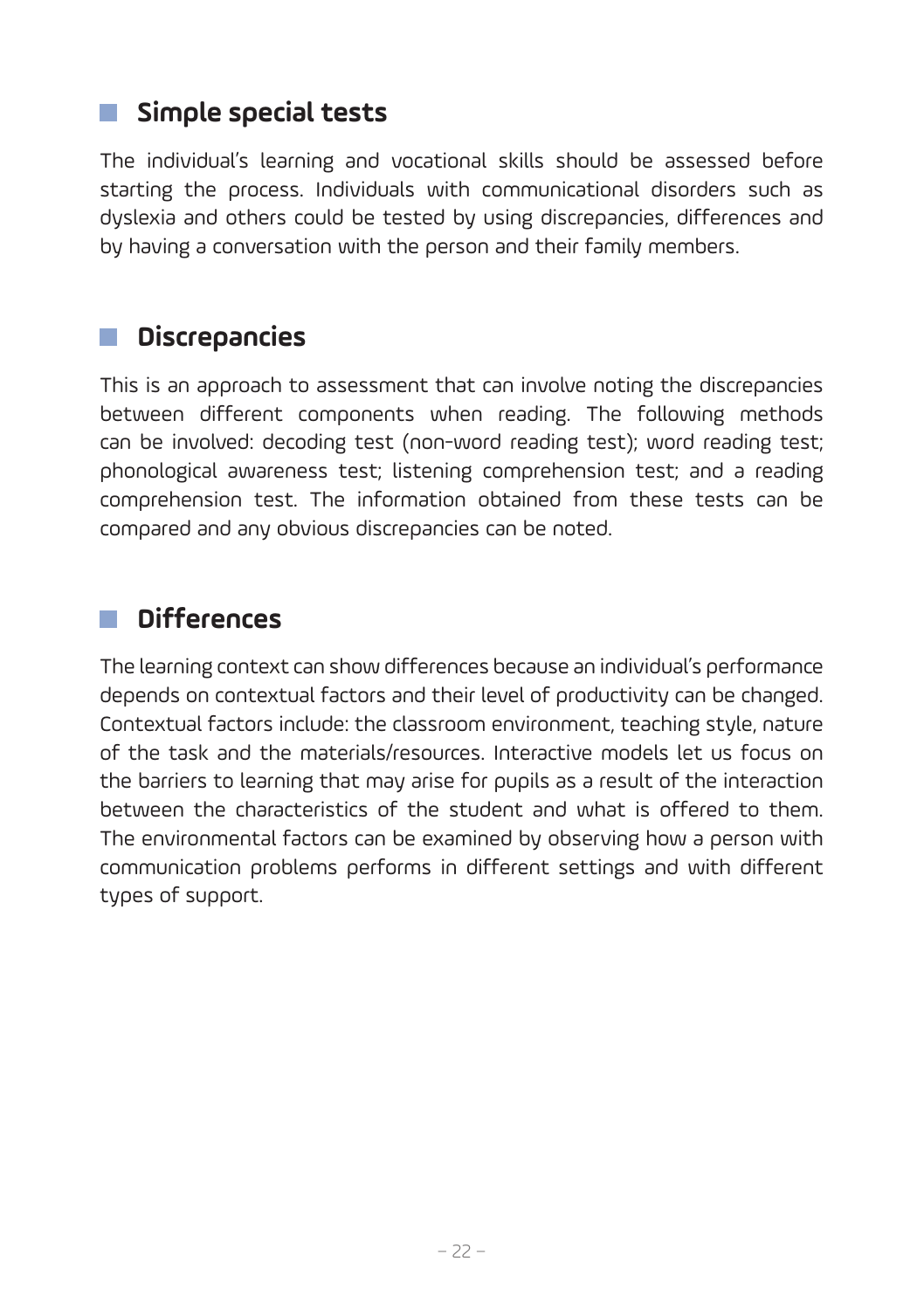#### 2  $\alpha$ **CHAPTER** Ш Н  $\mathbf{a}$ ⋖ Ì,

#### **Observing**

An observational assessment can be used in a natural setting with interactive activities. The following features should be observed:

| Emotional motivation          |  |
|-------------------------------|--|
| Persistence                   |  |
| Responsibility                |  |
| Structure                     |  |
| Social interaction            |  |
| Communication                 |  |
| Cognitive modality preference |  |
| Food intake                   |  |
| Time of day                   |  |
| Reflection sounds             |  |
| Lighting                      |  |
| Temperature                   |  |
| Furniture design              |  |
| Metacognition                 |  |
| Prediction                    |  |

• Feedback

There are many manifestations of different learning styles and the learning environment. However, one method that can be used to begin the observation process is to select one of the learning aspects and to progress from there. Your insights will usually become greater as the observation progresses. Information on an individual's learning styles can also be obtained by asking the student questions about their own preferences for learning.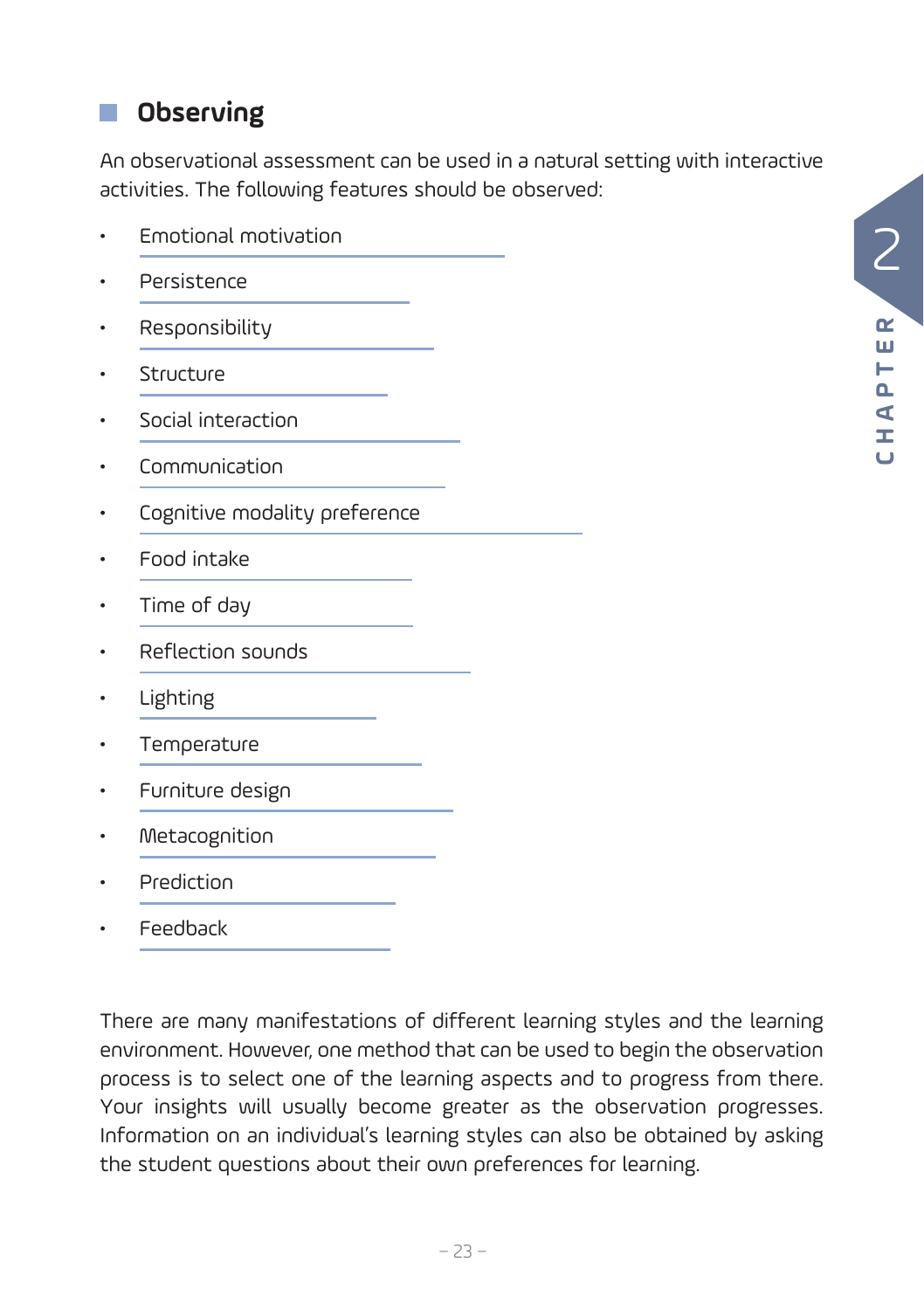## Section 3 / Risk assessment

No less important is the RISK ASSESSMENT.

#### **To ensure a safe working environment, it is important that the Mentor assesses any hazards.**

#### **Assessing the risks means asking yourself:**

- $\Box$  How likely is it that the hazard will hurt me or my colleague with special needs?
- 5 How badly could I or someone else be harmed?
- 5 It is important for all co-workers:
	- » to attend safety training;
	- » to use personal protective equipment;
	- » to use the safest way of performing the work.

A mentor, during his/her work, could meet people who have decision-making difficulties. In this case, the mentor should not make decisions for the person, but should help them to understand their choices and the consequences of each option. The mentor should take care to enhance the right of each person to make the decisions that will affect them, while at the same time ensuring that any foreseeable risks are avoided that could cause loss or harm. The mentor may be faced with a situation where the person he/she supports is observed making a decision that could lead to harm. The mentor should then ensure that the co-worker with special needs is aware of all of the potential consequences and is able to make an informed decision.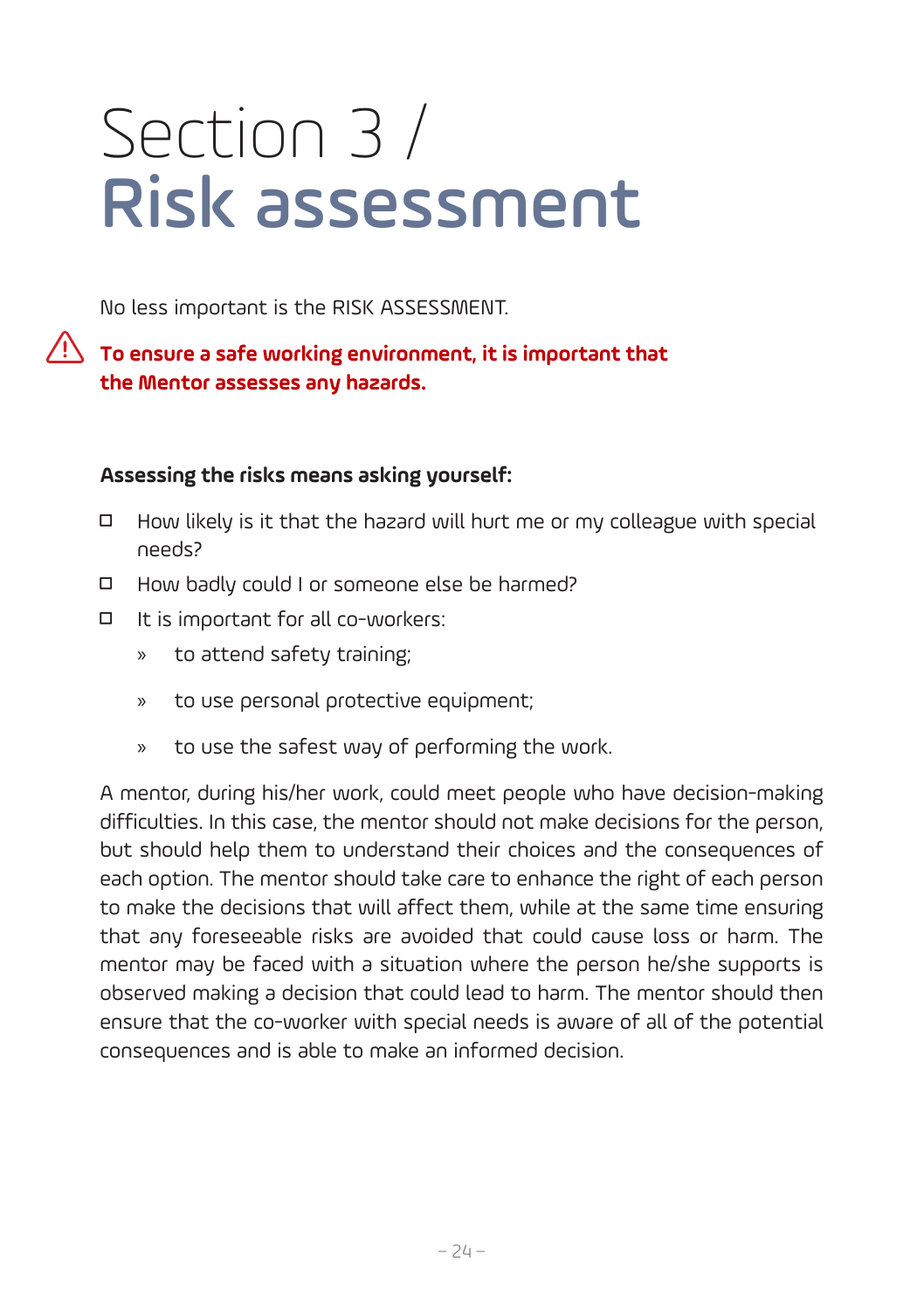# Section 4 / Individual plan

It is recommended to make an INDIVIDUAL PLAN (IP) (see the examples below) for each employee with special needs.

**An individual plan is a written plan that will guide an employee with special needs in their learning, work and progress.** The IP sets out the work goals to be achieved by an employee over a certain time period, and it lists the work strategies, resources and support measures that are needed to help a person reach the stated goals. The IP should be developed and reviewed by a mentor or a supervisor, together with the employee with special needs.

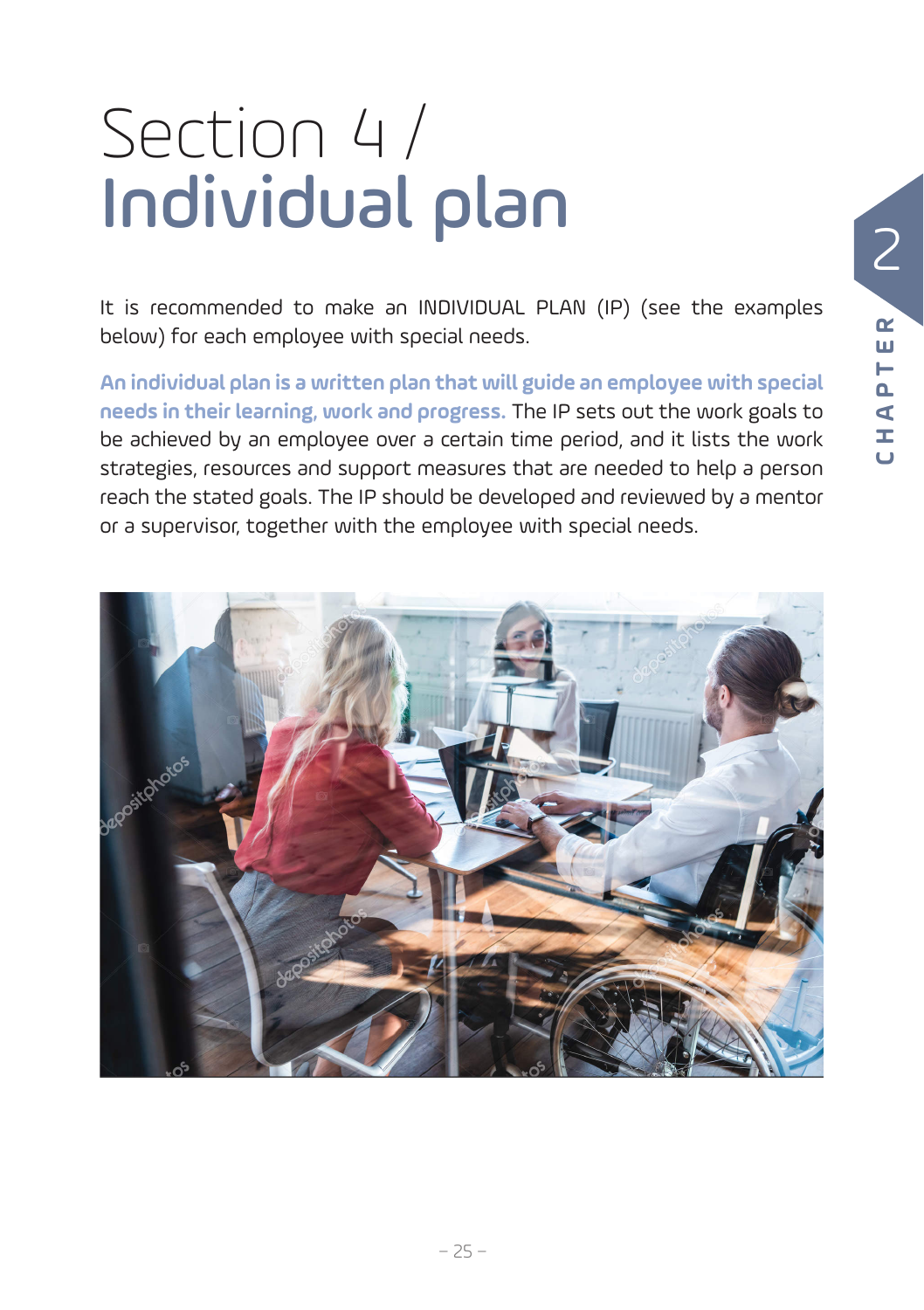| <b>Name</b>                                                                                                            |                                                                 |
|------------------------------------------------------------------------------------------------------------------------|-----------------------------------------------------------------|
| Hand functions (state if a trainee has no use or limited use<br>of his/her arms, is a person who does not shake hands, |                                                                 |
| Eye contact (should a person maintain eye contact, or is the                                                           |                                                                 |
|                                                                                                                        | Assistance (what help does he/she need) _____________________   |
|                                                                                                                        | Communication (what is needed for independence) __________      |
|                                                                                                                        | Physical space (describe any specific needs) __________________ |
|                                                                                                                        | Equipment required (audio recordings, writing pads, name tags,  |
| Goals:                                                                                                                 |                                                                 |
|                                                                                                                        |                                                                 |
| Results:                                                                                                               |                                                                 |

<u> 1980 - Johann Barn, mars ann an t-Amhain an t-Amhain an t-Amhain an t-Amhain an t-Amhain an t-Amhain an t-Amh</u>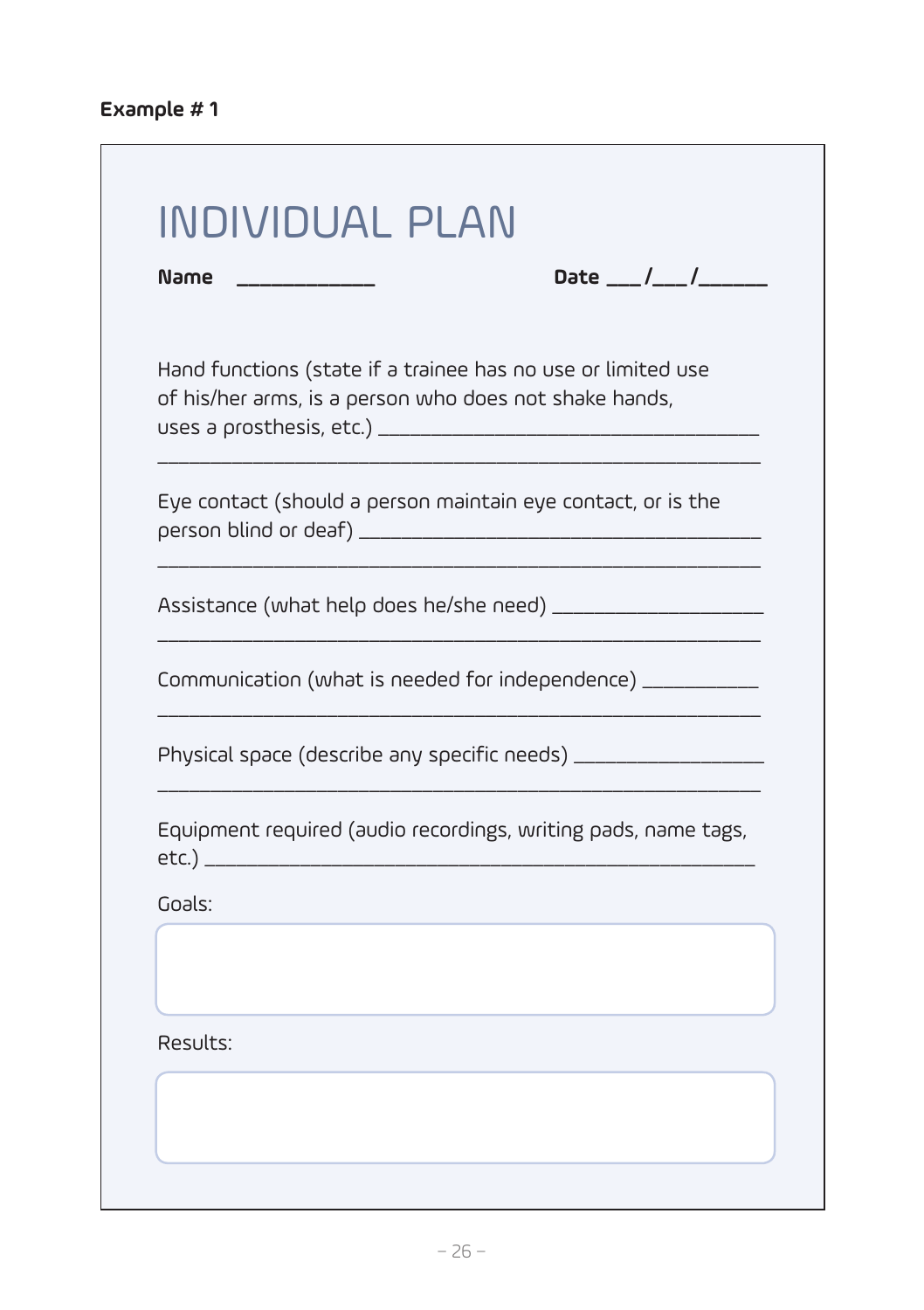| <b>Name</b>                                                                                                                                                                 |  |  |
|-----------------------------------------------------------------------------------------------------------------------------------------------------------------------------|--|--|
| What kinds of help does this person need?                                                                                                                                   |  |  |
| $\Box$ none / $\Box$ help with getting dressed /<br>help with eating / $\Box$ help with taking care of<br>himself/herself / $\Box$ help with getting places<br><b>OTHER</b> |  |  |
|                                                                                                                                                                             |  |  |
| Job/task description                                                                                                                                                        |  |  |
|                                                                                                                                                                             |  |  |
| Performance evaluation                                                                                                                                                      |  |  |
|                                                                                                                                                                             |  |  |
| Possible / desired improvements                                                                                                                                             |  |  |
|                                                                                                                                                                             |  |  |
| Short-term target (up to 6 months)                                                                                                                                          |  |  |
|                                                                                                                                                                             |  |  |
| Long-term target (up to 12 months)                                                                                                                                          |  |  |
|                                                                                                                                                                             |  |  |
| Recommendations for co-workers                                                                                                                                              |  |  |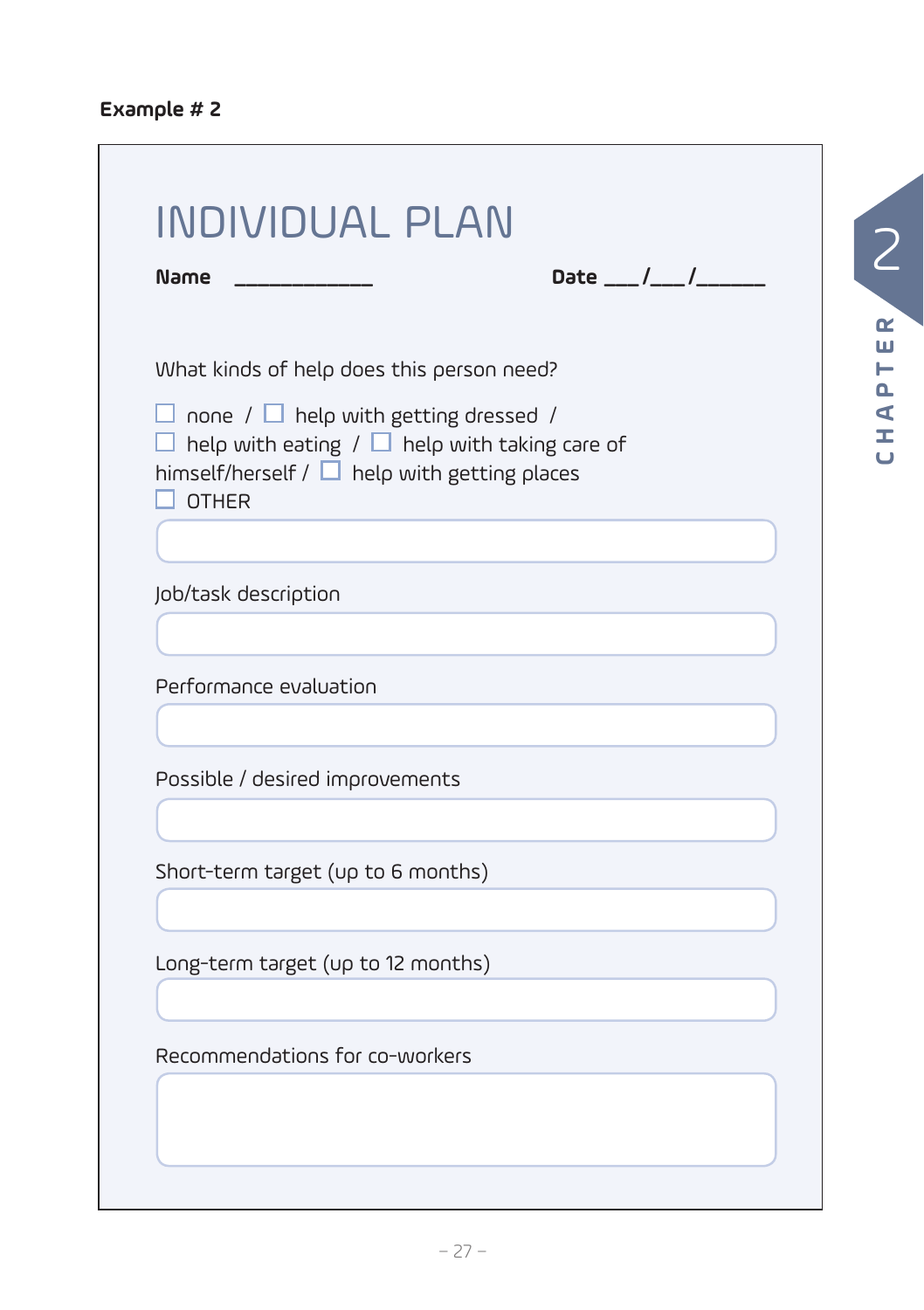| Brief information about the person: |                                                                      |
|-------------------------------------|----------------------------------------------------------------------|
| 1.1. Name, surname:                 | Year of birth                                                        |
|                                     |                                                                      |
|                                     |                                                                      |
| lives, friends, contacts)           | 1.2. Social communications network (family with whom she/he          |
|                                     |                                                                      |
|                                     |                                                                      |
|                                     |                                                                      |
|                                     |                                                                      |
|                                     | 1.3. Emotions: prone to aggressiveness, conflicts, sensitivity, etc. |
|                                     |                                                                      |
|                                     |                                                                      |
|                                     | 1.4. Personal health status, diagnosis of a major illness(es), etc.: |
|                                     |                                                                      |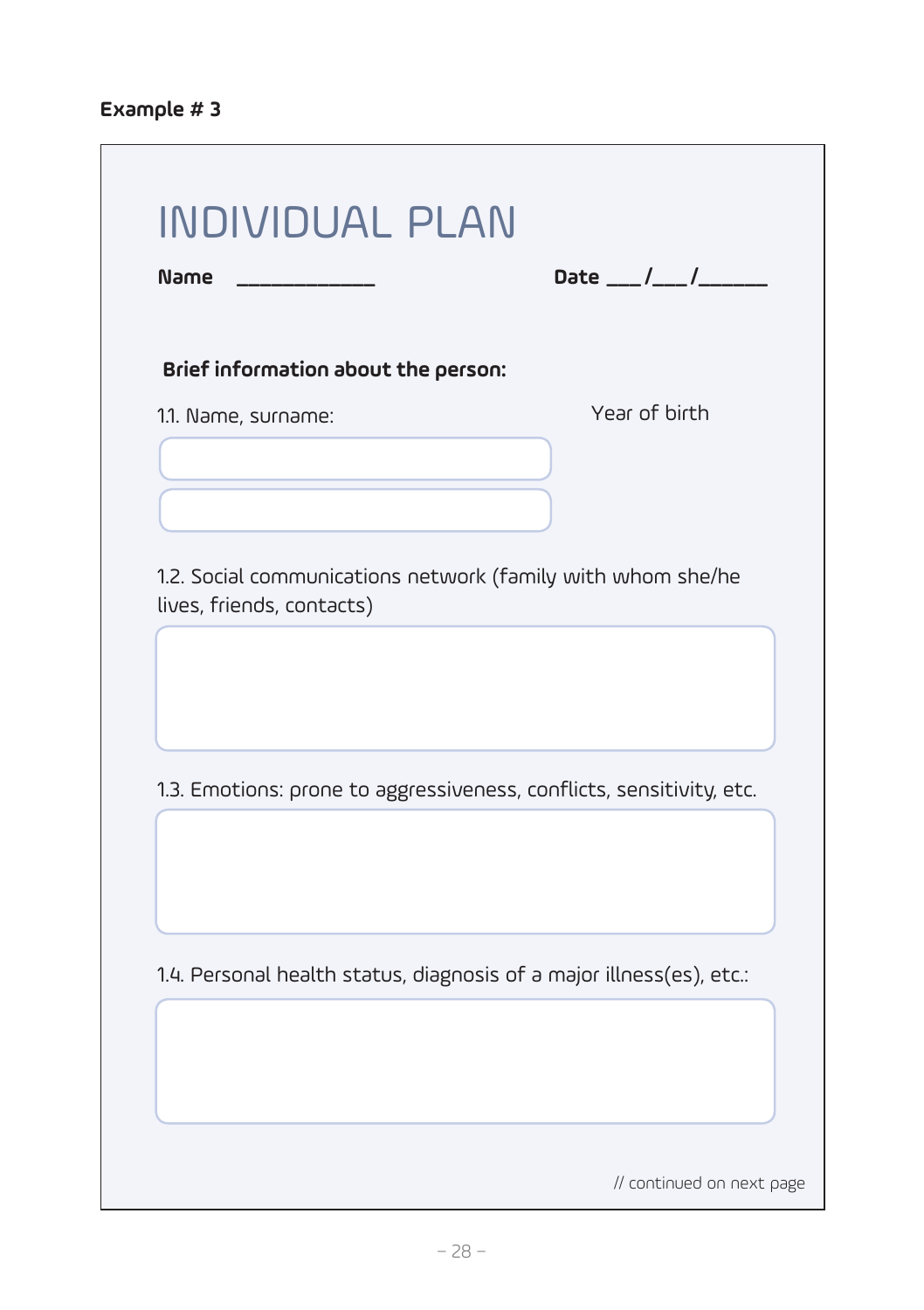| <b>Work tasks</b>                                                    | Tools, equipment and<br>environment needed to<br>accomplish the task | <b>Results</b> |
|----------------------------------------------------------------------|----------------------------------------------------------------------|----------------|
|                                                                      |                                                                      |                |
|                                                                      |                                                                      |                |
|                                                                      |                                                                      |                |
|                                                                      |                                                                      |                |
|                                                                      |                                                                      |                |
|                                                                      |                                                                      |                |
|                                                                      |                                                                      |                |
|                                                                      |                                                                      |                |
|                                                                      |                                                                      |                |
|                                                                      |                                                                      |                |
|                                                                      |                                                                      |                |
| Date of issue: __ /__ /____<br>(name, surname, position, signature): | The person responsible for drawing up the plan                       |                |
|                                                                      |                                                                      |                |
|                                                                      |                                                                      |                |
| Signature of the plan holder:                                        |                                                                      |                |
| Plan to be reviewed: __ /__ /____                                    |                                                                      |                |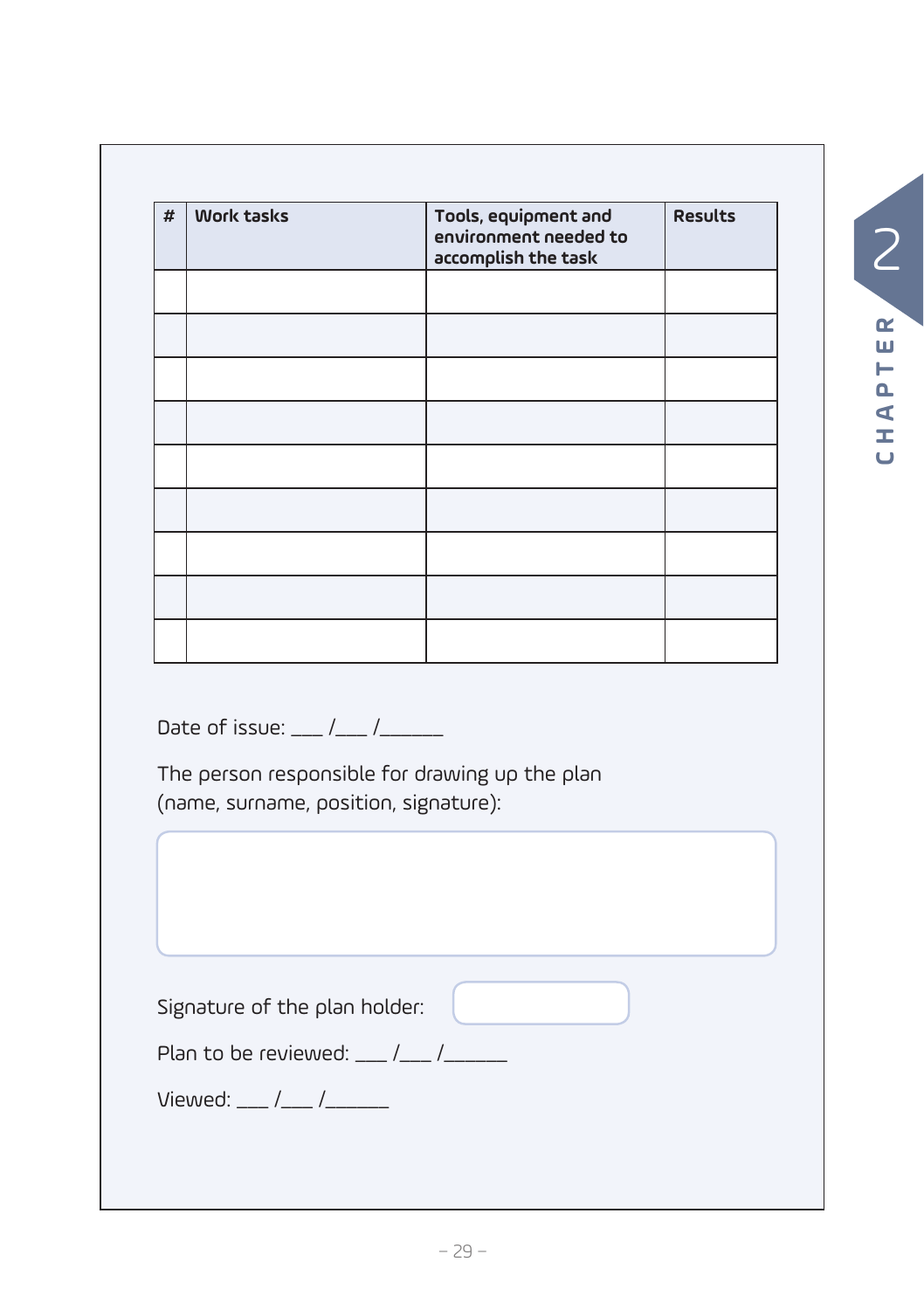# CHAPTER 3

#### **THE PROCESS**

- **1. Physical impairments**
- **2. Sensory system impairments**
- **3. Communication impairments**
- **4. Behaviour impairments**
- **5. Mental health impairments**
- **6. Epilepsy seizures**
- **7. Cognitive impairments**

### Section 1 / Physical impairments

There are a number of different medical conditions associated with a physical disability that can have an impact on mobility. A number of conditions can be included under the category of musculoskeletal and neurological problems, which result from a birth injury or another injury, such as when multiple fractures are sustained in a road-traffic or a work-related accident, or as a part of the chronic disease process, such as in the case of arthritis, etc. These conditions can lead to physical impairments.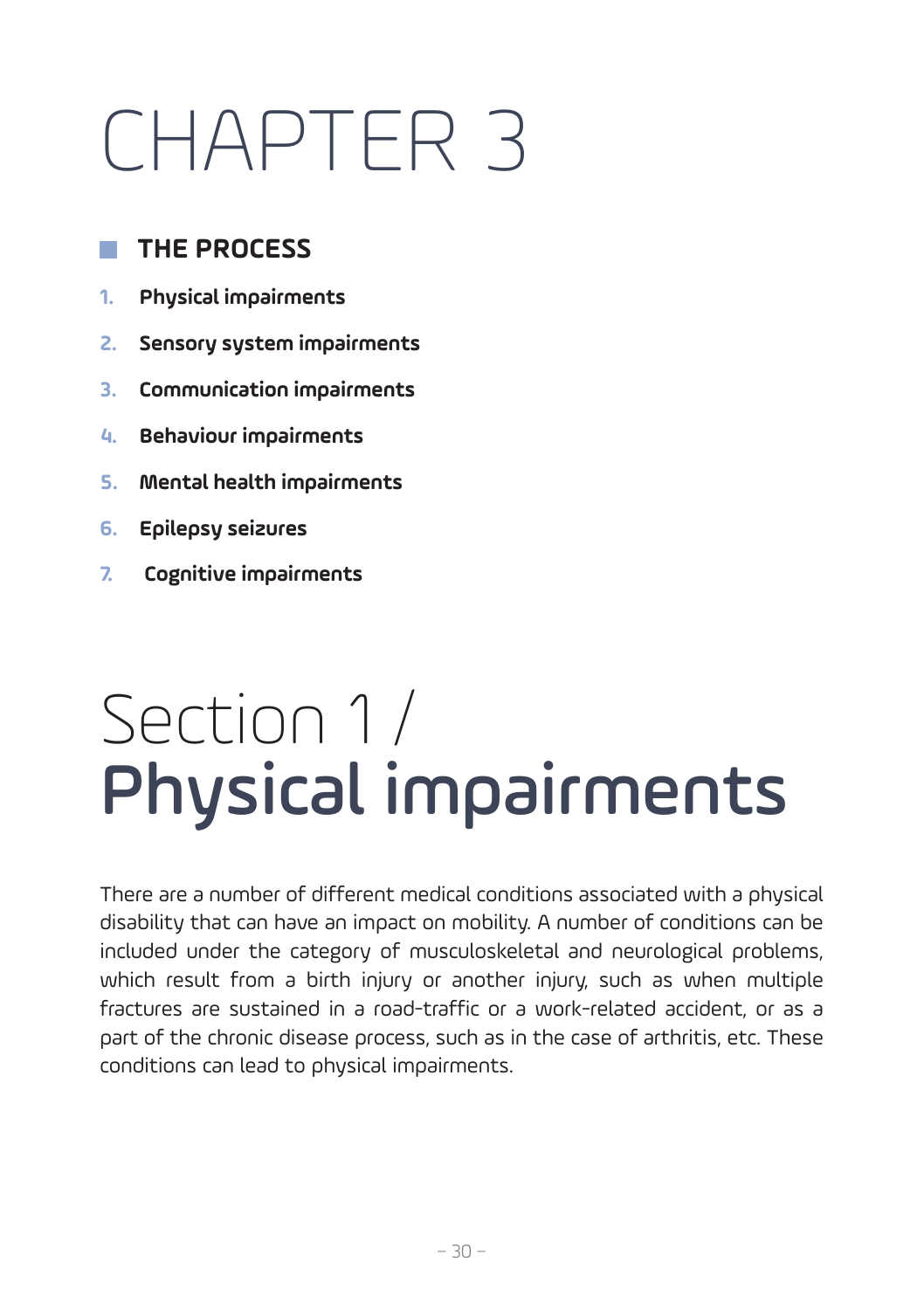3  $\alpha$ **CHAPTER** Ш H<br>Q  $\blacktriangleleft$  $\vec{r}$  $\overline{\mathbf{C}}$ 

A diagnosis could be, for example: spina bifida and hydrocephalus, muscular dystrophy, cerebral palsy, spinal curvature, limb loss or damage, epilepsy, cystic fibrosis, asthma, diabetes mellitus, etc.

#### **What are the symptoms of a physical impairment?**

- $\Box$  Total or partial paralysis of the legs or arms;
- 5 Paralysis which affect all four limbs (tetraplegia) or one side of the body (hemiplegia);
- 5 Paralysis of the bladder and bowels;
- $\Box$  Difficulties with activities involving the arms and hands;
- □ Stiff and/or immobile legs:
- 5 Poor control of the head;
- □ Poor fine motor skills:
- 5 Poor balance;
- 5 Problems with circulation;
- □ Problems with breathing;
- 5 Epilepsy;
- □ Pain in the lower back, neck, hips, knees or upper limbs;
- 5 Visual impairments.

#### **What should I know?**

Difficulties with physical abilities and mobility can be aided through various means, including: adaptations in the environment; flexibility in routines; use of equipment and aids; and the support of an assistant. People with physical impairments can often use wheelchairs, crutches or walkers, so it's very important to make the physical environment accessible.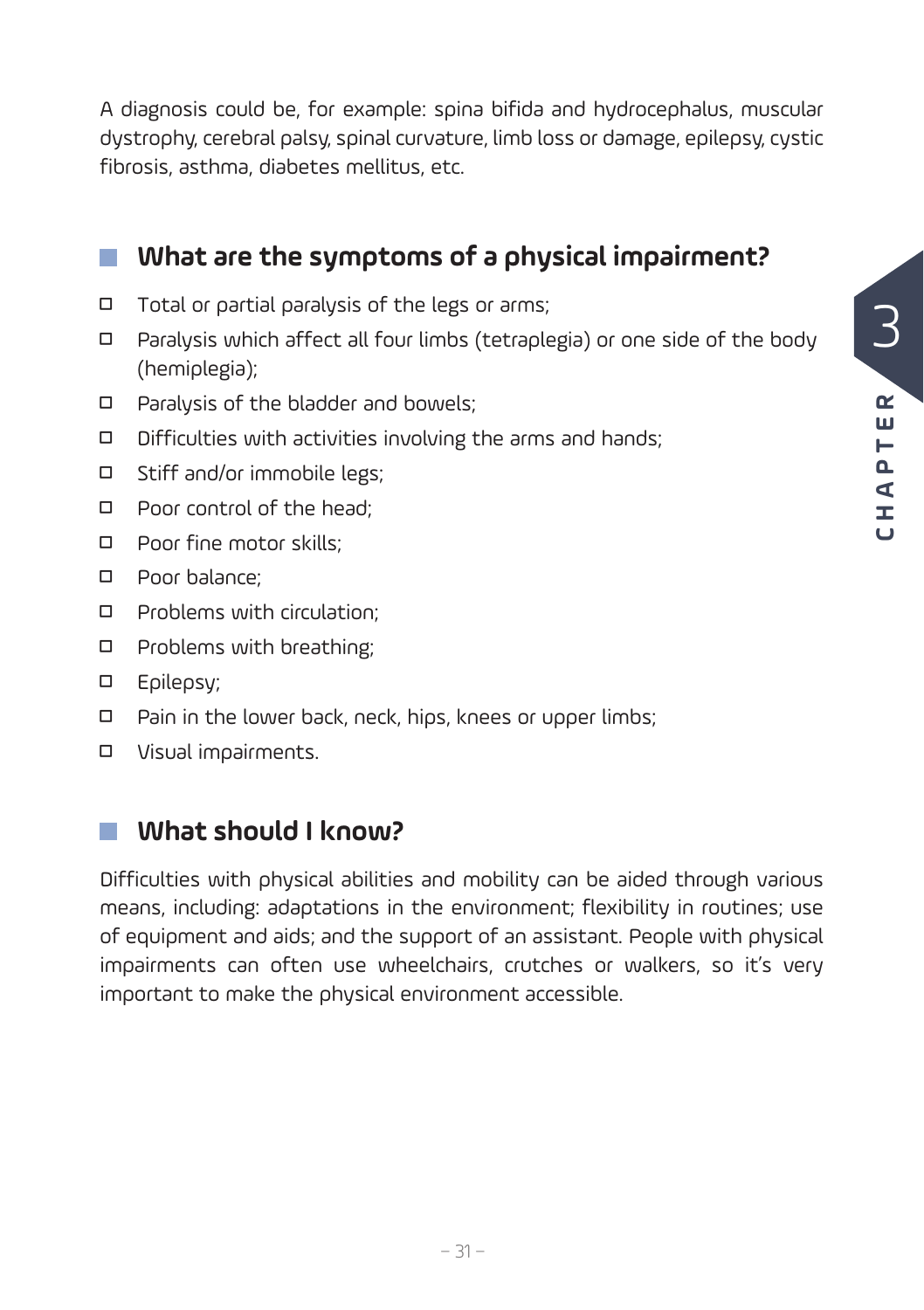#### **HOW TO WORK WITH PEOPLE WITH UPPER LIMB DISORDERS**

| <b>MAIN SYMPTOMS</b><br>OF THE DISORDER                                         | <b>RECOMMENDATIONS</b>                                                                                                                                                                       |
|---------------------------------------------------------------------------------|----------------------------------------------------------------------------------------------------------------------------------------------------------------------------------------------|
| <b>UPPER LIMB</b><br><b>DISORDERS</b>                                           | Allow short breaks (recommended every<br>hour for 5-10 minutes);                                                                                                                             |
| Symptoms:                                                                       | Meet ergonomics requirements;<br>$\bullet$                                                                                                                                                   |
| Aching limbs, pain,<br>swelling, numbness,<br>tingling, weakness and<br>cramps. | Make the load smaller or easier to lift;<br>Modify the activity area so as to reduce<br>$\bullet$<br>twisting movements, or lifting things from<br>the floor level or above shoulder height; |
| Excessive repetitive<br>movements, static<br>or poor posture and<br>stress.     | Make manual handling activities easier<br>٠<br>and safer by creating the optimum<br>environmental conditions with regard to<br>lighting, flooring and air temperature;                       |
|                                                                                 | Perform lifting activities as safely as<br>$\bullet$<br>possible;                                                                                                                            |
|                                                                                 | Use lifting and handling aids, such<br>$\bullet$<br>as rotary and tilt tables, as well as<br>mechanical hoists;                                                                              |
|                                                                                 | Allow the affected limb to be placed in a<br>resting position for a very short time;                                                                                                         |
| <b>LIMB LOSS</b><br><b>OR DAMAGE</b>                                            | Include time for relaxation;<br>$\bullet$                                                                                                                                                    |
| Symptoms:<br>Coordination and                                                   | Some individuals may need help with<br>$\bullet$<br>personal skills such as using the toilet,<br>dressing and eating;                                                                        |
| movement difficulties.                                                          | Adapt the seating if necessary, because<br>$\bullet$<br>people may be fitted with artificial limbs<br>(prostheses);                                                                          |
|                                                                                 | Provide a lift instead of stairs;                                                                                                                                                            |
|                                                                                 | Give more time for activities with the<br>hands if a person is affected by the loss of<br>a hand.                                                                                            |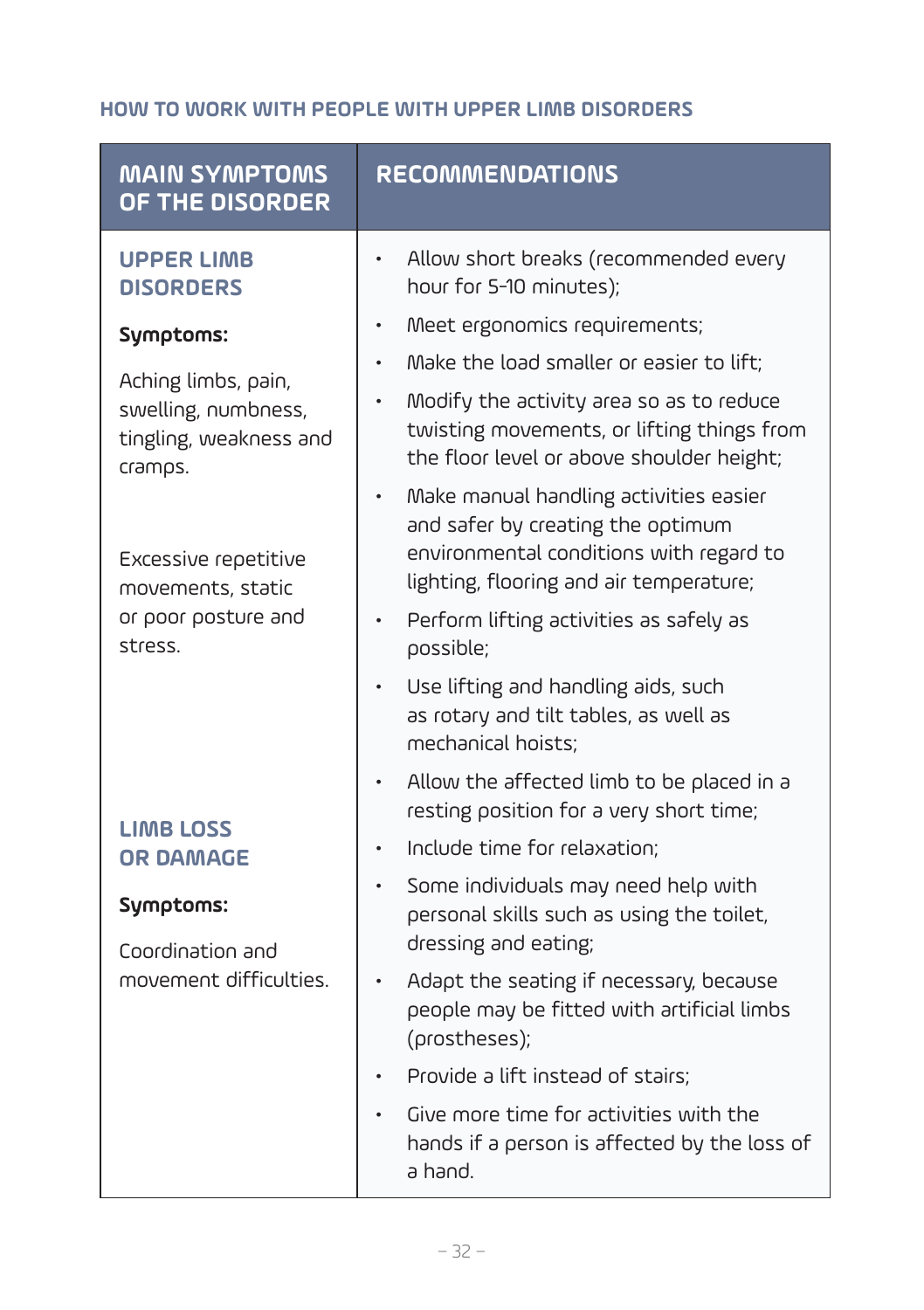#### **HOW TO WORK WITH PEOPLE WITH CARDIO-RESPIRATORY DISORDERS**

| <b>MAIN SYMPTOMS</b><br>OF THE DISORDER                                                                                                                              | <b>RECOMMENDATIONS</b>                                                                                                                                                                              |  |
|----------------------------------------------------------------------------------------------------------------------------------------------------------------------|-----------------------------------------------------------------------------------------------------------------------------------------------------------------------------------------------------|--|
| <b>CARDIAC CONDITIONS</b><br>Symptoms:<br>Arrhythmias (irregular heart<br>beat - the heart can beat too<br>fast or too slowly); poorly<br>controlled blood pressure. | Restrict physical activity<br>$\bullet$<br>(depending on the medical<br>recommendations, some<br>movements could be forbidden<br>or not recommended);<br>Avoid physical effort that is<br>$\bullet$ |  |
| <b>RESPIRATORY CONDITIONS</b>                                                                                                                                        | unsuitable;<br>Commuting can be a stressful<br>$\bullet$<br>activity for many people;                                                                                                               |  |
| Smoke, dust and fumes can<br>influence breathing.<br>Symptoms:<br>Breathing difficulties.                                                                            | Some electrical equipment can<br>$\bullet$<br>cause an irregular heartbeat, so<br>read the instructions for the<br>equipment;                                                                       |  |
|                                                                                                                                                                      | Allow short breaks<br>$\bullet$<br>(recommended every hour for<br>5-10 minutes);                                                                                                                    |  |
|                                                                                                                                                                      | Meet ergonomic requirements.<br>$\bullet$                                                                                                                                                           |  |

**CHAPTER**

CHAPTER

3

#### **HOW TO WORK WITH PEOPLE WITH NEUROLOGICAL CONDITIONS**

| <b>MAIN SYMPTOMS</b><br>OF THE DISORDER  | <b>RECOMMENDATIONS</b>                                                                                                                      |
|------------------------------------------|---------------------------------------------------------------------------------------------------------------------------------------------|
| <b>NEUROLOGICAL</b><br><b>CONDITIONS</b> | Mobility aids such as callipers or a<br>wheelchair may be used, so just be<br>attentive and make more places near<br>tables or free spaces; |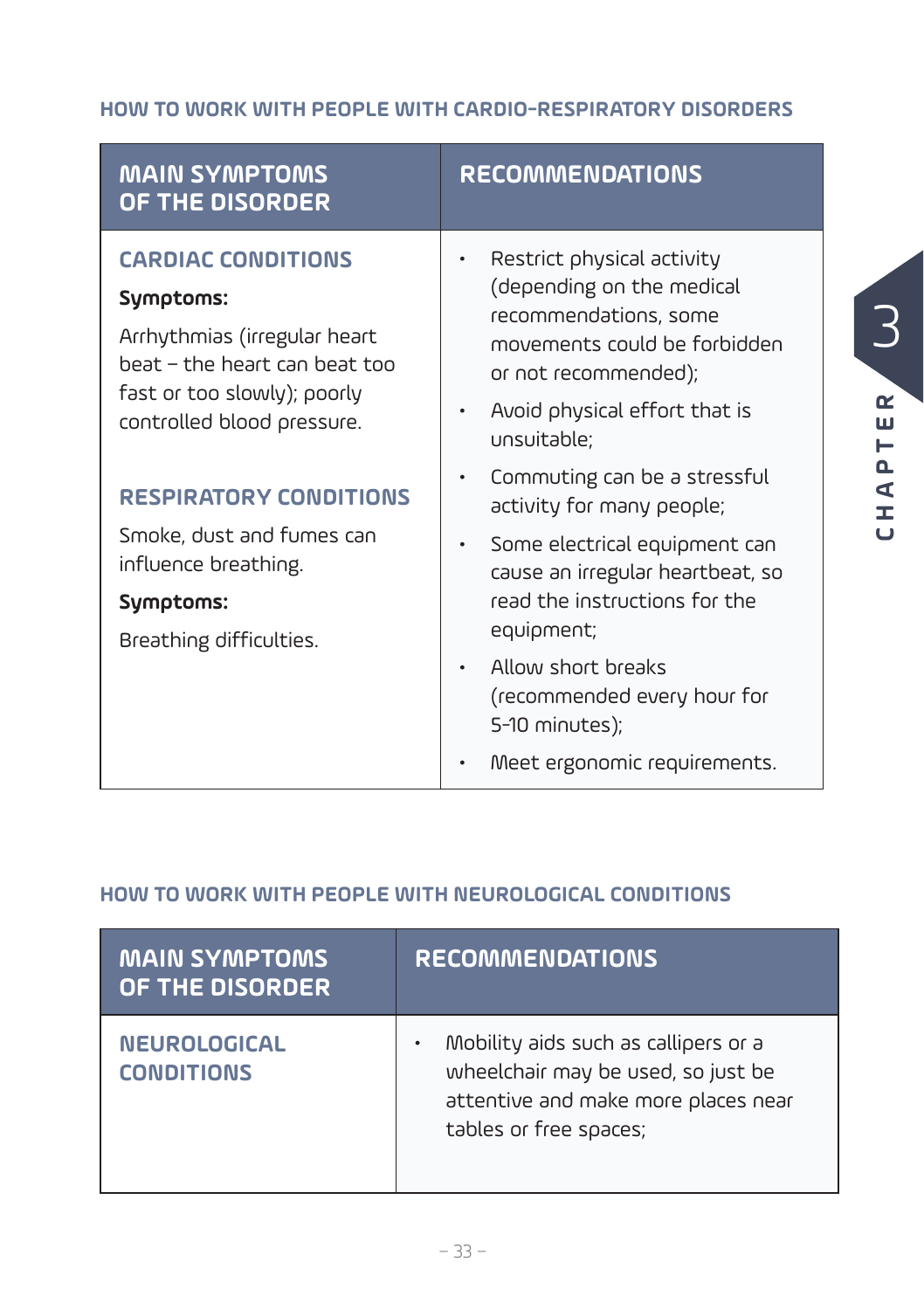These conditions negatively affect the functioning of the brain and persons can experience major barriers when trying to find a suitable, flexible environment.

#### **Symptoms:**

Mild, moderate or severe cognitive impairments (loss of memory, concentration, executive skills such as planning, organising, decision-making and problem-solving); intellectual problems; limited social skills; behavioural and emotional problems (including disinhibition, aggression or unpredictability); coordination and movement difficulties; loss of sight, taste and smell; communication problems; dyslexia; epilepsy; general learning difficulties; fatigue; malaise; pain; sleep and digestive disturbances.

- Suggestions for working with wheelchair users: include seating near the door so that there is easy access to and from the classroom; be flexible concerning the time of arrival at the classroom and the departure, to avoid times when the corridors are full of pupils;
- Be aware that people can use a wheelchair but can also use a desk with their ankles at right angles resting on the floor or on a foot block;
- Motor difficulties and spatial problems may lead to problems in handwriting and number work;
- People with cognitive functions disorders often have problems in learning and understanding, so the instructions for an activity should be clear and in oral or written forms;
- People with cognitive functions disorders sometimes need audio recordings;
- Speech and language difficulties could require the help from other therapists, such a speech therapist, or require the assistance of voice synthesisers;
- Rough physical activity may be too risky;
- A quiet place for a break or for leisure activities might be helpful during the day;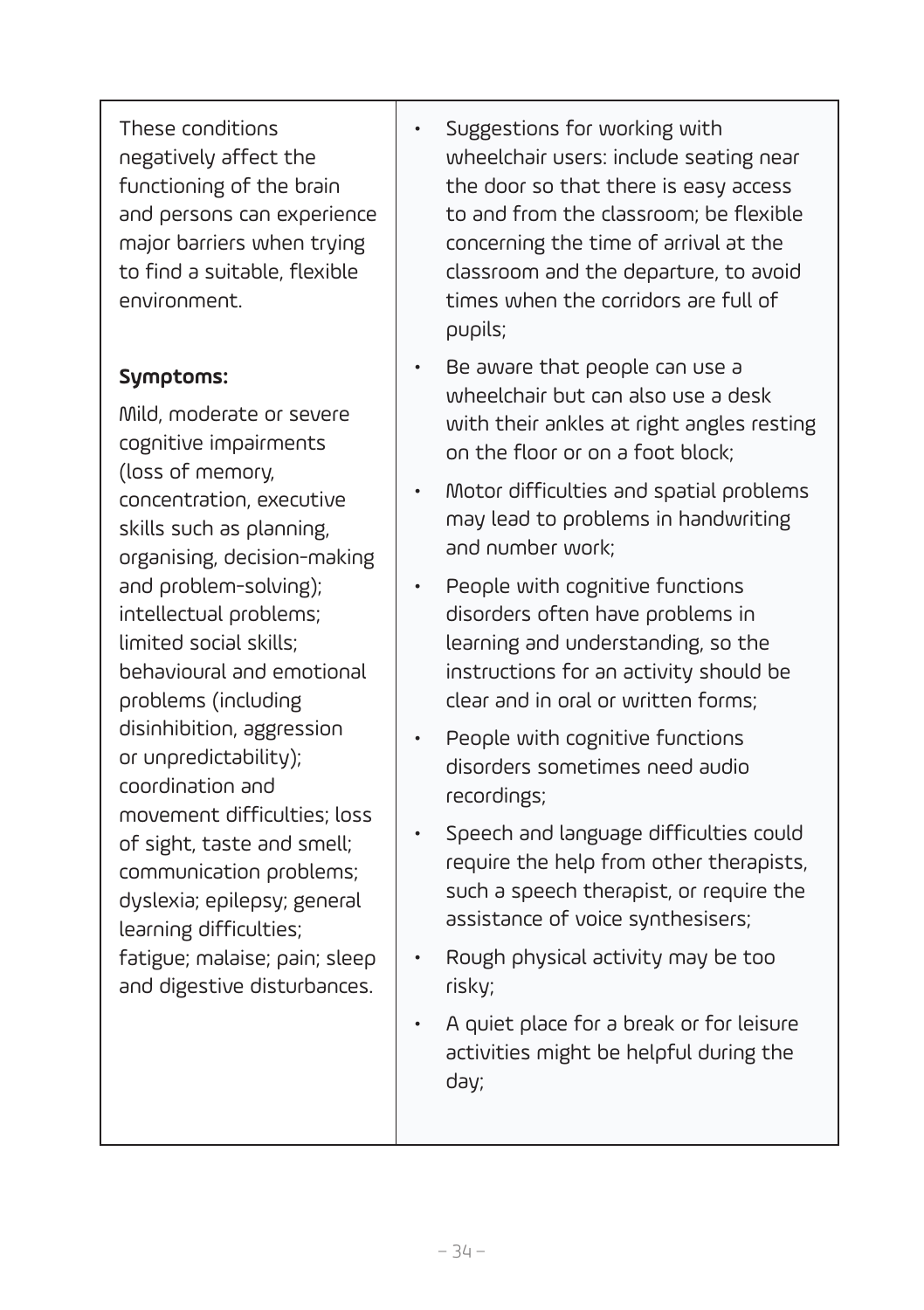| Seating arrangements may need to be<br>adapted to provide for individuals with<br>posture difficulties;<br>Sometimes people will need flexible                                                                         |
|------------------------------------------------------------------------------------------------------------------------------------------------------------------------------------------------------------------------|
| start and finish times for a activity;                                                                                                                                                                                 |
| People can have problems with<br>urination and may use a catheter which<br>held near the leg or they may have to<br>go to the WC more often;                                                                           |
| People sometimes need assistance<br>during the activities of daily living such<br>dressing, eating, toileting, etc.;                                                                                                   |
| Present the information in short<br>chunks;                                                                                                                                                                            |
| Reinforce verbal information with<br>written notes or with bullet-pointed<br>hand-outs;                                                                                                                                |
| Offer direct support when a pupil is<br>felt to have difficulties in maintaining<br>focus or attention - particularly when<br>working in group settings;                                                               |
| Classroom or work environments can<br>have high levels of sensory stimuli in<br>terms of noise and visual clutter, and<br>the physical activity of a classroom full<br>of students can have a disorganising<br>effect; |
| Allow short breaks (recommended<br>every hour for 5-10 minutes);                                                                                                                                                       |
| Meet the ergonomics requirements.                                                                                                                                                                                      |
|                                                                                                                                                                                                                        |
|                                                                                                                                                                                                                        |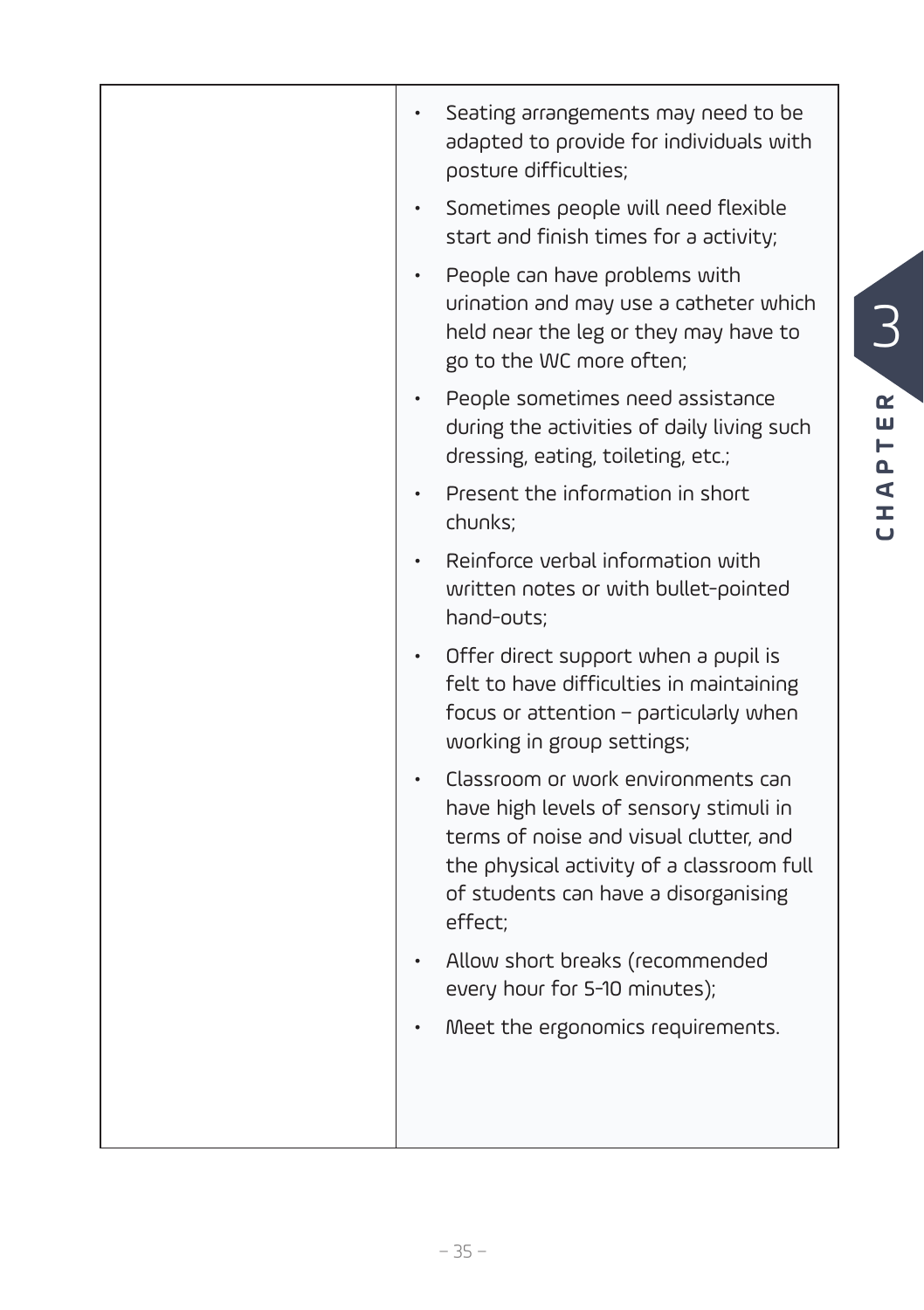### Section 2 / Sensory system impairments

Each of our senses opens up a different aspect of the world. The skills that we develop through the efficient use of our four senses are called perceptual skills. They are composed of: visual perceptual skills – what we see; tactile perception – what we can touch; auditory perception – what we hear; and taste perception – what we eat.

French et al. (1997) suggest some practical steps you can take, to which we have added some further ideas:

- In an interview, your facial expressions may be more visible if you sit in the light.
- Some people see best in sunlight, or indoors, at dusk or in a dimly-lit environment. This could influence the times when it is easiest for you to communicate.
- Many people can read print, however: it may be legible in an everyday font size, or it may need to be enlarged; and it may be clearer on a particular colour of paper. In any event, you should allow sufficient time for the information to be read, and should send it out in advance of important meetings.
- If a person can't read print, do they read braille and can you produce braille documents for them? Do they use a computer with voice features so that you can send them email? Is the phone a good means of contacting them? Generally, the phone is better for brief items of information, while braille and email will allow the person to review the information in their own time.
- Recognition may involve visual cues for some, but many people will need an aural cue: don't just smile – say "Hello". Remind the person who you are, and make sure to also introduce anyone else who is present.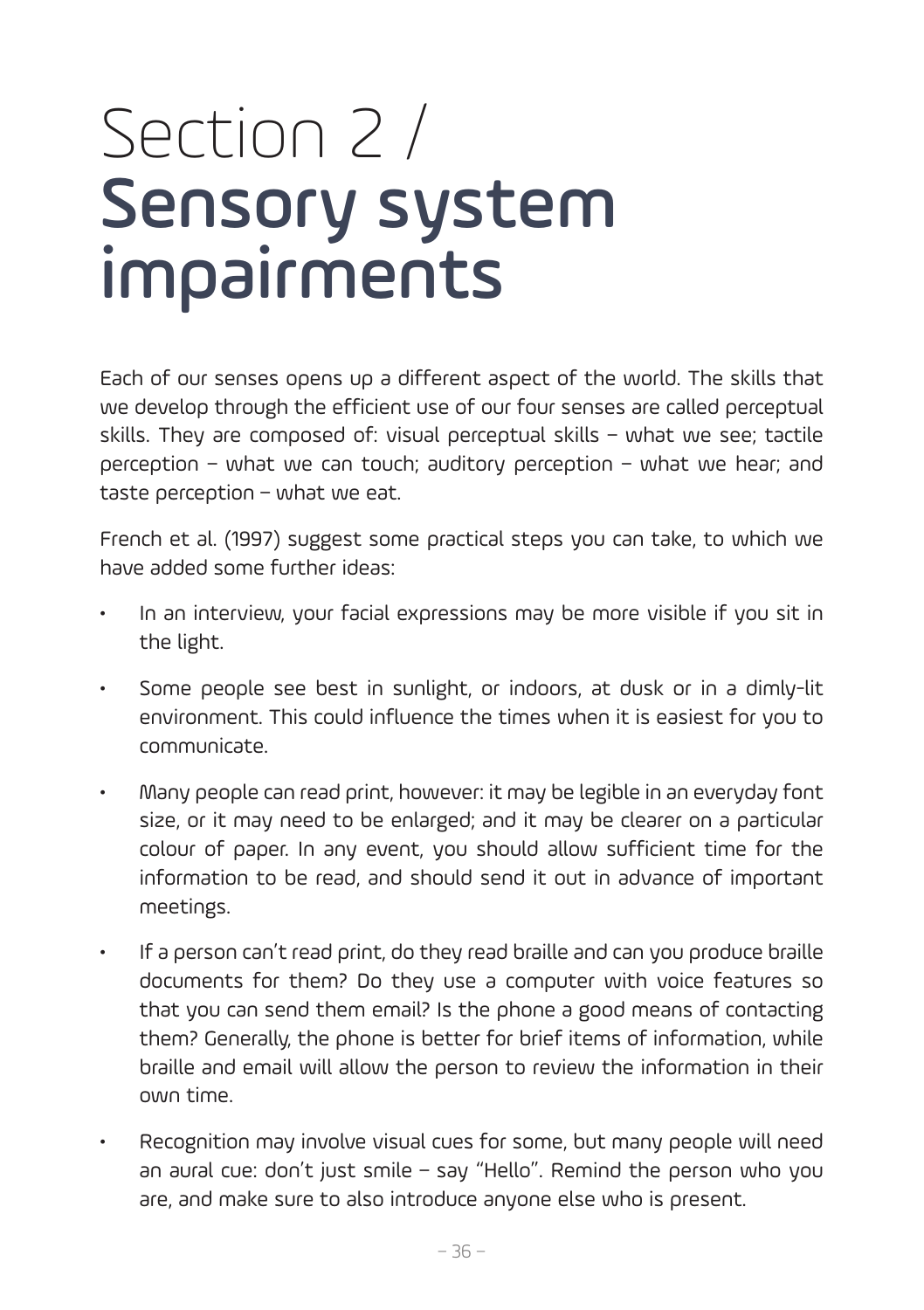• Deciding when to enter a discussion involving more than one other person is more difficult without access to non-verbal cues, so make sure that you check in from time to time, pick up on non-verbal messages that indicate the person is wanting to speak, and make space for them to have their say. They may lean forward or draw a breath in anticipation, for example.

Sound helps us to understand the world. Special hearing needs may be mild, moderate, severe or profound. A person with a mild hearing limitation may have problems understanding speech, especially if there is a lot of noise around, while those with moderate deafness may need to use a hearing aid.

Some people with hearing limitations use lip-reading to communicate with others. People who are profoundly deaf can hear nothing at all, so may find themselves totally reliant on lip-reading or sign language. Meanwhile, the effects of autism are wide-ranging and can include difficulties in social interaction and communication, restricted and repetitive interests and behaviours, and sensitivity to sensory experiences – noise, light, touch, etc.

| <b>WHAT ARE THE</b><br><b>IMPLICATIONS?</b>                                                                                                                                                                                                                           | <b>RECOMMENDATIONS</b>                                                                                                                                                                                                                                                                                                                               |
|-----------------------------------------------------------------------------------------------------------------------------------------------------------------------------------------------------------------------------------------------------------------------|------------------------------------------------------------------------------------------------------------------------------------------------------------------------------------------------------------------------------------------------------------------------------------------------------------------------------------------------------|
| Headaches;<br>Discomfort;<br>Avoidance with close work;<br>Becoming fatigued or tired;<br>Loss of concentration;<br>Loss of attention;<br>Distractible behaviour;<br>Screwed up eyes;<br>Sensitivity to bright light;<br>Abnormal posture when<br>reading or writing; | Visual breaks are essential<br>(every 5 minutes to reduce<br>fatigue)<br>Reduce the amount of time<br>$\bullet$<br>spent on close work<br>Schedule a few moments to<br>$\bullet$<br>close and relax the eyes<br>Give only the information<br>$\bullet$<br>which is important<br>Ensure there is as much<br>$\bullet$<br>natural lighting as possible |

#### **HOW TO WORK WITH PEOPLE WITH NEUROLOGICAL CONDITIONS**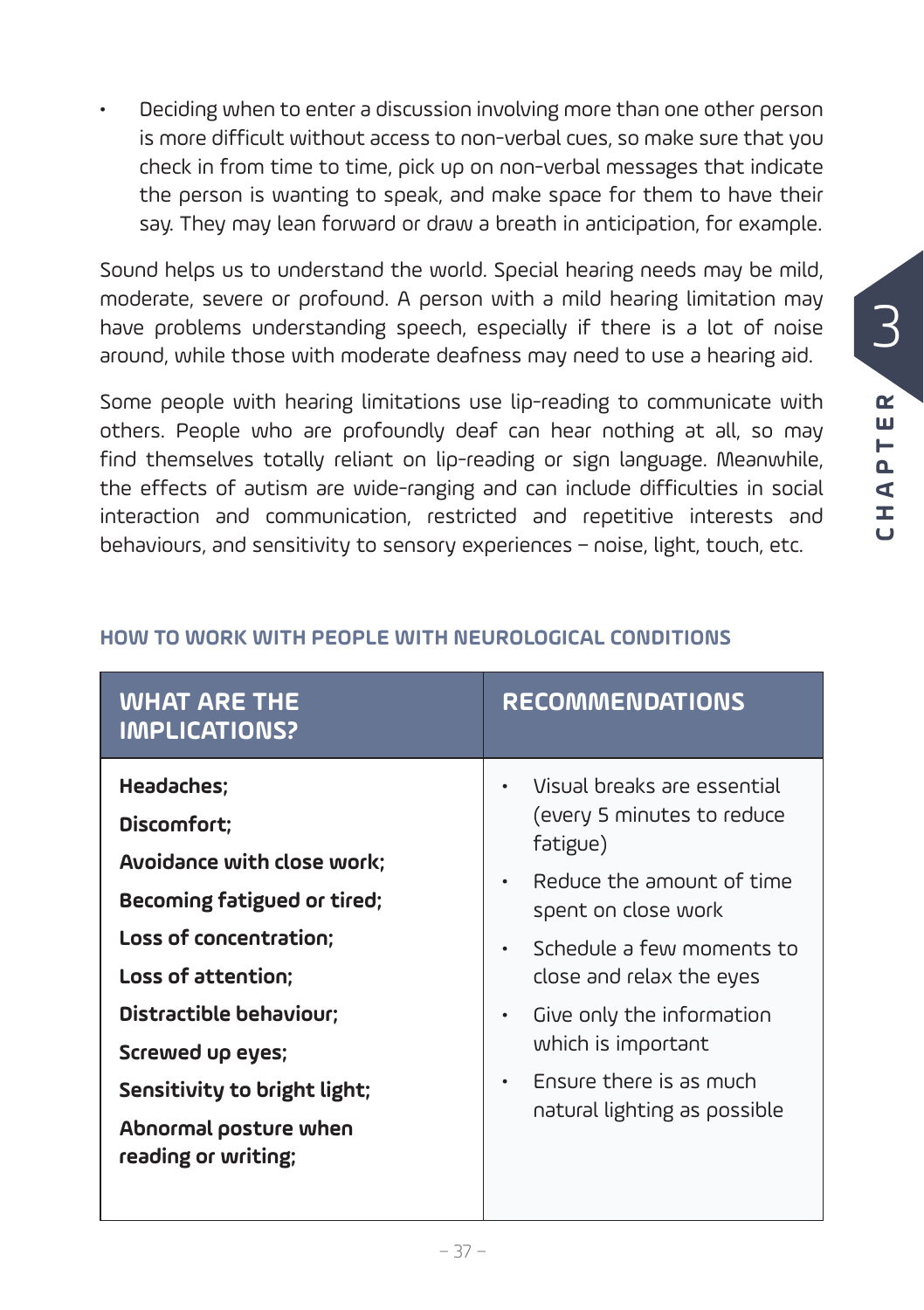| Difficulties in coping with tasks;<br>Skipping or re-reading lines or<br>words; Difficulty drawing; | Provide a paper copy when<br>$\bullet$<br>information is given on a<br>board |
|-----------------------------------------------------------------------------------------------------|------------------------------------------------------------------------------|
| Handwriting problems.                                                                               | Use computers instead<br>٠<br>handwriting                                    |

#### **HOW TO WORK IN A TEAM WITH A PERSON WITH VISION DYSFUNCTIONS**

| Living with a person<br>Identify yourself when greeting someone<br>with special visual<br>who has special vision needs, even if the<br>needs can make<br>person knows your voice.<br>performing everyday<br>In social situations, introduce the individual.<br>tasks more difficult.<br>Bring him or her into the conversation.<br>Identify and introduce others who are<br>present.<br>A vision limitation<br>refers to some<br>Talk directly to the person. Do not ask<br>$\bullet$<br>degree of sight<br>questions through another person.<br>loss and may range<br>Do not speak in a loud voice. Also, do not<br>۰<br>from blurred vision,<br>assume that the other senses are different<br>reduced depth and<br>because of vision loss.<br>distance perception,<br>Do not be concerned if an individual does<br>sensitivity to glare,<br>not look directly at you. He or she may look<br>tunnel vision, poor<br>down or slightly away from you.<br>night vision, etc.<br>When entering a new building, a walk-<br>$\bullet$<br>through can helps an individual understand<br>the building's layout. As you walk together,<br>point out key locations such as the safety<br>exits, restrooms, and so forth. Help the<br>individual feel comfortable and safe. | <b>CHALLENGES</b> | <b>ASSISTANCE</b> |
|-------------------------------------------------------------------------------------------------------------------------------------------------------------------------------------------------------------------------------------------------------------------------------------------------------------------------------------------------------------------------------------------------------------------------------------------------------------------------------------------------------------------------------------------------------------------------------------------------------------------------------------------------------------------------------------------------------------------------------------------------------------------------------------------------------------------------------------------------------------------------------------------------------------------------------------------------------------------------------------------------------------------------------------------------------------------------------------------------------------------------------------------------------------------------------------------------------------------------------------------------------------------|-------------------|-------------------|
|                                                                                                                                                                                                                                                                                                                                                                                                                                                                                                                                                                                                                                                                                                                                                                                                                                                                                                                                                                                                                                                                                                                                                                                                                                                                   |                   |                   |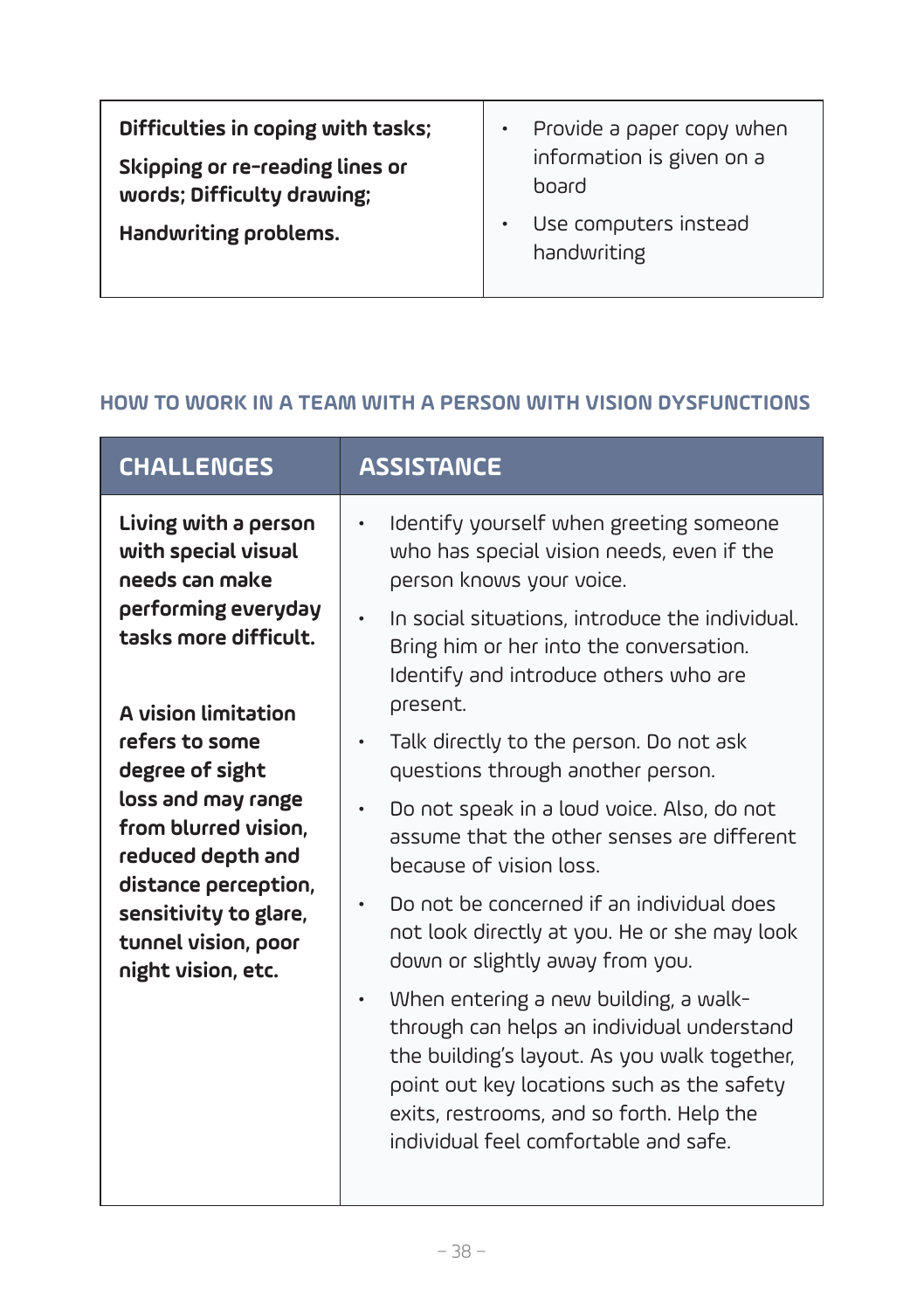| Offer to help if needed and appropriate.<br>Ask, "May I help you?" or "May I walk with<br>you?" Invite the individual to take your arm,<br>rather than taking his or her arm or pushing<br>the person in the right direction. |
|-------------------------------------------------------------------------------------------------------------------------------------------------------------------------------------------------------------------------------|
| Identify the food served at social<br>gatherings. If the event is self-serve, offer<br>to help the individual move through the<br>line.                                                                                       |
| As early as possible, tell the individual<br>about changes in meeting times or<br>locations, so that they can decide on the<br>means of transportation.                                                                       |
| Tell the person when you are leaving the<br>room.                                                                                                                                                                             |
| Be specific with any verbal directions<br>or instructions.                                                                                                                                                                    |

#### **HOW TO WORK IN A TEAM WITH A PERSON WITH HEARING DYSFUNCTIONS**

| <b>CHALLENGES</b>                                                                                                                                                                                                                                                                        | <b>ASSISTANCE</b>                                                                                                                                                                                     |
|------------------------------------------------------------------------------------------------------------------------------------------------------------------------------------------------------------------------------------------------------------------------------------------|-------------------------------------------------------------------------------------------------------------------------------------------------------------------------------------------------------|
| Special hearing needs may<br>be mild, moderate, severe or<br>profound. A person with a mild<br>hearing limitation may have<br>problems understanding speech,<br>especially if there is a lot of<br>noise around, while those with<br>moderate deafness may need to<br>use a hearing aid. | Find ways to communicate.<br>Write down words or draw<br>pictures on paper.<br>Find ways to present the<br>information visually.<br>Ask the person how they would<br>like to receive the information. |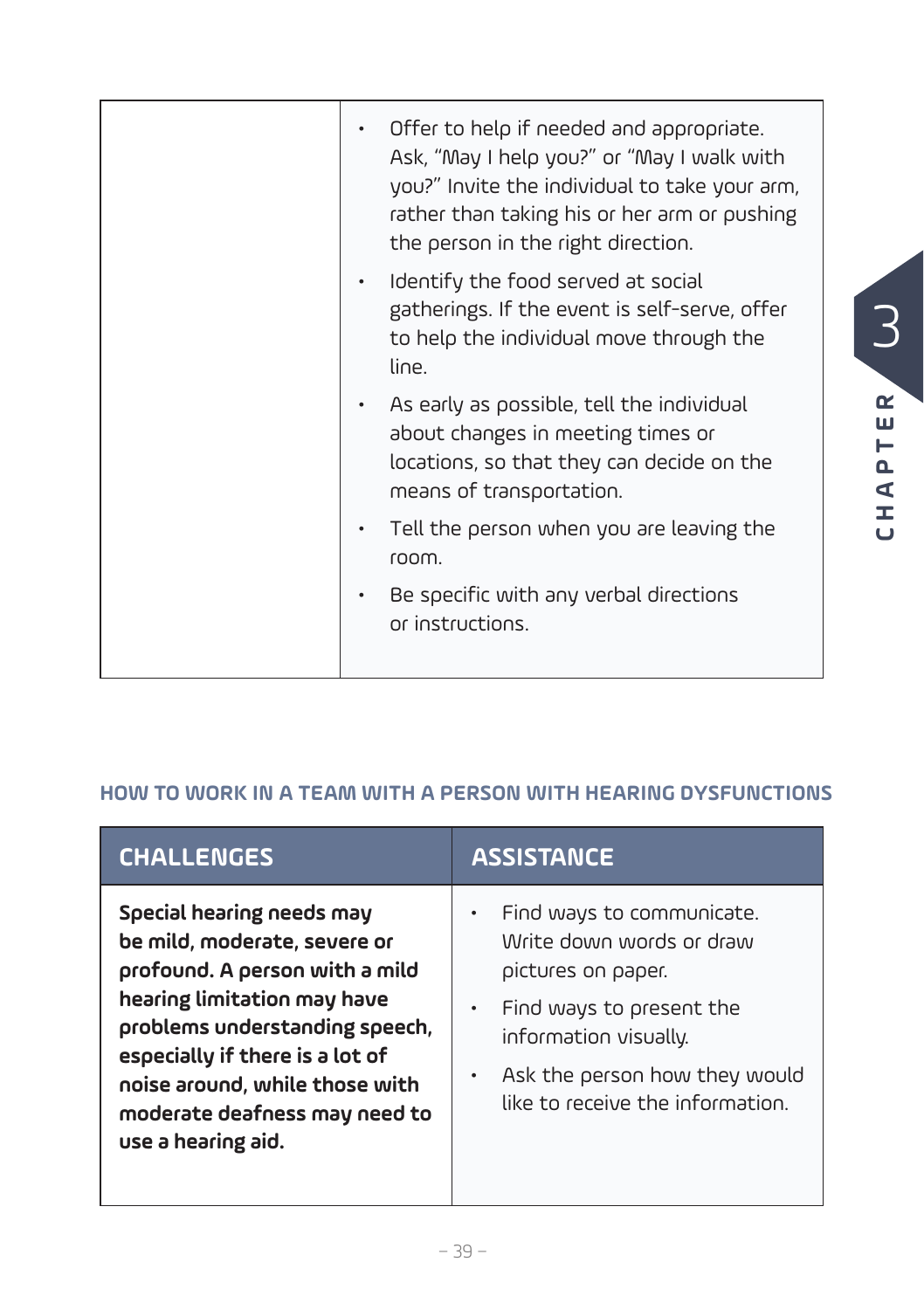**Some people with hearing limitations use lip-reading to communicate with others. People who are profoundly deaf can hear nothing at all, so may find themselves totally reliant on lip-reading or sign language.** Look directly at the person and speak normally. • If you don't understand what a person is saying, ask them to repeat or rephrase, or alternatively offer them a pen and paper. • Consider the workspace location – allow the employee to see people entering the room and situate the workstation in an area where

**WORKING WITH DEAF PEOPLE (after Harris (1997), Williams and Hewitt (2004), and Young et al. (1998)):** 

there is minimal background

noise.

- Respect deafness as a difference, just as we view gender, sexual orientation, etc.;
- Respect sign language as a full and complex language;
- Be anti-discriminatory by being creative with pens and paper, gestures, drawings, etc.;
- Be patient;
- Allow more time for meetings;
- Meet in uncluttered environments with few visual distractions;
- Speak more slowly, and form words more clearly (but not exaggeratedly);
- Don't turn away or cover your mouth when speaking;
- If you don't understand the person, then ask questions;
- Use interpreters, especially for critical meetings;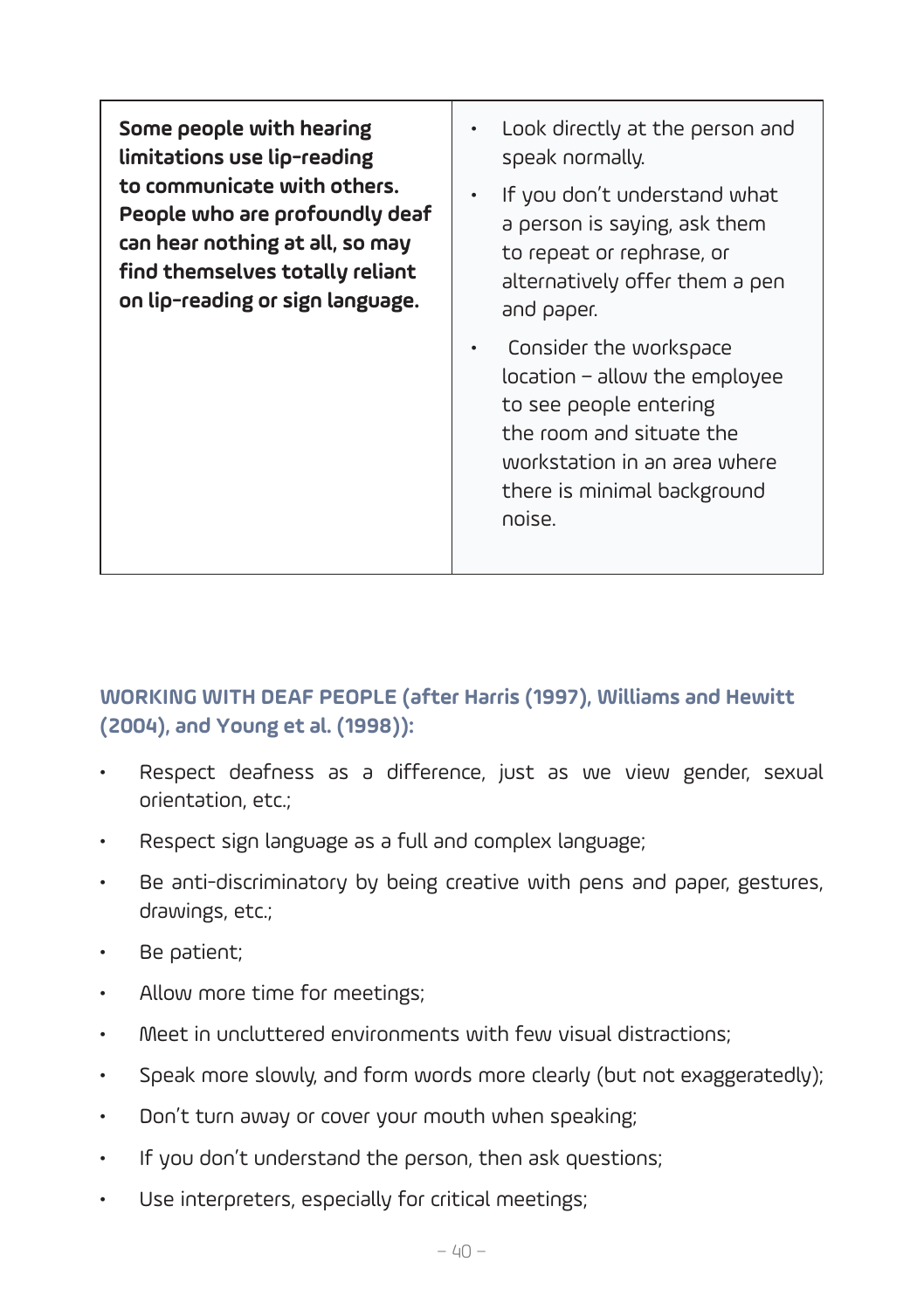- Communicate by letter, fax or email in preference to the phone;
- Learn sign language even a little knowledge shows respect and interest;
- Become fluent in sign language if you work with deaf people regularly.

#### **WAYS TO WORK IN A TEAM WITH A PERSON WITH SPECIAL SENSORY FUNCTIONS NEEDS (AUTISM SPECTRUM DISORDERS)**

The effects of autism are wide-ranging and can include difficulties in social interaction and communication, restricted and repetitive interests and behaviours, and sensitivity to sensory experiences – noise, light, touch, etc.

As autism can be very variable, the word "spectrum" is used to describe the range of difficulties.

Autistic Disorder, Asperger's Disorder and Pervasive Developmental Disorder Not Otherwise Specified (PDD-NOS) are considered to be Autism Spectrum Disorders. The degree to which the different characteristics affect a particular child depends on the level of severity of the impairments.

General characteristics of person with Autism Spectrum Disorders include:

• **Cognitive:** Uneven development of cognitive skills; relative strength in processing visual versus verbal information.

• **Social skills:** Difficulty in understanding social rules, such as taking turns and sharing; problems understanding and reading the emotions of others; difficulty in considering the perspectives of other people; problems in initiating and maintaining interactions and conversations with other people.

• **Communication:** Trouble with responding to verbal information presented at a fast pace; trouble with understanding multiple-step commands; inconsistent understanding of verbal information; a need for verbal information to be repeated, especially information that is new.

• **Organisation/self-direction:** Difficulty in screening out distractions; difficulty in completing activities independently and initiating work activities; problems with organising free time, and stopping one activity and moving on to the next; difficulty in being flexible, or shifting one's attention to a new focus; problems with doing more than one thing at a time.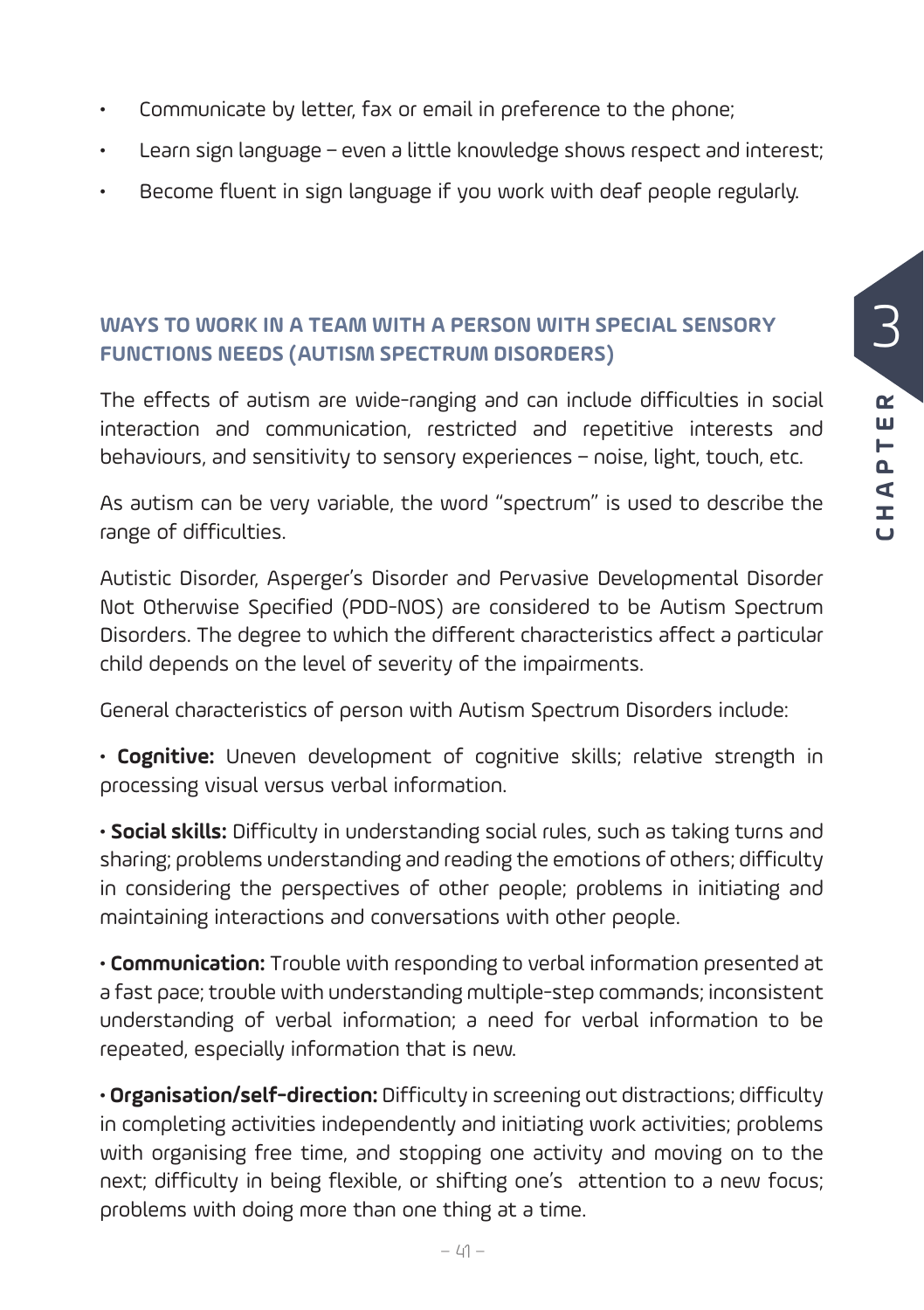### Section 3 / Communication impairments

Speaking a minority language is not an impairment. However, you should remember that new arrivals, long-standing residents who have not learned the native language, deaf people and some people with learning disabilities can all have problems with speaking. How should you work with them? You should avoid using complex grammar and ambiguous terms, be imaginative in describing words or concepts that aren't easy to understand, explain the information in simple language, draw pictures, and bring in objects such as maps or magazines as sources of visual information to aid in communication. You should also check the person's understanding and ensure that decisions are not arrived at without their full involvement.

We communicate to make our needs known, to establish our identity, to learn new things, to socialise, to form relationships, to exchange knowledge and to influence others. This communication can be both verbal and non-verbal. Verbal communication relates to the spoken word. Non-verbal communication relates to gestures, facial expressions, behaviour, tone and perceived power status. Many people may have difficulties with communication and they may have different levels of understanding.

**Dysphasia and dyslexia** are two types of communication disorders. Dyslexia is often used in quite a general way to describe a range of specific learning difficulties. Dyslexia includes difficulties and differences in processing sounds, visual stimuli, symbols and movement, and has an impact upon tasks which require various kinds of information processing, linear sequencing, timing and motor coordination. Dyslexic people show a range of levels of difficulties in performing (writing, reading text, music, dance notation or other symbolic representations), spelling, basic numeral computation, organisational skills, listening, speaking, balance and coordinating physical movements. Usually, their higher cognitive processing skills such as reasoning, interpreting, understanding, creating and synthesising are not directly affected. However,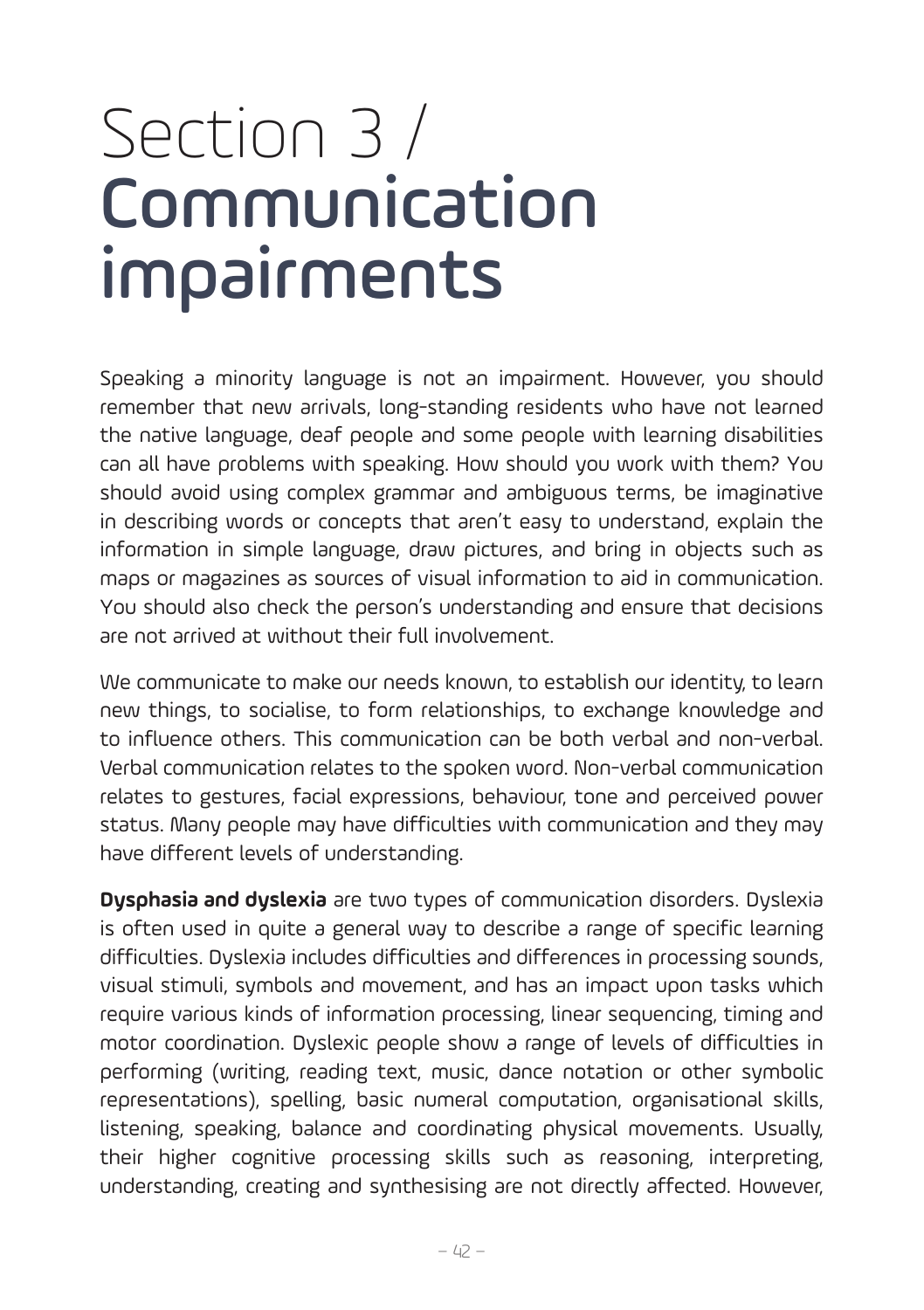$\overline{\mathbf{C}}$ 

everyone is different and one dyslexic person may be in a similar position to a partially-sighted or blind person, another dyslexic person might have difficulties in processing sounds after a short time, and another dyslexic person may be in a similar position to someone with a hearing impairment. Sometimes, dyslexic persons may not be able to produce writing at the same speed as someone with a missing or broken limb. Some people experience combinations of more than one of these difficulties at certain times. It should be clear that dyslexic people tend to show unusual or unexpected patterns of strengths and weaknesses in their learning and performance, but it is very important to be patient and to let them do things in their own time. Of course, it may take a dyslexic person much longer to learn and perform some of the more basic sub-skills of a task because of their processing difficulties.

### ■ How to teach new skills to dyslexic persons?

- Be aware of the potential for a wide range of undisclosed learning needs and unknown levels of disability in any classroom.
- Set up an atmosphere where it feels safe for the students to disclose their difficulties, discuss different approaches and share strategies.
- Encourage the students to work according to their learning styles, and teach to a variety of sense modalities.
- Provide the lecture notes in advance, in a paper and electronic form.
- Include the main points and guidance on where to go for supplementary information.
- Suggest alternatives, in case your first recommendations are unavailable or will not scan into the computer.
- When responding to questions, avoid complex syntax and the use of "negatives". Dyslexic students are more likely to use global reading strategies than word-by-word reading; therefore, they may not "see" words such as "not" and "no" under exam conditions. In everyday life, they might use strategies to ensure accurate reading that are not possible under exam conditions.
- Use tasks that really allow the students to demonstrate their understanding and knowledge, with a reduced emphasis on memorising,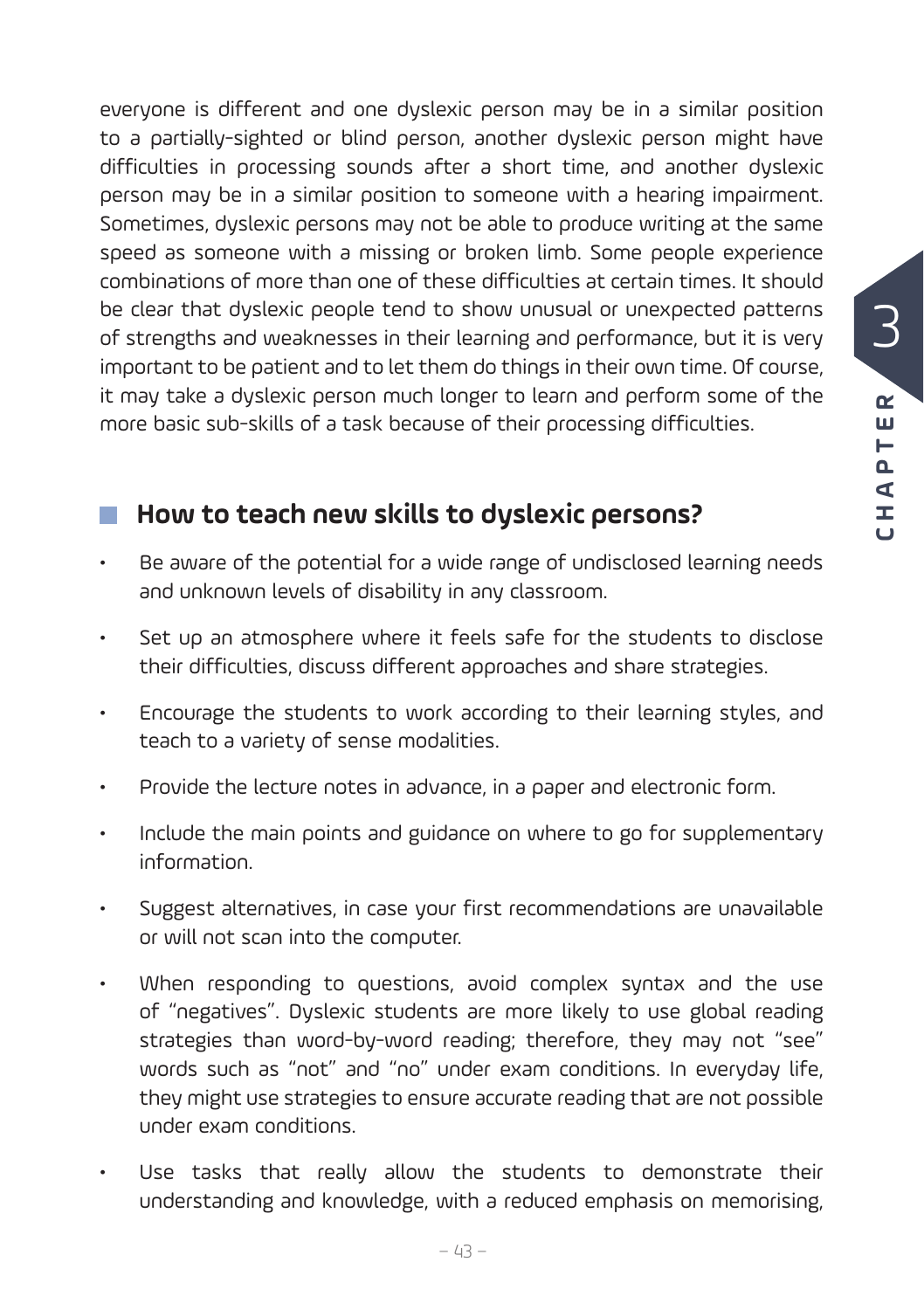as dyslexic students can find it harder than others to learn by rote and to recall information such as names, dates and data under exam conditions.

- Dyslexic students are less likely to be able to use language to disguise what they do not know.
- Offer training and guidance on how to approach early assignments, as well as study skill strategies. These often work best if presented as "professional" skills rather than as study skills.
- Be aware that assistive technologies such as electronic readers or spellcheckers may provide only part-solutions and can also be timeconsuming.
- Ensure that photocopies and hand-outs are of a good enough quality to be scanned into computers. Avoid using small fonts and cumbersomelyarranged enlarged texts.
- To help improve readability for dyslexic students, where possible, print the text in columns, double-spaced and in Ariel 14.

S. Cortnell determined that students with specific learning difficulties are likely to perform best when:

- They can be creative;
- They are relaxed and confident, rather than stressed and pressurised;
- They have sufficient time to work at their own pace, to double-check their actions or output, and to practise new tasks multiple times;
- They can pause, relax and focus before and during tiring or demanding tasks;
- They can plan out their task and compensate for their specific difficulty, rather than being "put on the spot";
- They are given time and space to work out how to perform a task "from within";
- They have specialist guidance to identify appropriate personal strategies;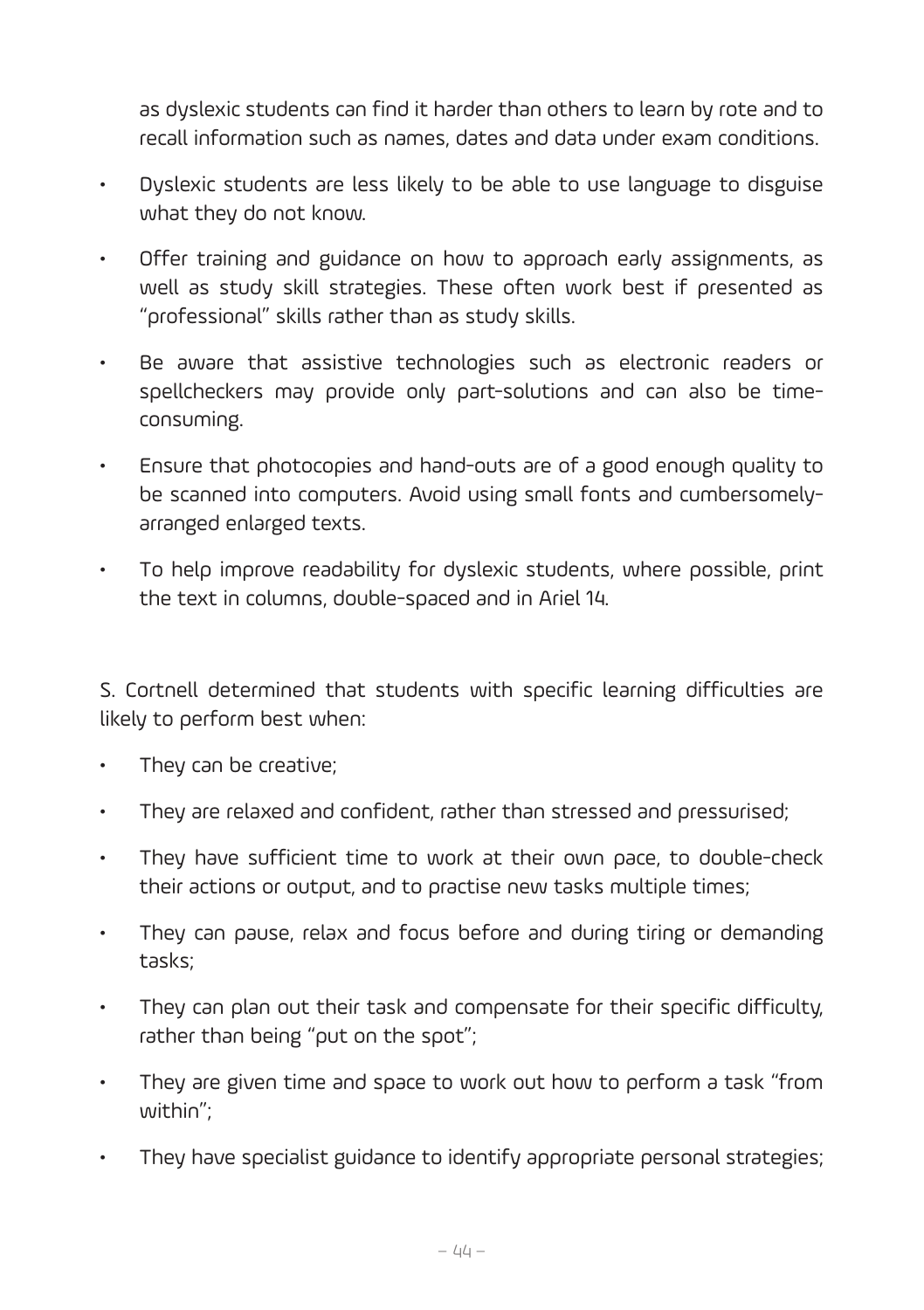- They are allowed to demonstrate their understanding through the means that best suit their disability (i.e. by voice, hand-writing, typing, voiced software, production of an artefact, practical demonstration, etc.);
- They can make use of their best sense modality, such as sophisticated colour coding, auditory memory, or the opportunity to move about and shift position;
- Their attention is not diverted by unnecessary interruptions or distractions;
- Visual (such as overheads/handouts) and sound (such as audio recording) stimuli are of a good quality;
- Unnecessary hurdles are removed, in due consideration for the additional time that tasks can take;
- Verbal instructions are accompanied by written ones, and vice versa.

The situation for people with specific learning difficulties in the labour market has shown that it is very hard to teach this group, and without the needed skills they can't find a job. Therefore, it's very important before starting to work with them to think about the ways that the teaching and assessment methods will be used.

#### **Ways to work in a team with a person with special communication needs**

- Be attentive when speaking with someone or listening to someone with a communication disorder. Make eye contact.
- Treat the person with respect. Do not be afraid to ask him/her to repeat a word or sentence. Be patient and do not supply words or finish thoughts for him/her.
- Address the person with the communication disorder directly. Do not assume that someone with a speech disorder lacks the capacity to understand.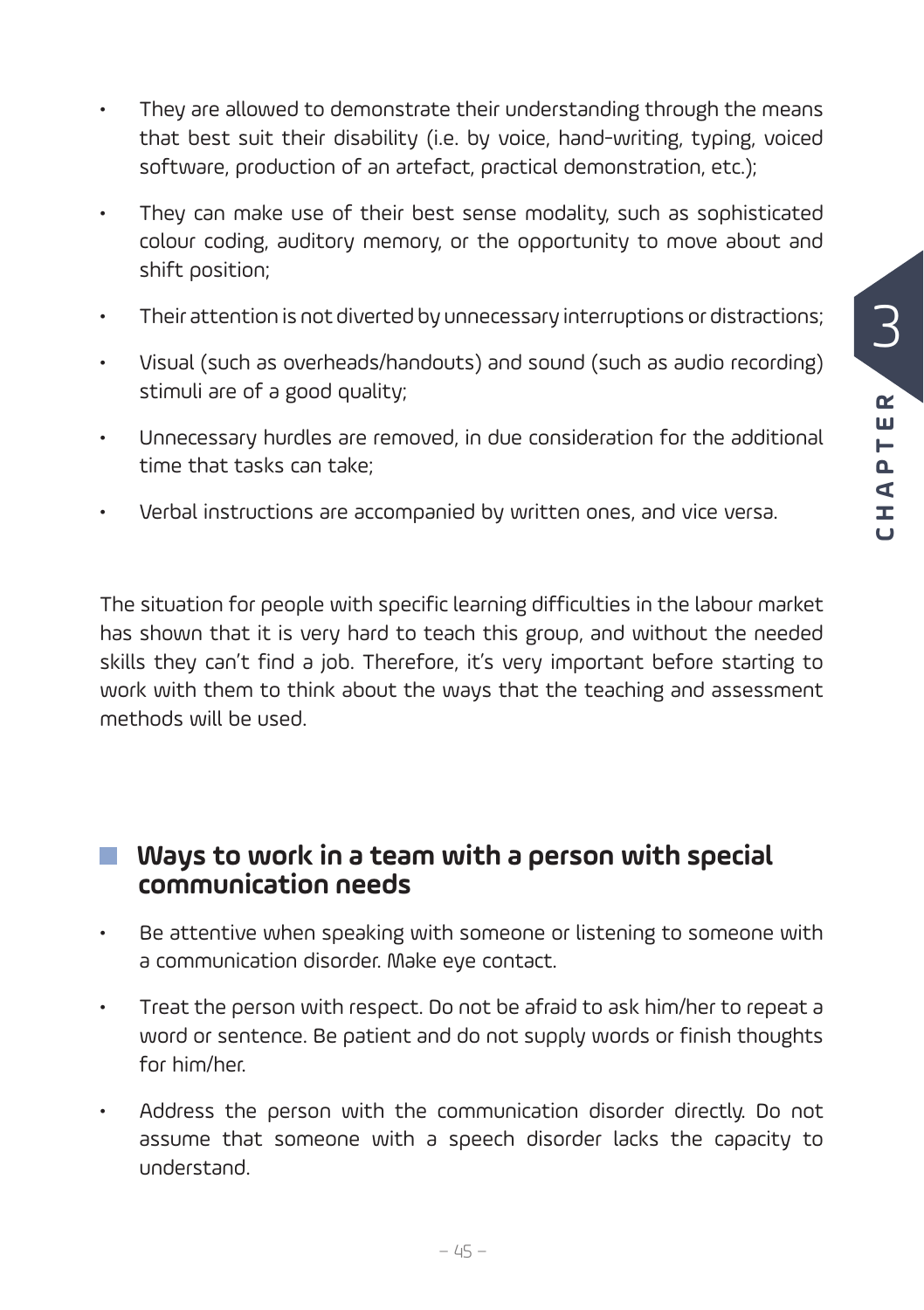- Look for facial, hand and other responses. Speech is not the only form of communication.
- Do not urge a person who stutters to slow down or to start over. This tends to make the stuttering worse. Give him or her time to respond.
- Speak clearly and distinctly, but naturally. Be aware that people might feel like you are "talking down" to them, if you speak too slowly.
- Strive to understand what the individual is saying by focusing onwhathe or shesays rather thanon howhe or sheis saying it.
- Avoid using jargon

### Section 4 / Behaviour impairments

Patience, consistency and caring are successful tools for working together with a co-worker with an emotion disability.

You should remember that hostile and aggressive acts can include shouting, swearing, using abusive language, taking up a threatening stance (e.g. jabbing a finger in a person's face), making verbal threats in person or in writing, spitting, invasion of personal space, unwanted touching, throwing objects, brandishing a weapon, hitting, other physical or sexual attacks, preventing someone from leaving, or damaging property. Braithwaite (2001, pp. 23–4); Mason and Chandley (1999, pp. 21–2); Gilbert (1992).

#### **In everyday situations:**

- Set rules and make a behaviour contract:
- Make the tasks clear and orderly;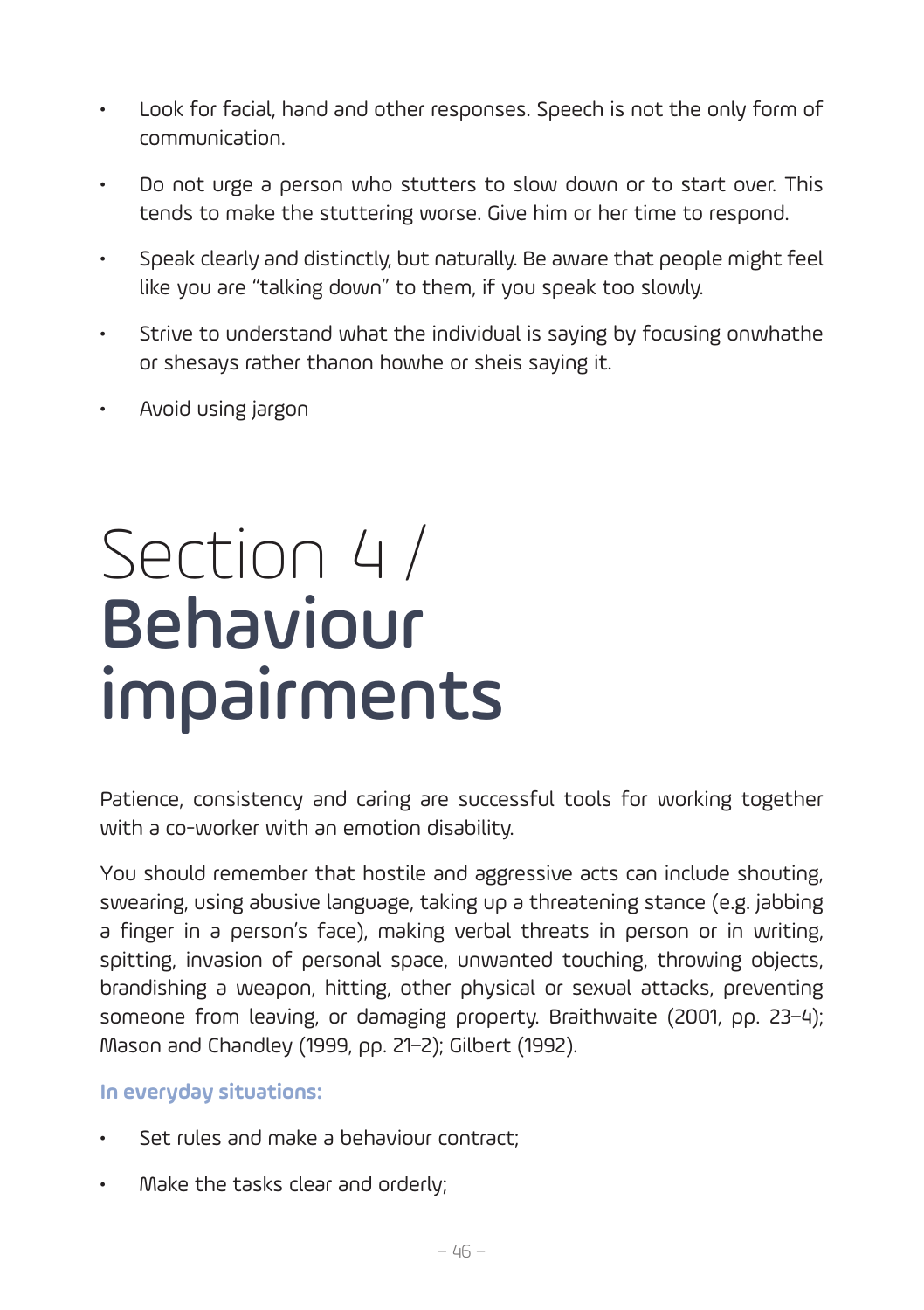- Avoid giving tasks that may be too difficult for a co-worker;
- Give enough time to complete one task before beginning another;
- Praise the co-worker for good behaviour;
- Do not talk about problems;
- Do not expect too much;
- Never act as the boss of a person with disabilities;
- Never use physical or emotional force;
- Never speak with a sarcastic or a high voice;
- Give extra positive attention to your co-worker with disabilities and demonstrate positive behaviour;
- Create a positive climate in the workplace;
- Earn the co-worker's trust;
- Use positive "self-talk," about nice behaviour and other important values;
- Share your feelings with the co-worker with emotional disabilities regularly.

#### **When inappropriate behaviour occurs:**

- Suggest that the co-worker have an additional break;
- Suggest that the co-worker go to another room to relax or to calm down;
- Ignore small disruptions;
- Say "stop";
- Be patient, and never show annoyance;
- Respond calmly: take a deep breath and make sure your own emotions aren't taking over;
- Redirect attention: change the topic or change the activity.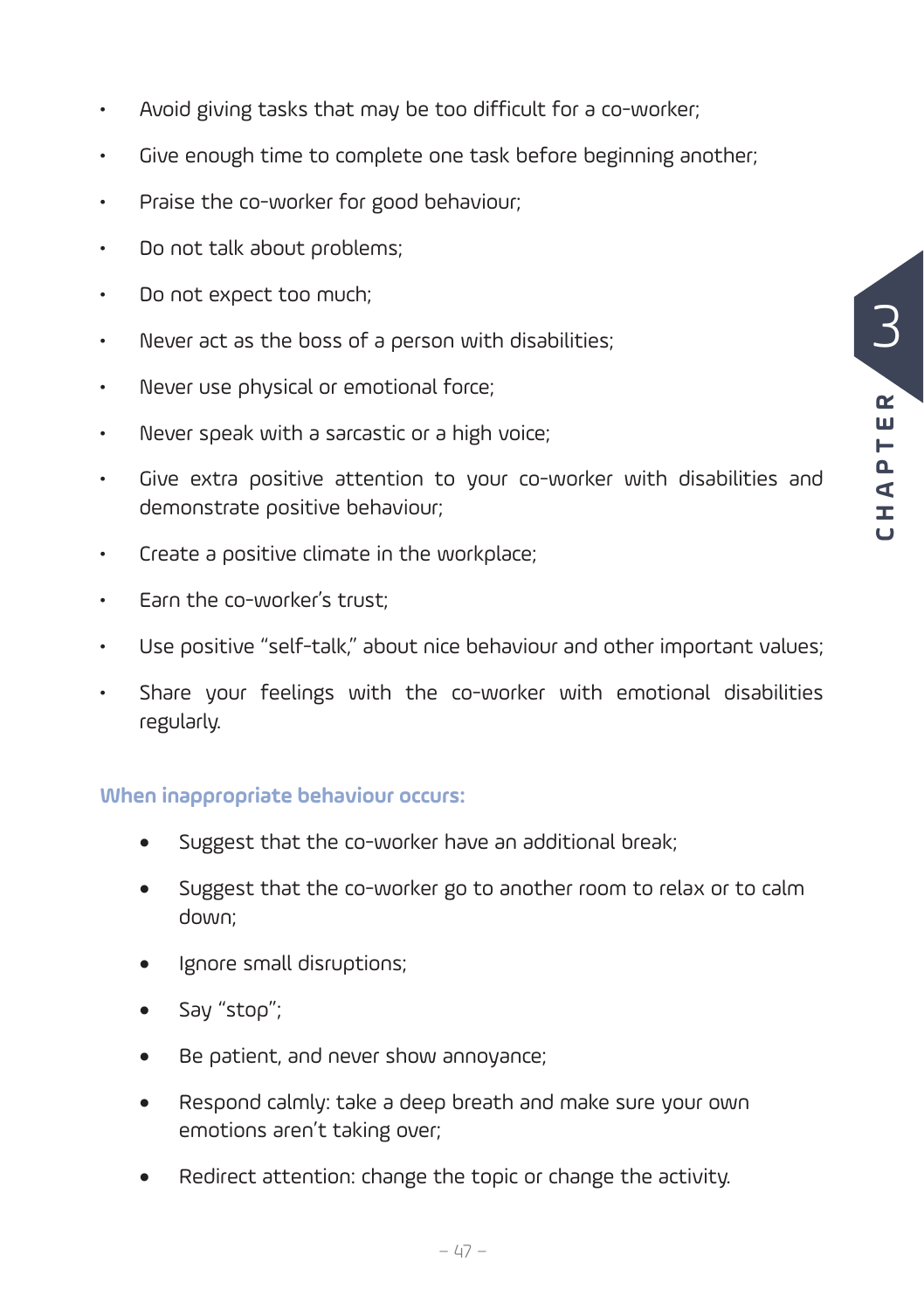Remember – patience, consistency and caring are the successful tools for working together with a co-worker with an emotion disability.

### **CHALLENGES ASSISTANCE**

People with emotional disabilities have difficulties in recognising, interpreting, controlling and expressing fundamental emotions. Some of the characteristics and behaviours of a person who has an emotional disability are:

- Hyperactivity (short attention span, impulsiveness);
- Aggression or self-aggression;
- Dramatic mood swings from overly "high" to sad and hopeless, and then back again;
- An irrational fear of everyday situations;
- Difficulty in following rules and behaving in a socially acceptable way;
- Bad communication skills;
- Hallucinations;
- Repetitive behaviours (hand washing, counting, checking, cleaning, etc.);
- Difficulties in finding and keeping a job;
- Difficulties in building or maintaining interpersonal relationships;
- Inappropriate behaviour or feelings under normal circumstances;
- Speech that is unusually fast or slow, or a voice that is unusually high, low, loud or soft;
- Negative reactions to any change;
- Low self-esteem;
- Manipulative behaviours towards other people.

When you starting to work together with a person with an emotional disability do a data collection activity – take time to sit and talk about:

- What the person likes and dislikes;
- What could irritate him;
- What could make him happy or unhappy;
- What could make him angry and what could make him calm;
- If he likes routine or challenges;
- If he likes to work alone or in a team;
- When he feels safe and unsafe.

Tell the person about yourself, your expectations, your strengths and your weaknesses.

Develop a safety plan.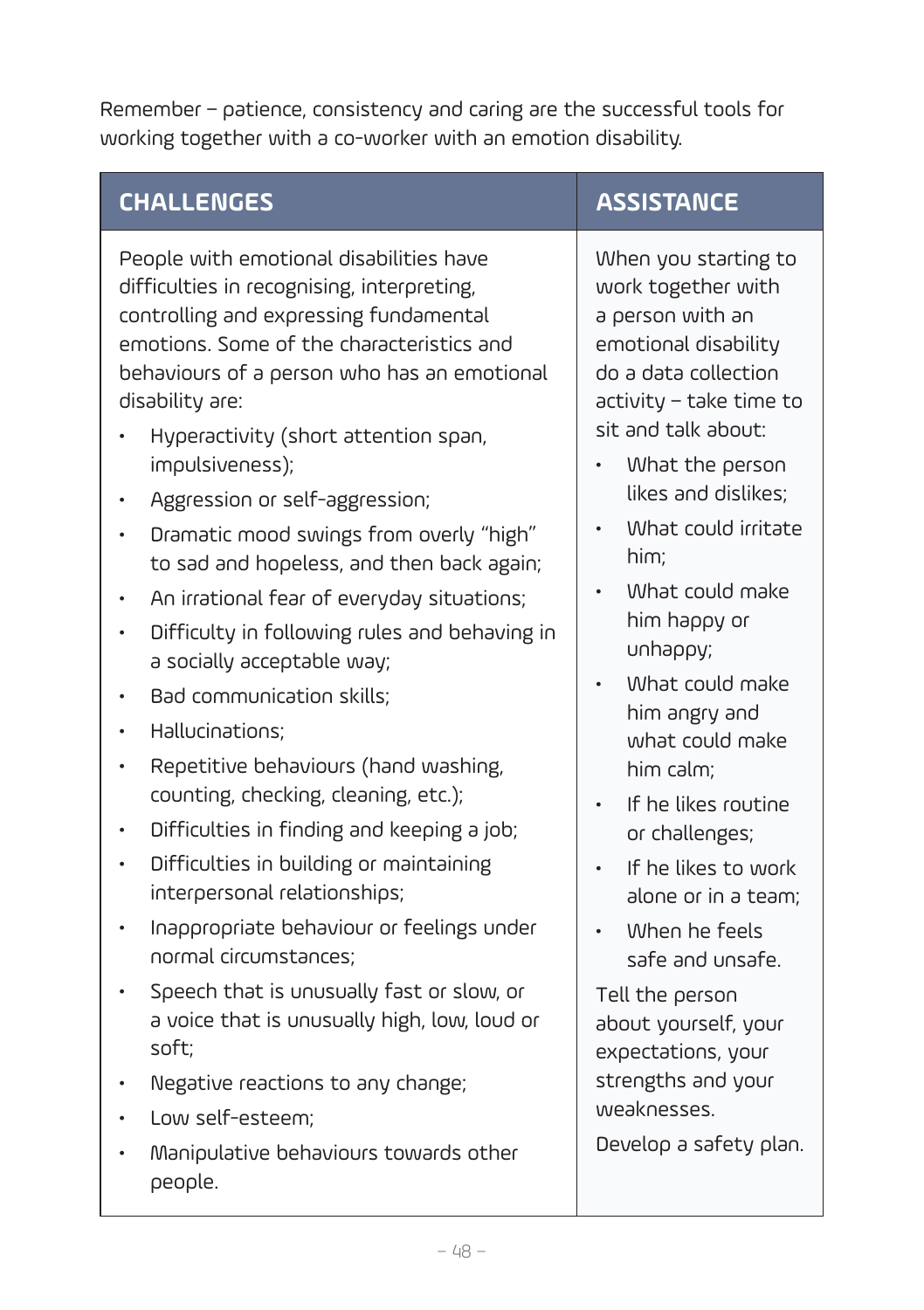### Section 5 / Mental health impairments

Our mental health includes our emotional, psychological and social well-being. It affects how we think, feel and act. It also helps determine how we handle stress, relate to others and make choices. Mental health is important at every stage of life.

The most common types of mental illness are: Depression, Anxiety Disorders, Schizophrenia Personality Disorders, Anorexia, Bulimia, Obsessive Compulsive Disorder (OCD) and Post-Traumatic Stress Disorder (PTSD).

A person with a disorder of their mental functions may have difficulties in communicating, learning and retaining information. Such a person may process information more slowly than others, have difficulty in communicating and managing daily living skills, and also have difficulty with abstract concepts such as money and time.

A mental functions disorder is usually a degenerative condition that affects the brain's ability to process information. It is not present from birth. Cognitive disabilities may include Alzheimer's, senility and late stage alcoholism. Mental functions disorders affect how a person feels, thinks, behaves and interacts with other people. Mental functions disorders can also cause problems in daily life, work and relationships, as well as unpredictable mood changes.

Empathy, a cooperative attitude and a calm temperament are crucial traits for a co-worker.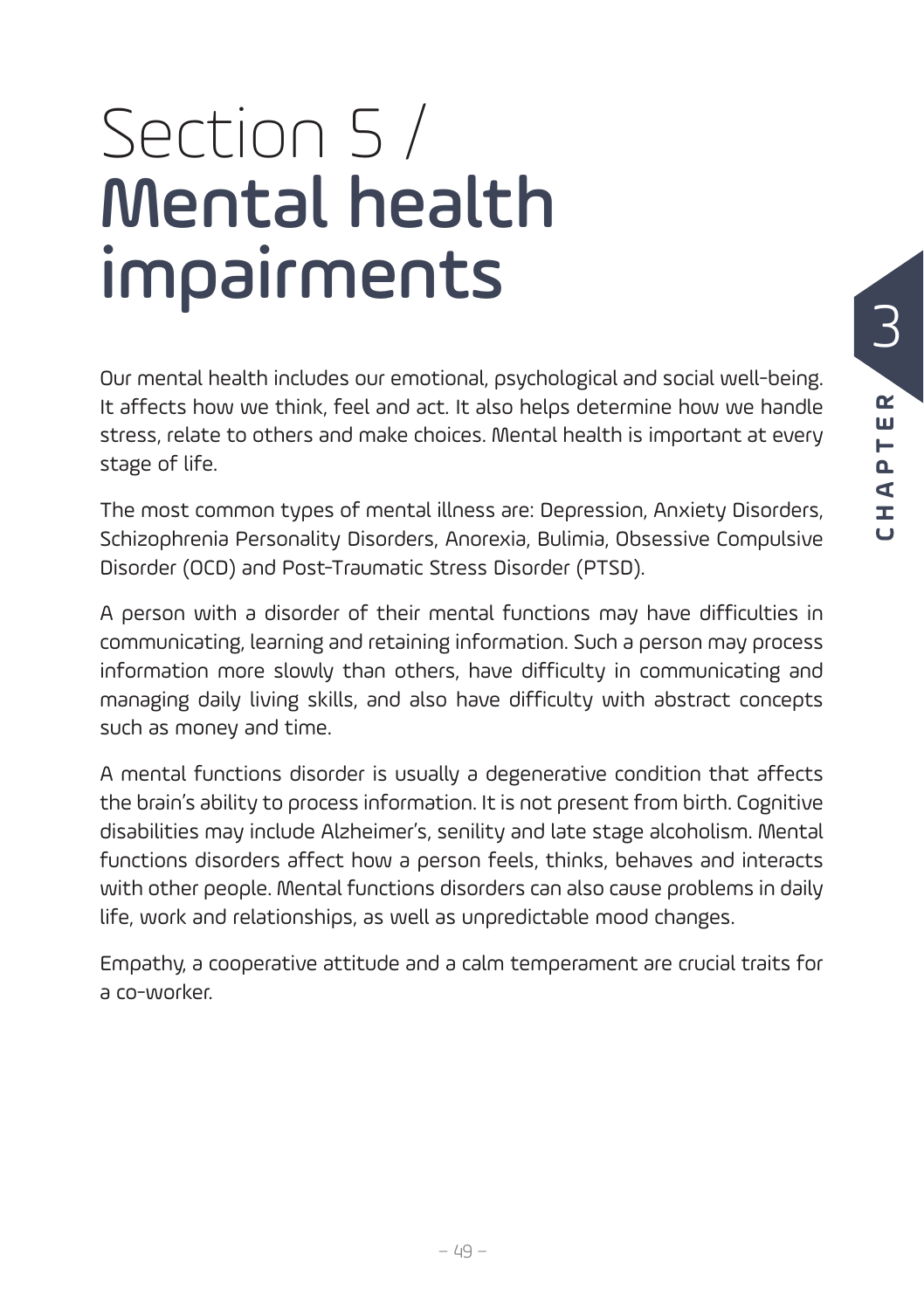#### **CHALLENGES ASSISTANCE**

Working together with someone with a mental illness can be challenging. You should be not approach such work alone, as you will need to have additional support and resources. It's also important that you look after your own physical, social and emotional needs.

Look out for signs that you're becoming stressed and consider asking for help when you think you need it.

Some specific ways of working together with a person with a mental illness:

- Listen to the person's thoughts and feelings. Listen patiently and without judgment.
- Encourage them to socialise and do activities, within reason.
- Help the person achieve their goals
- Watch your words. Your language can change the listener's perceptions.
- Avoid negative phrases, and choose words that have a very direct meaning.
- Be friendly.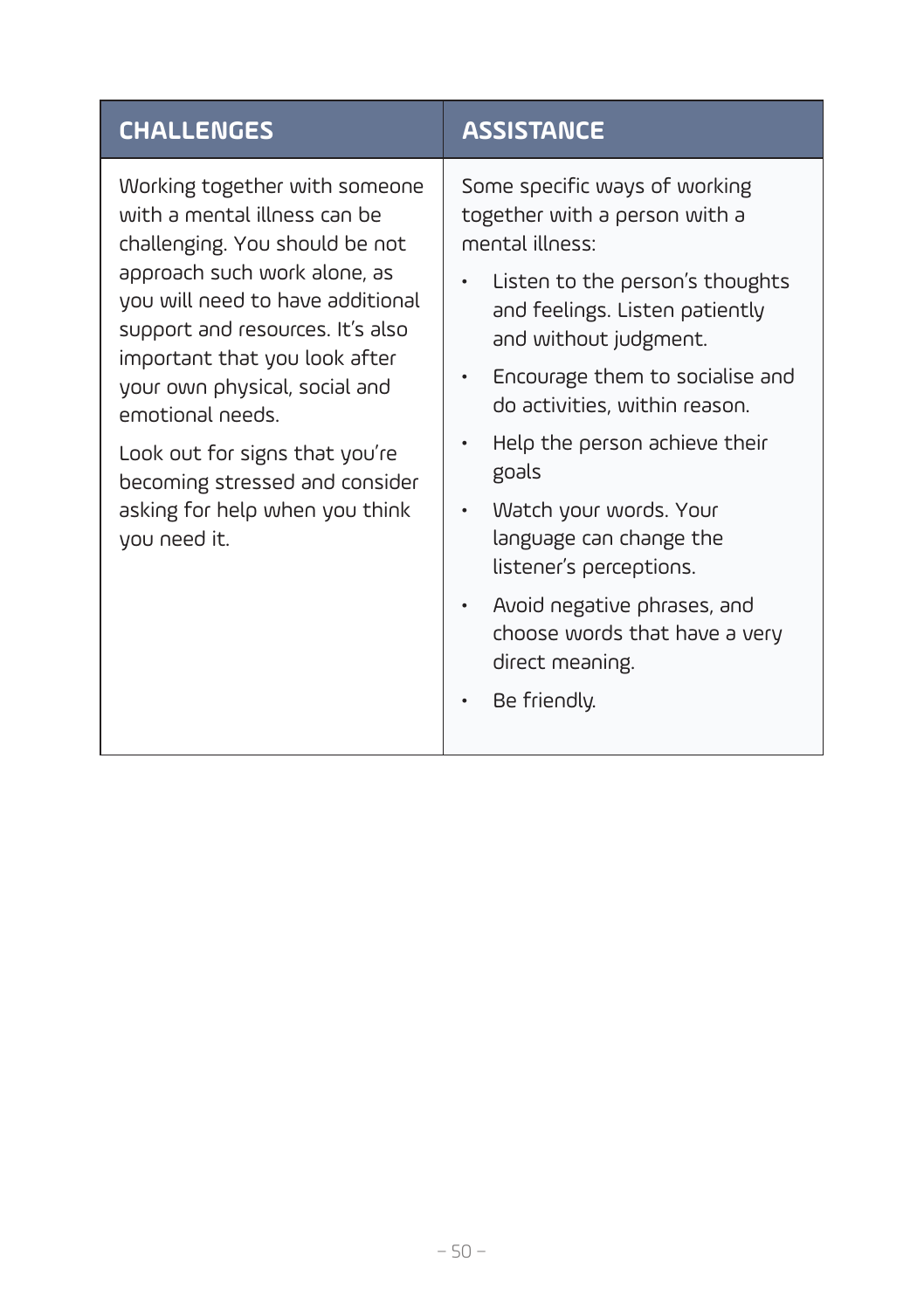## Section 6 / Epilepsy seizures

#### **CHALLENGES ASSISTANCE**

Epilepsy affects people of all ages. Epilepsy means the same thing as a "seizure disorder".

Epilepsy is characterised by unpredictable seizures and can cause other health problems. Epilepsy is a spectrum condition, with a wide range of seizure types and controls that vary from person-toperson.

#### Public

misunderstandings of epilepsy can cause challenges that are often worse than the seizures.

#### **DO**

- Stay with the person
- Time the epilepsy attack
- Keep them safe: protect the person from injury, especially the head
- Roll the person onto their side after the attack stops (or immediately, if there is food/fluid/vomit in mouth)
- Observe and monitor the breathing
- Gently reassure the person until they have recovered

#### **DO NOT**

- Put anything in the person's mouth
- Restrain the person
- Move the person, unless in danger

#### **CALL FOR AN AMBULANCE IF:**

- You are in any doubt
- Injury has occurred
- There is food/fluid/vomit in the mouth
- The person has breathing difficulties
- Another seizure quickly follows
- The epilepsy attack lasts longer than 5 mins
- The person is non-responsive for more than 5 mins after the epilepsy attack ends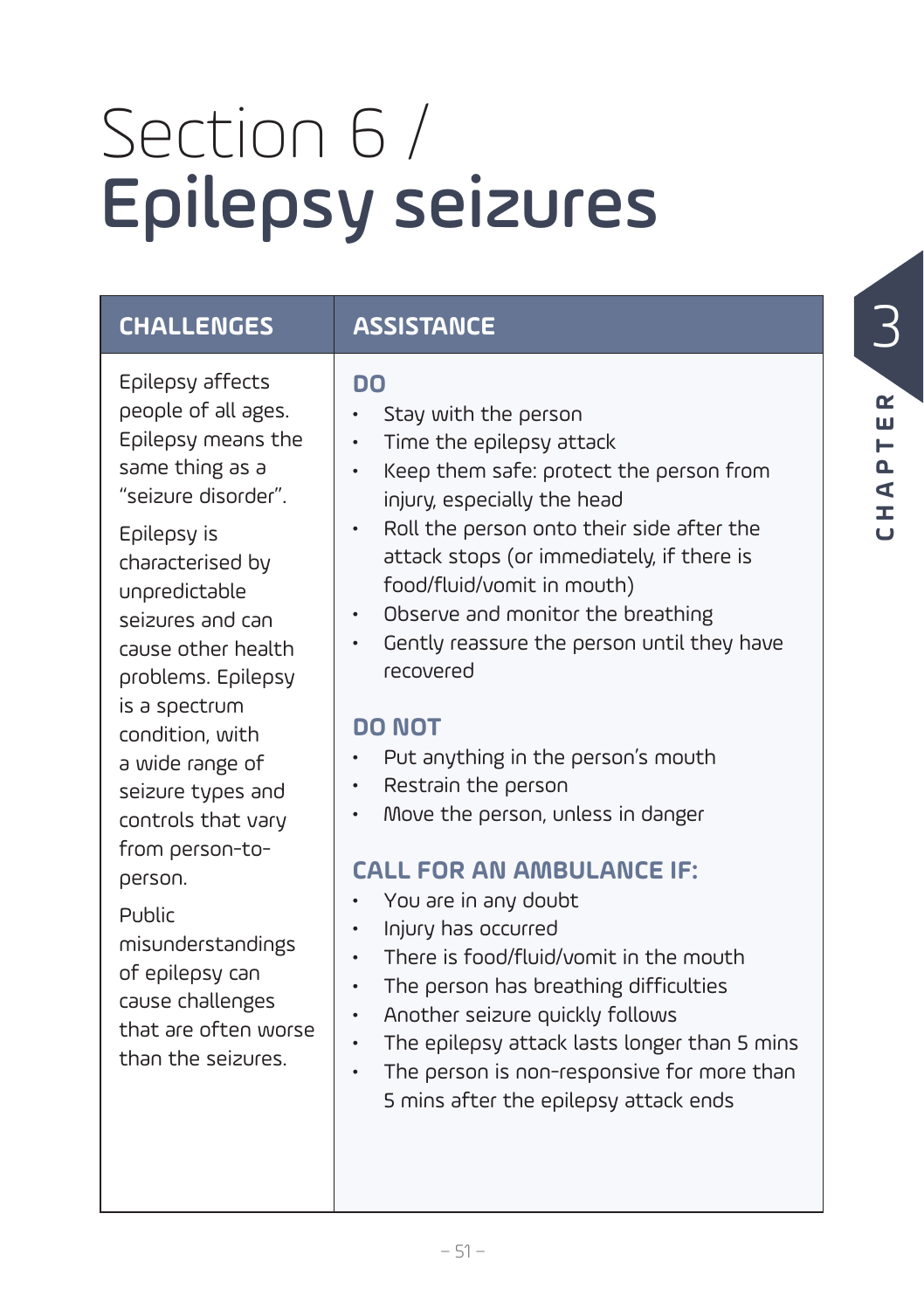### Section 7 / **Cognitive** impairments

A cognitive impairment (also known as an intellectual disability) is a term used when a person has certain limitations in their mental functioning and in skills such as communication, self-help and social skills. It can be caused by an injury, disease, genetic condition or a brain abnormality.

This can happen before a child is born or during childhood. For many people, the cause of their intellectual disability is not known.

Cognitive impairment occurs in 2.5-3% of the general population.

Cognitive or intellectual disabilities can range from very mild to very severe. Some people with intellectual disabilities may also have physical disabilities or health conditions that affect their lives. Cognitive impairment is defined as an IQ score below 70-75.

### **Mild cognitive disorder.**

Approximately 85% of the mentally retarded population is in the mildly retarded category. Their IQ score ranges from 50-75, and they can often acquire academic skills up to the 6th-grade level. They can become fairly self-sufficient and, in some cases, can live independently, with community and social support.

#### **Moderate cognitive disorder.**

About 10% of the mentally retarded population is considered to be moderately retarded. Moderately retarded individuals have IQ scores ranging from 35-55. They can carry out work and self-care tasks with moderate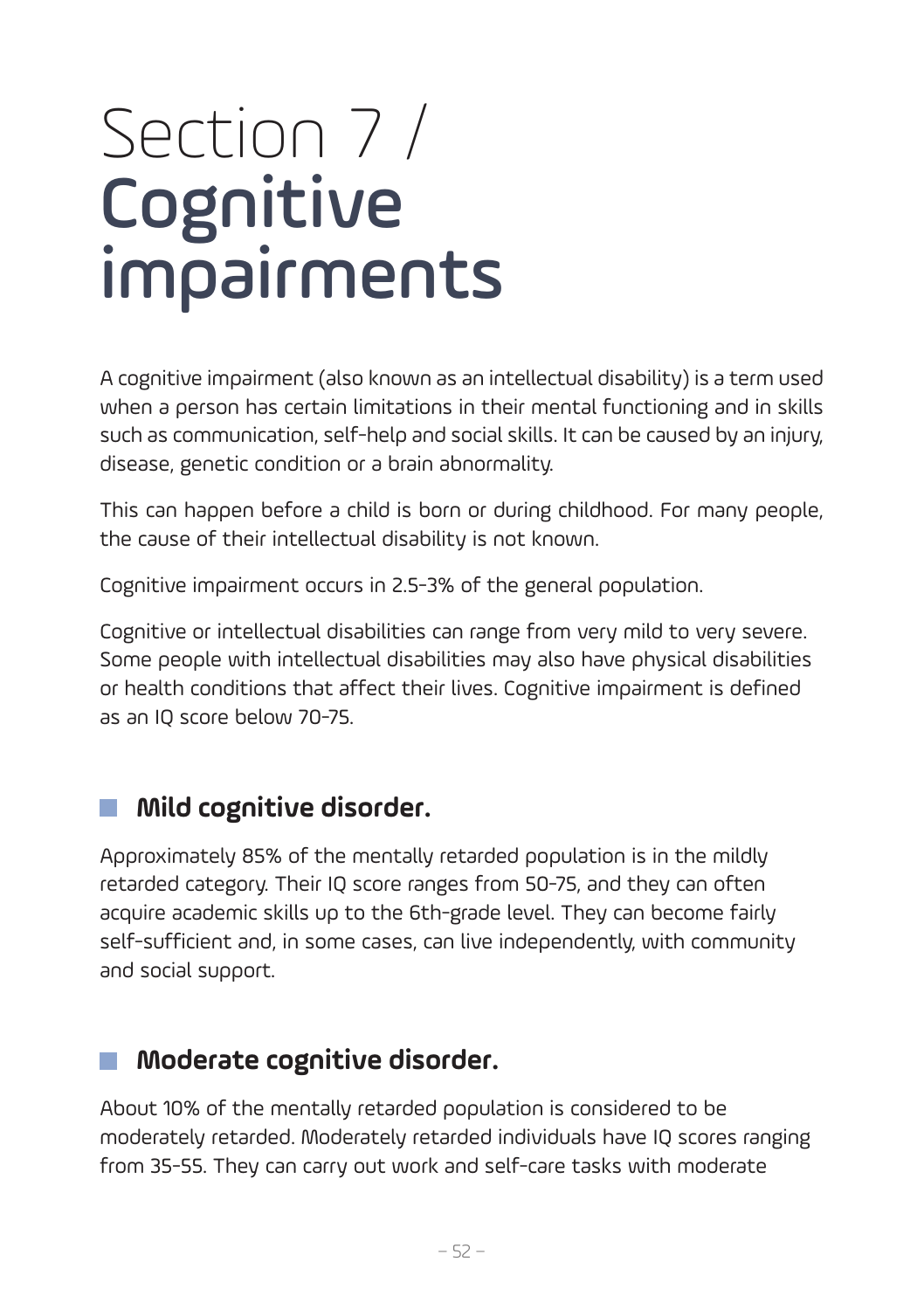supervision. They typically acquire communication skills in childhood and are able to live and function successfully within the community in a supervised environment, such as in a group home.

#### **Severe cognitive disorder.**

About 3-4% of the mentally retarded population is severely retarded. Severely retarded individuals have IQ scores of 20-40. They may master very basic self-care skills and some communication skills. Many severely retarded individuals are able to live in a group home.

### **Profound cognitive disorder.**

Only 1-2% of the mentally retarded population is classified as profoundly retarded. Profoundly retarded individuals have IQ scores under 20-25. They may be able to develop basic self-care and communication skills with the appropriate support and training. Their retardation is often caused by an accompanying neurological disorder. The profoundly retarded need a high level of structure and supervision.

| <b>CHALLENGES</b>                                                                                                                                                                                                                           | <b>ASSISTANCE</b>                                                                                                                                                                                                                                    |
|---------------------------------------------------------------------------------------------------------------------------------------------------------------------------------------------------------------------------------------------|------------------------------------------------------------------------------------------------------------------------------------------------------------------------------------------------------------------------------------------------------|
| People with a cognitive<br>disability can have trouble<br>learning and coping with<br>everyday tasks. They might<br>take longer than others to<br>do the routine things in life,<br>and they may need extra<br>support to learn new skills. | Each person is unique and is different,<br>and everyone has unique needs.<br>Therefore, individualised support is the<br>most important thing.<br>It is very important to identify and<br>rank the care and support needs of a<br>particular person. |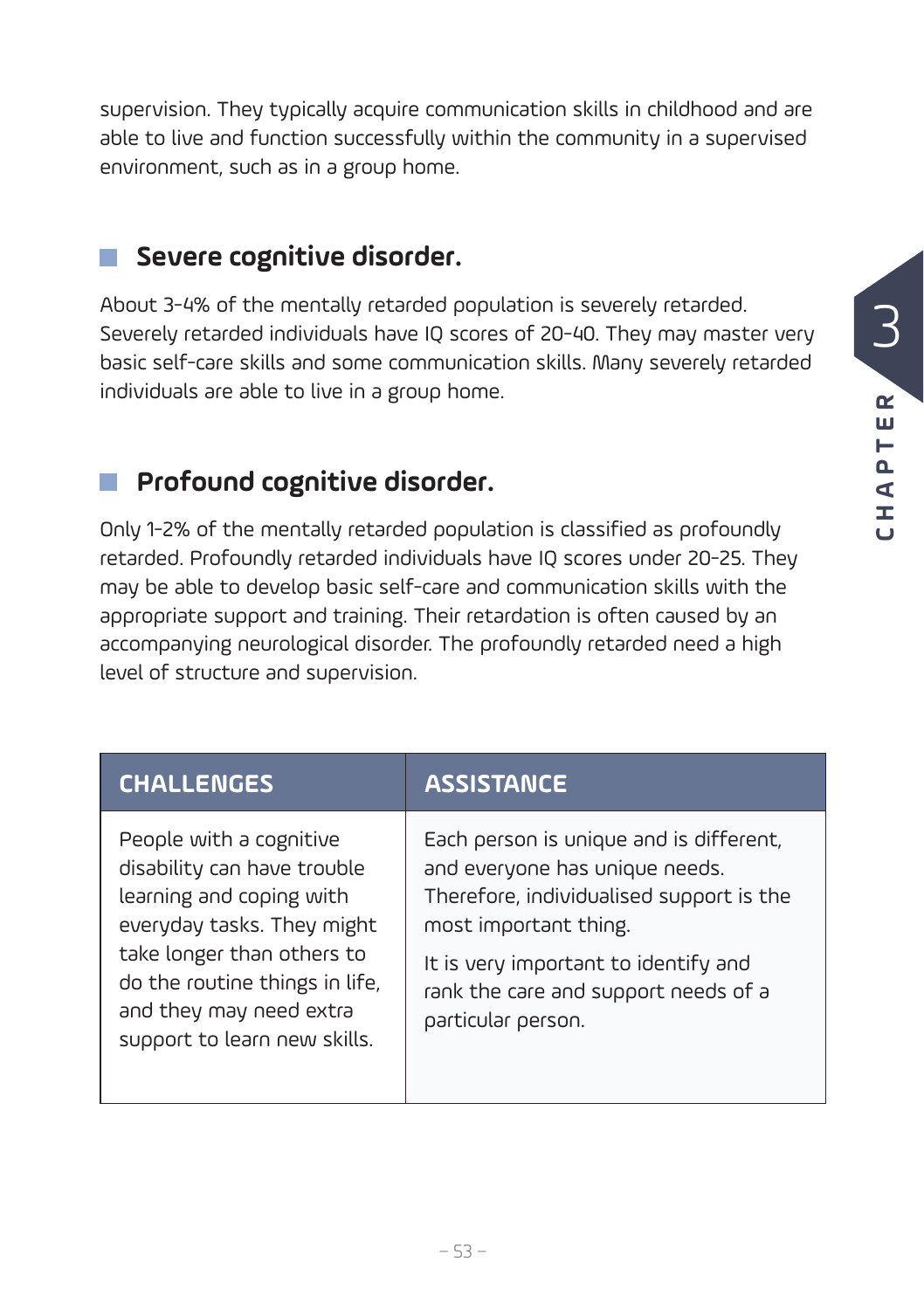| A person with an<br>intellectual/cognitive<br>disability has intensely<br>individualised support<br>needs. They typically need<br>a lot of time to understand<br>and to learn new things. | Some specific ways you might consider<br>to support and help, if you are working<br>together with a person with intellectual<br>disabilities, are: |
|-------------------------------------------------------------------------------------------------------------------------------------------------------------------------------------------|----------------------------------------------------------------------------------------------------------------------------------------------------|
|                                                                                                                                                                                           | Speak simply and clearly, while<br>looking directly at them, so the<br>person can see your eyes and facial<br>expressions.                         |
|                                                                                                                                                                                           | • Ask them to repeat the information<br>in their own words, to check that<br>they've understood.                                                   |
|                                                                                                                                                                                           | Use predictable routines.<br>$\bullet$                                                                                                             |
|                                                                                                                                                                                           | Present tasks and information in a<br>$\bullet$<br>step-by-step fashion, keeping it as<br>simple as possible.                                      |
|                                                                                                                                                                                           | Allow them to learn or understand<br>$\bullet$<br>by touching, looking and listening,<br>where possible.                                           |
|                                                                                                                                                                                           | Be clear and consistent with<br>your expectations, to reduce<br>misunderstandings.                                                                 |
|                                                                                                                                                                                           | Identify support structures (such as<br>$\bullet$<br>support networks or professional<br>help) that may help them to<br>participate in the work.   |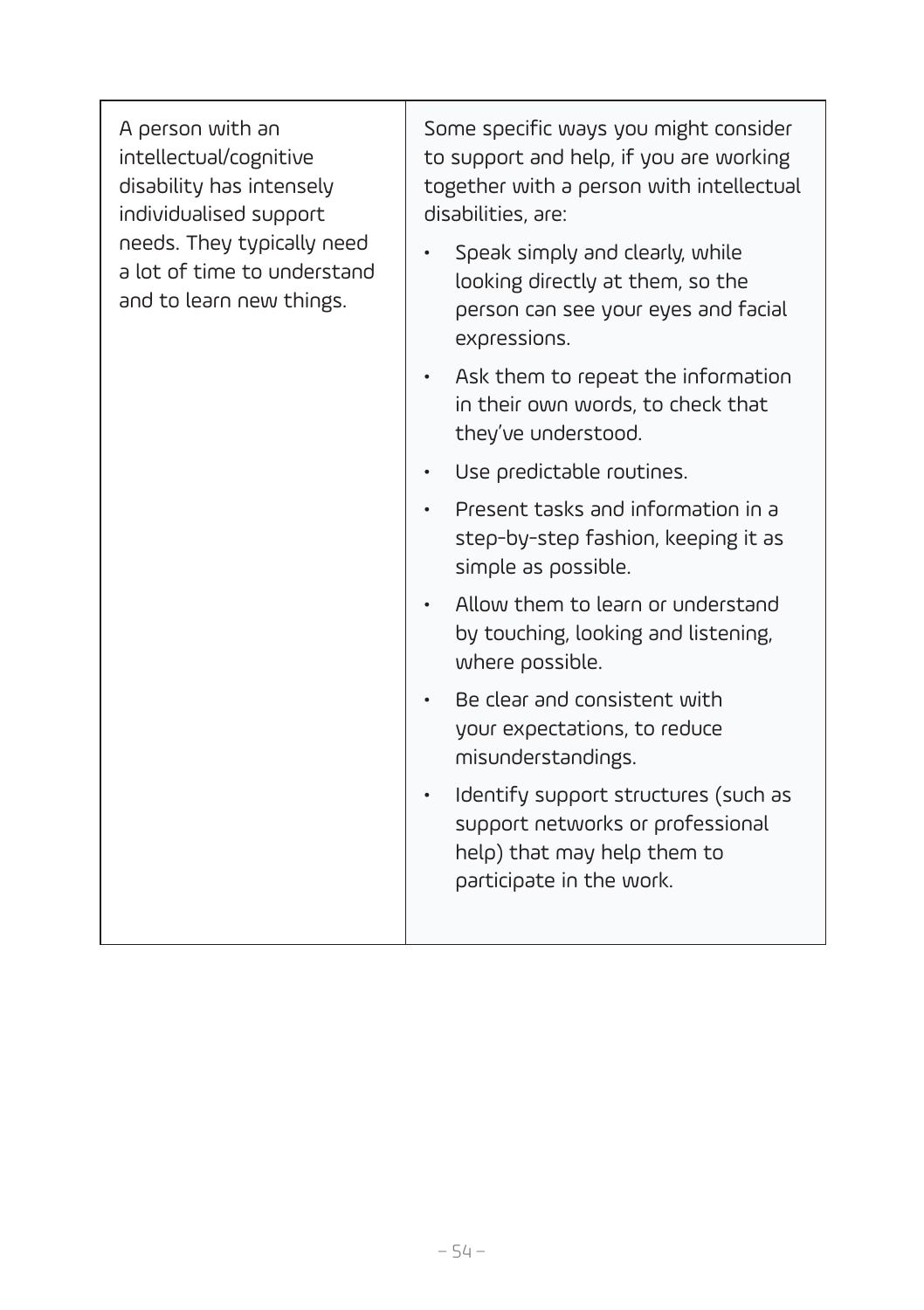## CHAPTER 4

#### **ENVIRONMENT**

- **1. Universal design**
- **2. Assistive technologies**
- **3. Job modifications**

Any environment is complex and multi-faceted, and can either challenge or support a person's competencies and performance in their daily life.

Accessible environments (World Health Organisation, 2001) described the physical elements (human-made environments, natural environments, equipment and technology), the social elements (social supports and societal attitudes), and the cultural, institutional and economic elements having an influence on physical impairments, as well as the environmental modifications needed to maintain and/or improve the occupational performance of physically impaired people.

You should gather information about the teaching environment, because it's very important to know how many people with disabilities will participate in an activity and what kind of disability they will have.

#### **The main questions you should ask yourself are:**

- How many people with disabilities might choose to participate in your vocational training programme?
- What types of accessibility measures and reasonable accommodations will you need to arrange?
- Are the people who want to enrol in the programme ready? If not, what is needed to help them get ready?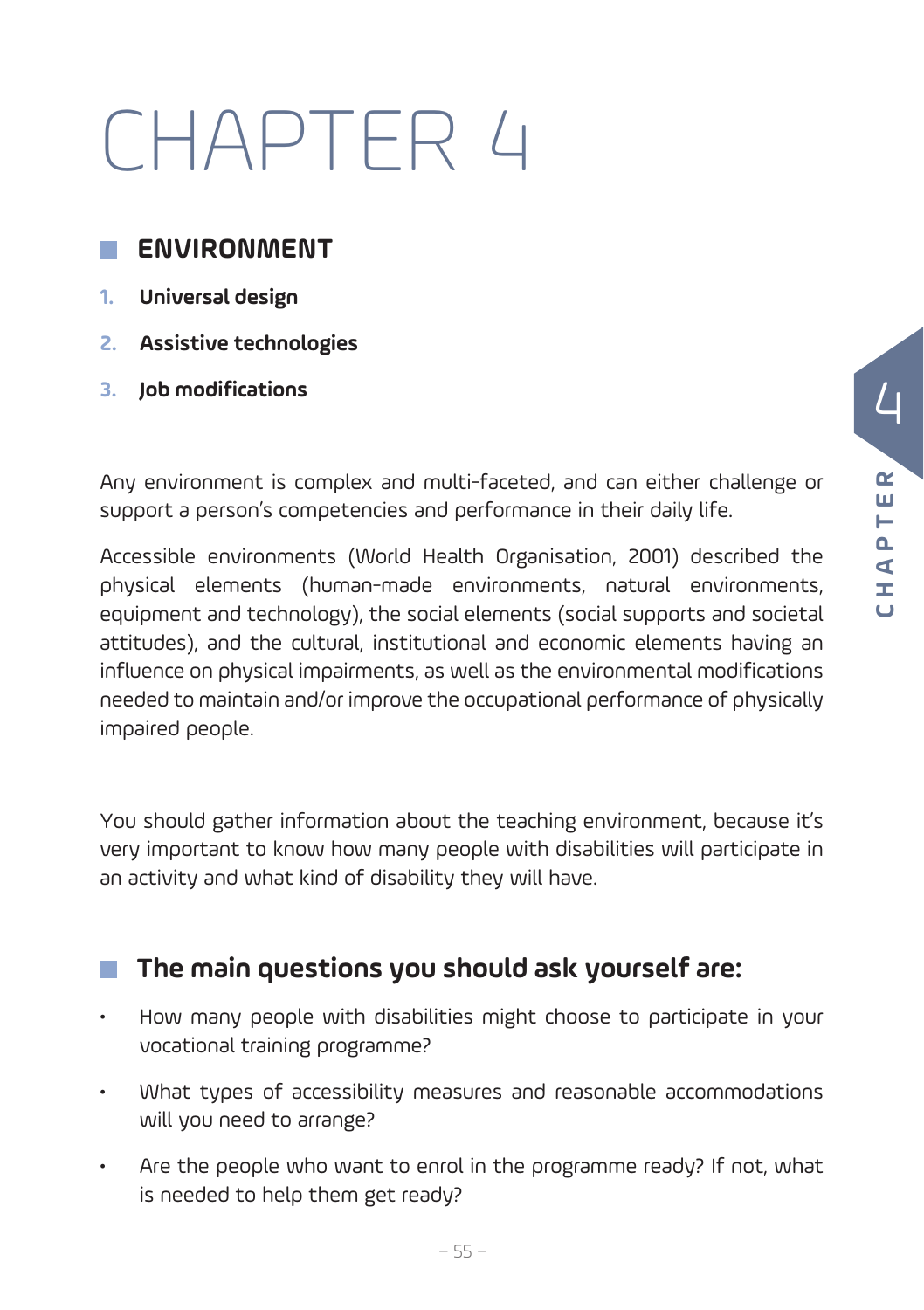Environmental barriers and adjustments could help or hamper those wishing to participate in the vocational process.

That's why it is very important to know the answers to some key questions before starting to make any additional adjustments:

- Can the trainee get to and from the training site easily?
- Can the trainee get around the classroom, workshop or training facility easily?
- Can the trainee use the things in the classroom, workshop or on the job site easily and safely?
- Can the trainee acquire the information from the course material or from workshop demonstrations in the form in which it is currently presented?
- With regard to group activities, can the trainee participate along with the other trainees? With regard to practice, can the trainee perform in the same manner as the other trainees do?
- With regard to demonstrating the acquisition of knowledge or skills (evaluation and testing), can the trainee do this in the same manner as the other trainees do (i.e. perform as others do)?
- With regard to testing or performance evaluations, what type of support or other adjustments, if any, does the trainee need?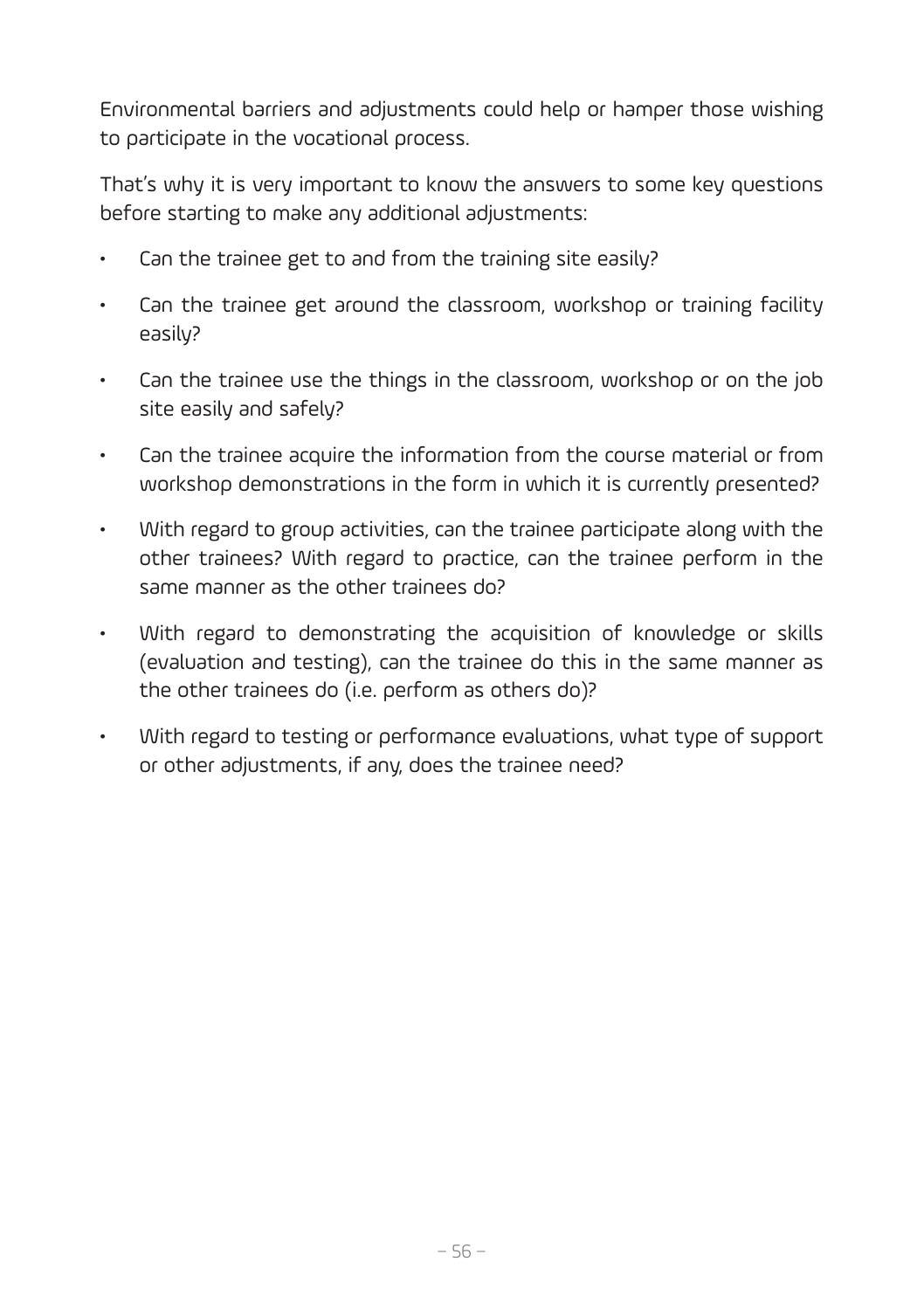## Section 1 / Universal design

**A universal design is a way to create products and environment that are more usable by everyone, regardless of their age or ability.** 

Universal design, at its core, has seven principles. They are defined as follows (The Centre for Universal Design, 1997):

- **1.** Equitable use
- **2.** Flexibility in use
- **3.** Simple and intuitive use
- **4.** Perceptible information
- **5.** Tolerance for error
- **6.** Low physical effort
- **7.** Size and space for approach and use

How is a universal design created? There are a number of universal design principles and guidelines (prepared with The Principles of Universal Design: Version 2.0. [Source: Centre for Universal Design, 1997]).

#### **PRINCIPLE 1: Equitable use**

The design should be useful and marketable to people with diverse abilities.

- 1a. Provide the same means of use for all users: the usage should be identical whenever possible, or equivalent when this is not possible.
- 1b. Avoid segregating or stigmatising any users.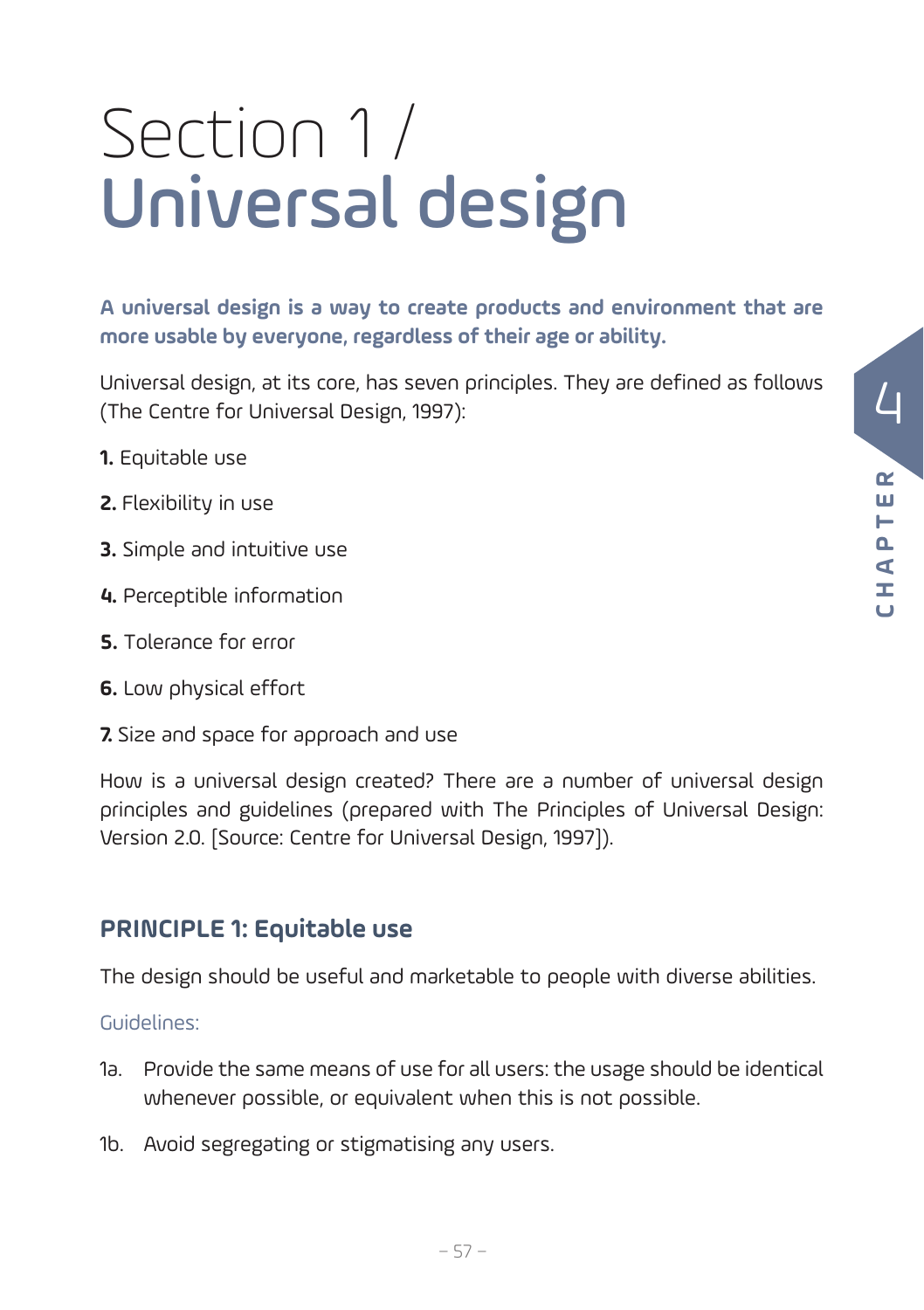- 1c. Provisions for privacy, security and safety should be equally available to all users.
- 1d. Make the design appealing to all users.

#### **PRINCIPLE 2: Flexibility in Use**

The design should accommodate a wide range of individual preferences and abilities.

Guidelines:

- 2a. Provide choice in the methods of use.
- 2b. Accommodate right- or left-handed access and use.
- 2c. Facilitate the user's accuracy and precision.
- 2d. Provide adaptability to the user's pace.

#### **PRINCIPLE 3: Simple and Intuitive Use**

Use of the design should be easy to understand, regardless of the user's experience, knowledge, language skills or current concentration level.

- 3a. Eliminate unnecessary complexity.
- 3b. Be consistent with the user expectations and intuition.
- 3c. Accommodate a wide range of literacy and language skills.
- 3d. Arrange information that is consistent in terms of its importance.
- 3e. Provide effective prompting and feedback during and after completing the task.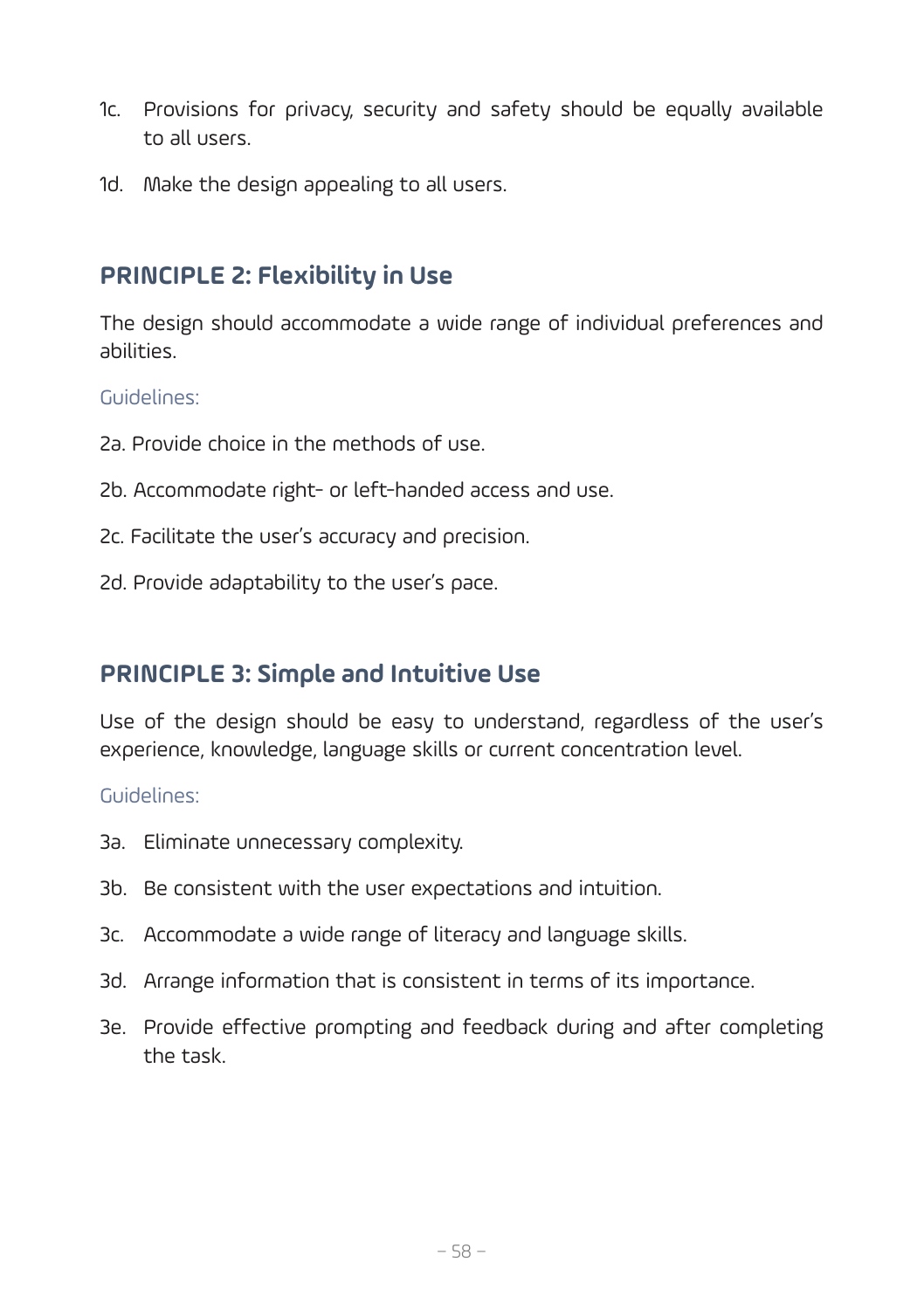#### **PRINCIPLE 4: Perceptible Information**

The design should communicate the necessary information effectively to the user, regardless of the ambient conditions or the user's sensory abilities.

#### Guidelines:

- 4a. Use different modes (pictorial, verbal, tactile) for a redundant presentation of the essential information.
- 4b. Provide an adequate contrast between the essential information and the surroundings.
- 4c. Maximise the "legibility" of the essential information.
- 4d. Differentiate elements in ways that can be described (i.e. make it easy to give instructions or directions).
- 4e. Provide compatibility with a variety of techniques or devices used by people with sensory limitations.

#### **PRINCIPLE 5: Tolerance for Error**

The design should minimise hazards and the adverse consequences of accidental or unintended actions.

- 5a. Arrange the elements to minimise hazards and errors: most-used elements should be the most accessible, with hazardous elements eliminated, isolated or shielded.
- 5b. Provide warnings of hazards and errors.
- 5c. Provide fail-safe features.
- 5d. Discourage unconscious actions in tasks that require vigilance.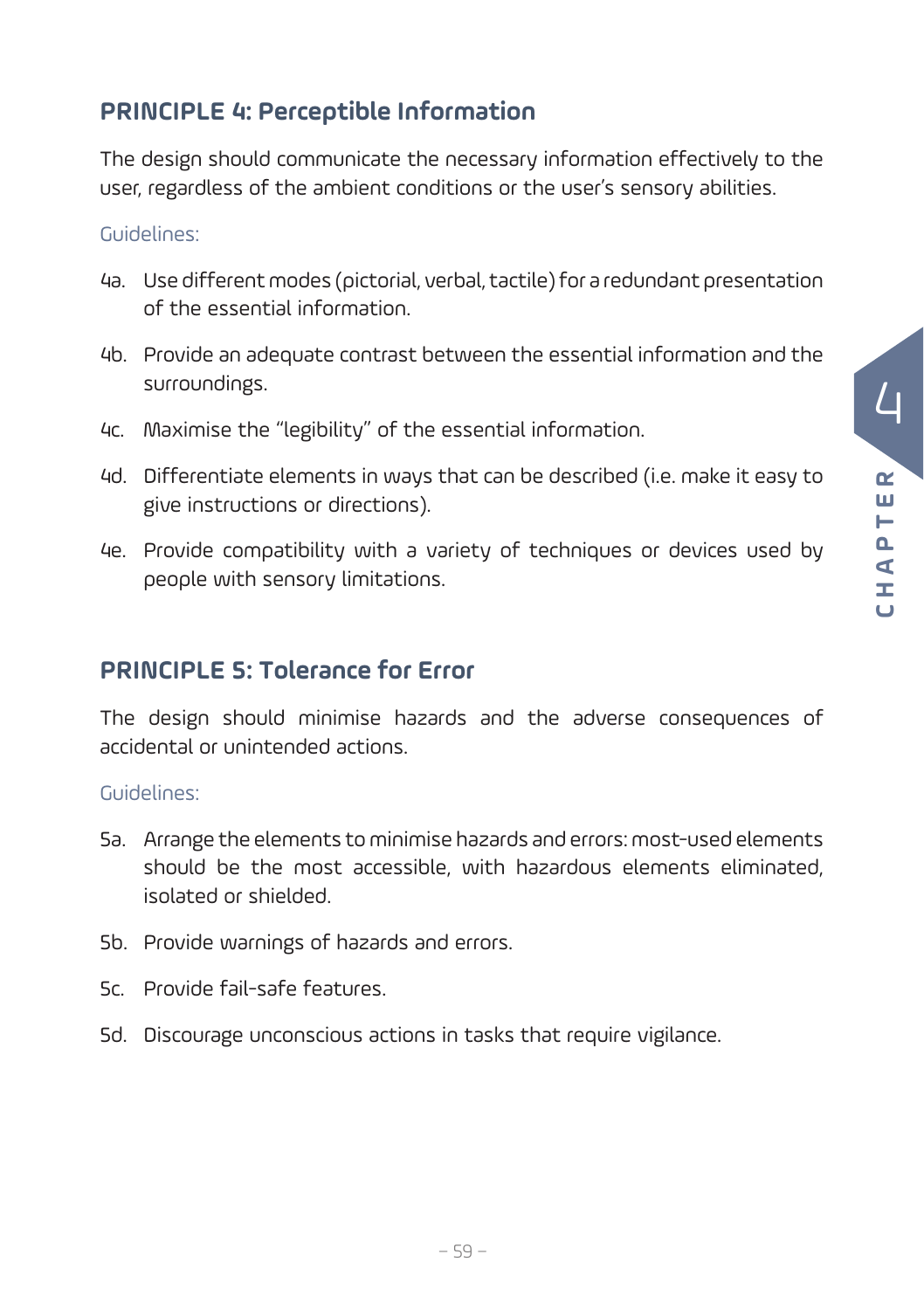#### **PRINCIPLE 6: Low Physical Effort**

The design should be able to be used efficiently and comfortably, and with a minimum of fatigue.

Guidelines:

- 6a. Allow the user to maintain a neutral body position.
- 6b. Use reasonable operating forces.
- 6c. Minimise repetitive actions.
- 6d. Minimise sustained physical effort.

#### **PRINCIPLE 7: Size and Space for Approach and Use**

An appropriate size and space should be provided for the user to approach, reach, manipulate, and use the design, regardless of the user's body size, posture or mobility.

- 7a. Provide a clear line of sight to the important elements for any seated or standing user.
- 7b. Make reaching all components comfortable for any seated or standing user.
- 7c. Accommodate variations in the hand and grip size.
- 7d. Provide adequate space for the use of assistive devices or personal assistance. A universal design is a way to create products and an environment that is more usable by everyone, regardless of their age or ability.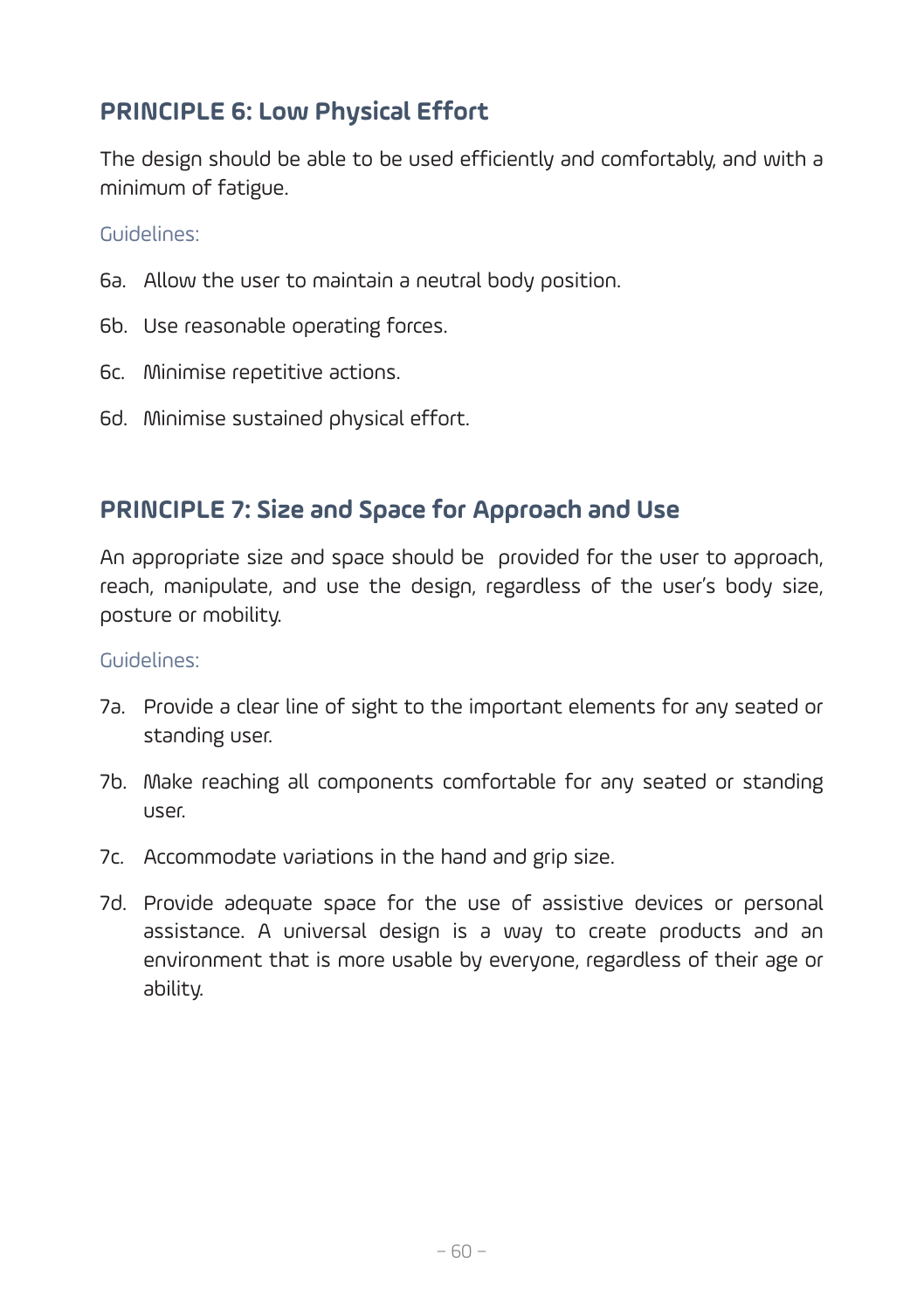| <b>IMPAIRMENT</b>               | <b>ENVIRONMENTAL MODIFICATIONS</b><br>(Note: this is only some examples, not a comprehensive list)                                                                                                                                                                                     |
|---------------------------------|----------------------------------------------------------------------------------------------------------------------------------------------------------------------------------------------------------------------------------------------------------------------------------------|
| Cognitive<br>impairment         | Minimise distractions in a quiet, private space.<br>$\bullet$<br>Use the layout of the space to provide structure<br>$\bullet$<br>to the work day.<br>Provide photographs, in addition to words on<br>$\bullet$<br>signs or office name plates.                                        |
| Fatigue/<br>weakness            | Use the layout of the space to efficiently<br>$\bullet$<br>complete tasks.<br>Provide parking close to the building.<br>$\bullet$                                                                                                                                                      |
| <b>Fine motor</b><br>impairment | Implement an ergonomic workstation design.<br>۰<br>Provide large buttons or controls with lever-<br>type handles and low force requirements to<br>operate.                                                                                                                             |
| Gross motor<br>impairment       | Provide an accessible entrance (e.g. add a ramp).<br>Provide accessible parking on an accessible<br>travel route.<br>Provide power-assist door openers.<br>Provide an accessible restroom and break room.                                                                              |
| <b>Auditory</b><br>impairment   | Provide a teletypewriter (TTY) with a visual<br>$\bullet$<br>alert system.<br>Install an emergency alert system with a visual<br>$\bullet$<br>or tactile signal.<br>Encourage full use of visual aids, including films,<br>$\bullet$<br>overhead projectors, diagrams and chalkboards. |
| Vision<br>impairment            | Install proper office lighting.<br>٠<br>Use a high-contrast colour on door frames.<br>$\bullet$<br>Provide large signs with high colour contrast.                                                                                                                                      |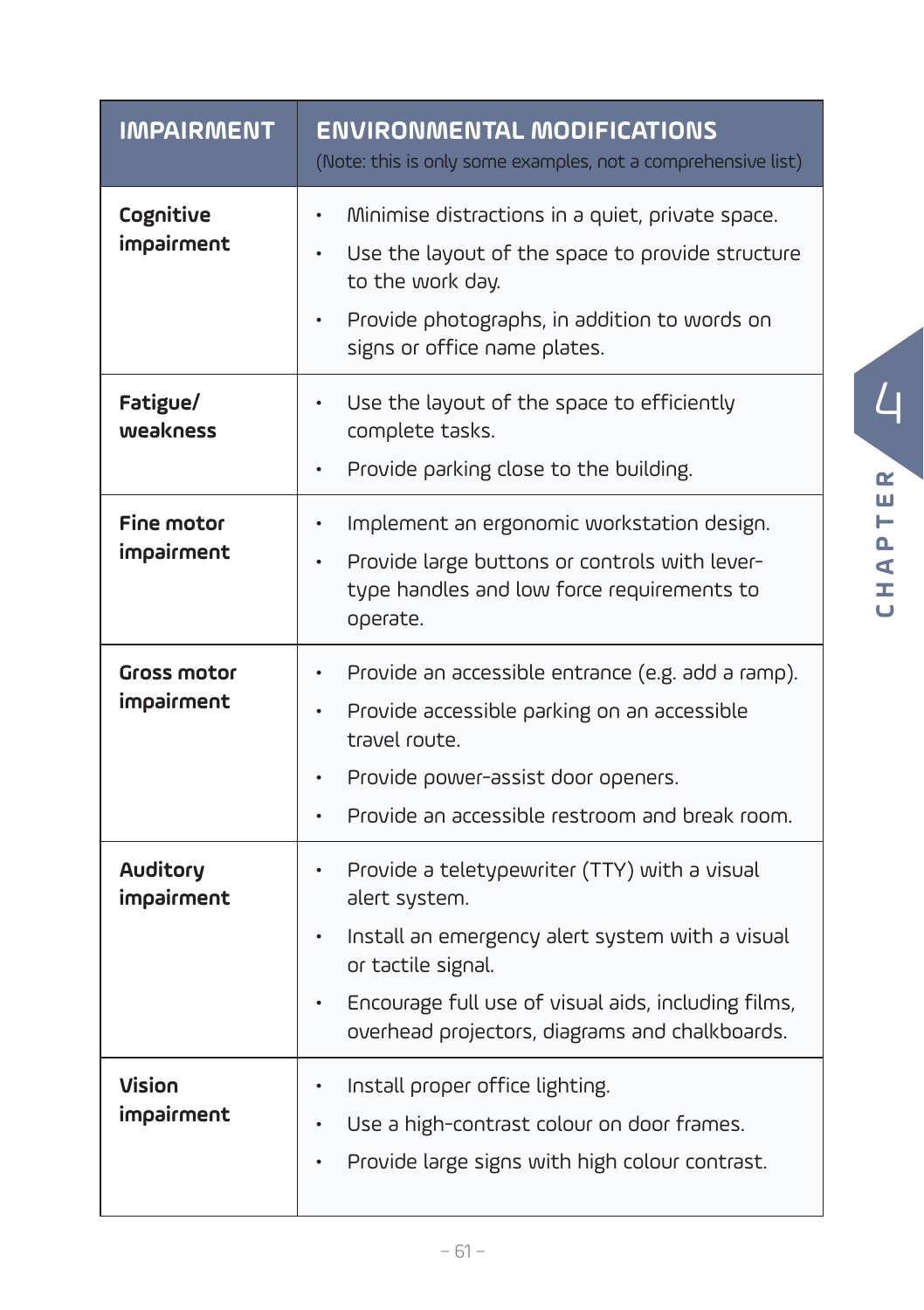### Section 2 / Assistive technologies

Assistive technologies have traditionally been divided into two types:

#### **1. Low-tech devices:**

These devices are characterised as being "inexpensive and easy to obtain" (Cook & Hussey, 1995, p. 7). Examples include built-up handles on utensils, adapted doorknobs, dressing sticks and sock aids.

#### **2. High-tech devices:**

These devices are thought of as more expensive, more difficult to obtain, and often require training to operate. They are usually electrical or electronic. The examples falling into this classification include robotic assistants, augmented speaking devices and prosthetic limbs.

Low-tech devices are: canes, walkers, crutches, lower extremity orthoses and manual wheelchairs. Low-tech mobility devices such as canes, walkers and crutches are commonly prescribed by a physical therapist, who performs the initial selection, set-up and training. Thereafter, all team members frequently work to improve a client's functional mobility, as during the activities of daily living.

Lower extremity orthoses: These can take many forms and can impact the body at the ankle, knee, hip, or in any combination of these areas. They are frequently used to stabilise the lower extremity, correct a deformity or slow the progression of a deformity. In addition to stability functions, they are used to assist in mobility by correcting problems in gait. They are generally fabricated and fitted by an orthotist.

Manual wheelchairs: These are generally prescribed by an attending physical and an occupational therapist. High-tech examples include powered wheelchairs, personal mobility devices, lower extremity prosthesis and robotic walkers

Powered wheelchairs: These items change dramatically every year.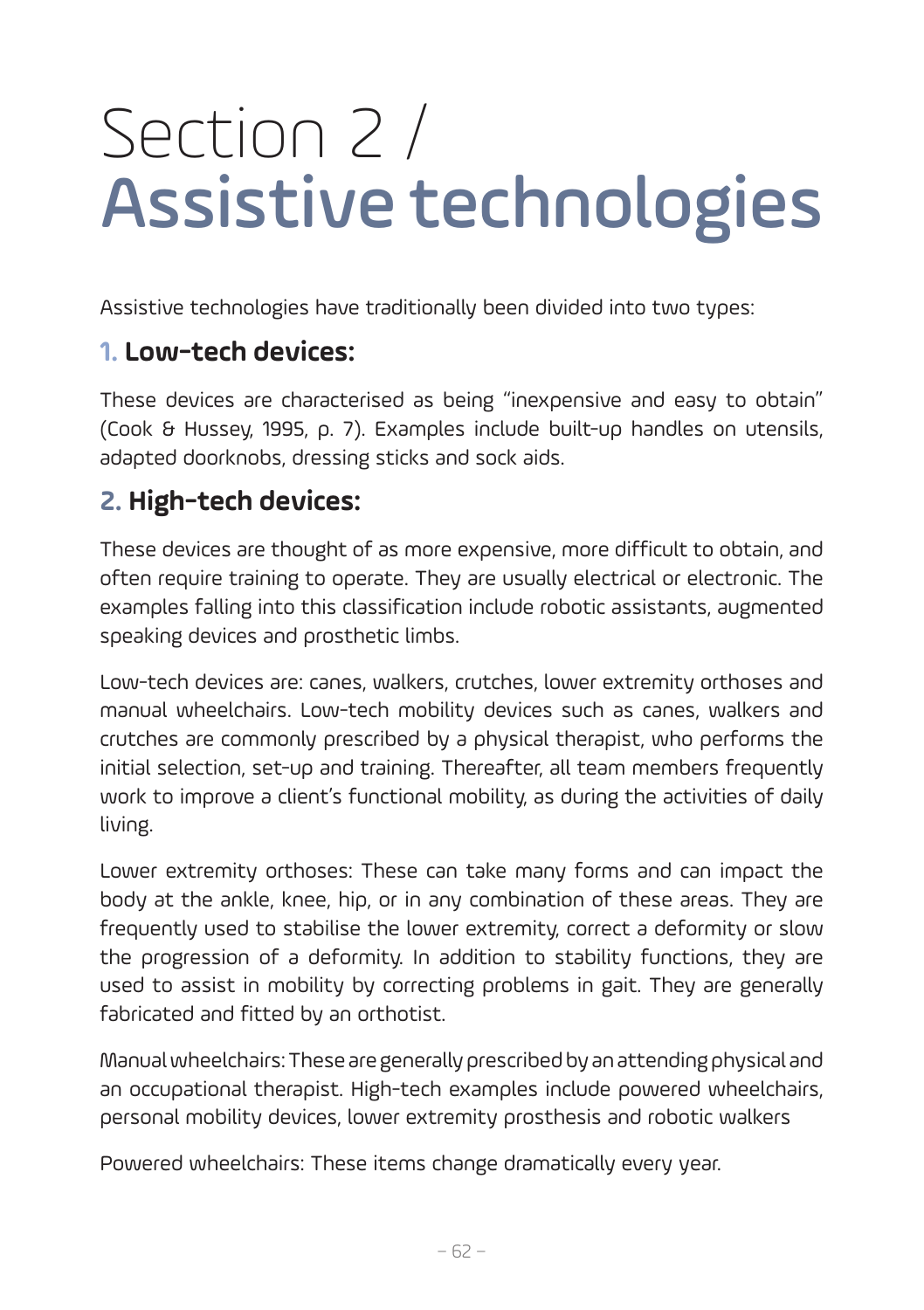Personal mobility devices: A wide range of devices fall into this category, ranging from three-wheeled scooters to electric carts, and high-tech twowheeled devices such as the Segway personal transportation device.

#### **Hearing and environmental adaptations**

These adaptations include modifications to the environment to reduce background noise and "auditory clutter".

**Low-tech examples:** These include sound-deadening materials, amplification or the choice or positioning of the furniture. These also include the modifications a speaker might make, such as not standing in front of a bright light source, and trimming their moustache or beard to allow a listener who lip-reads a clearer view of the speaker's lips.

**High-tech examples:** In some situations, selective amplification, as occurs with assisted listening devices, is more appropriate. The assisted listening devices involve a microphone (speaker), transmitter, receiver and an earphone (listener) system that allows an individual with diminished hearing to adjust the sound levels that are produced. In this way, an audience can be made up of those who do and do not need amplification. Hearing aids are generally all high tech devices. Other devices that alert or augment hearing also fall into this category, including: buzzers, strobes, flashing lights and vibratory devices that can signal to an individual that he/she needs to attend to some event or situation.

Hearing aids are classified by the National Institute of Health (National Institute on Deafness and Other Communications Disorders, 2002) using a number of categories:

• By style: In-the-ear hearing aids fit into the outer ear; behind-the-ear aids are located behind the ear, with the earpiece located within the canal; canal aids fit completely within the ear canal; and body aids are large devices carried externally to the ear and located on the wearer's clothing.

• By circuitry: the analogue adjustable type of hearing aid is built for a specific client to augment a specific level of hearing loss. The analogue programmable type of aid is fabricated according to an individual's specific needs – the user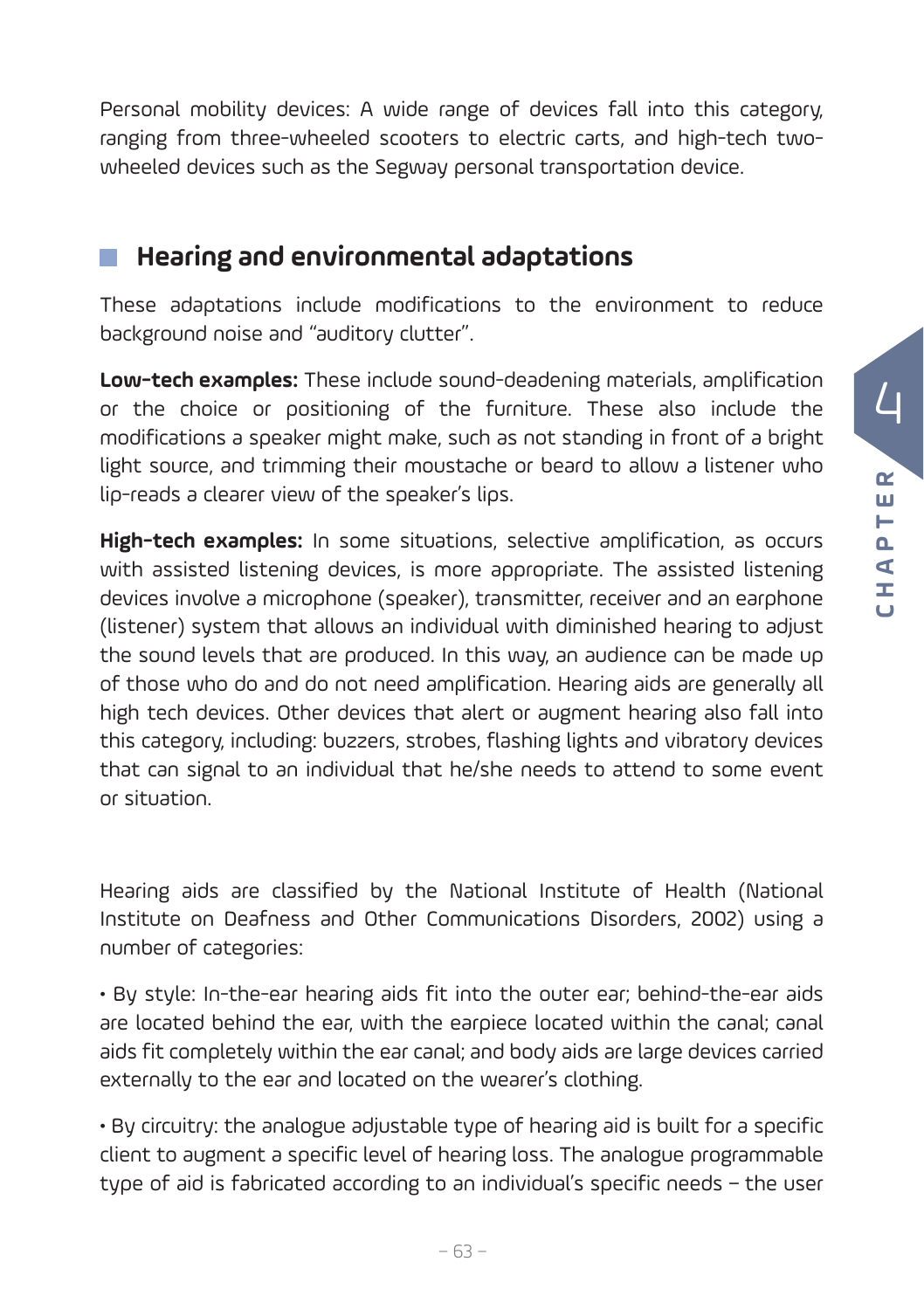can often select a variety of settings, depending on the environment that he/ she is in. The digital programmable type of hearing aid contains a microchip which increases the ability of the device to be adjusted to the acoustics of varying environments.

• Cochlear implants. This AT involves the implantation of a device behind the ear. The device bypasses the damaged or non-functioning parts of the user's ear, sending information directly to the brain.

### **Vision and environment**

**Low-tech examples:** Glasses, a magnifying glass, large print, large fonts, alterations to light levels, contrast enhancement, reduction of glare, books and signage in Braille, and walking canes.

**High-tech examples:** Scanning or large display devices, character enhancement via a computer, Braille talkers or typers, digital e-books and tablet computers.

- Scanning or large display devices: There are a large number of devices that allow a user to scan the print on a page and display it on a screen in real time.
- Character enhancement: A computer can enlarge a font or "speak" the words on a page
- Braille talkers or typers: A Braille typer uses a scanner that is moved over a printed page. The device converts the text input to Braille and raises the correct pins under the reader's fingers. Another strategy uses a scanner to convert the text to Braille, but the output is delivered in Braille via a specialised printer.

#### **Touch and the environment**

Altered sensations, particularly tactile loss and pain, have the potential to lead to a significant impact on a client's life and well-being. Because the hands are the most common means by which we interact with our environment, the loss of tactile sensation makes it more difficult to choose an effective AT for the other existing conditions. Therapists should remember that switches need not always be activated by hand.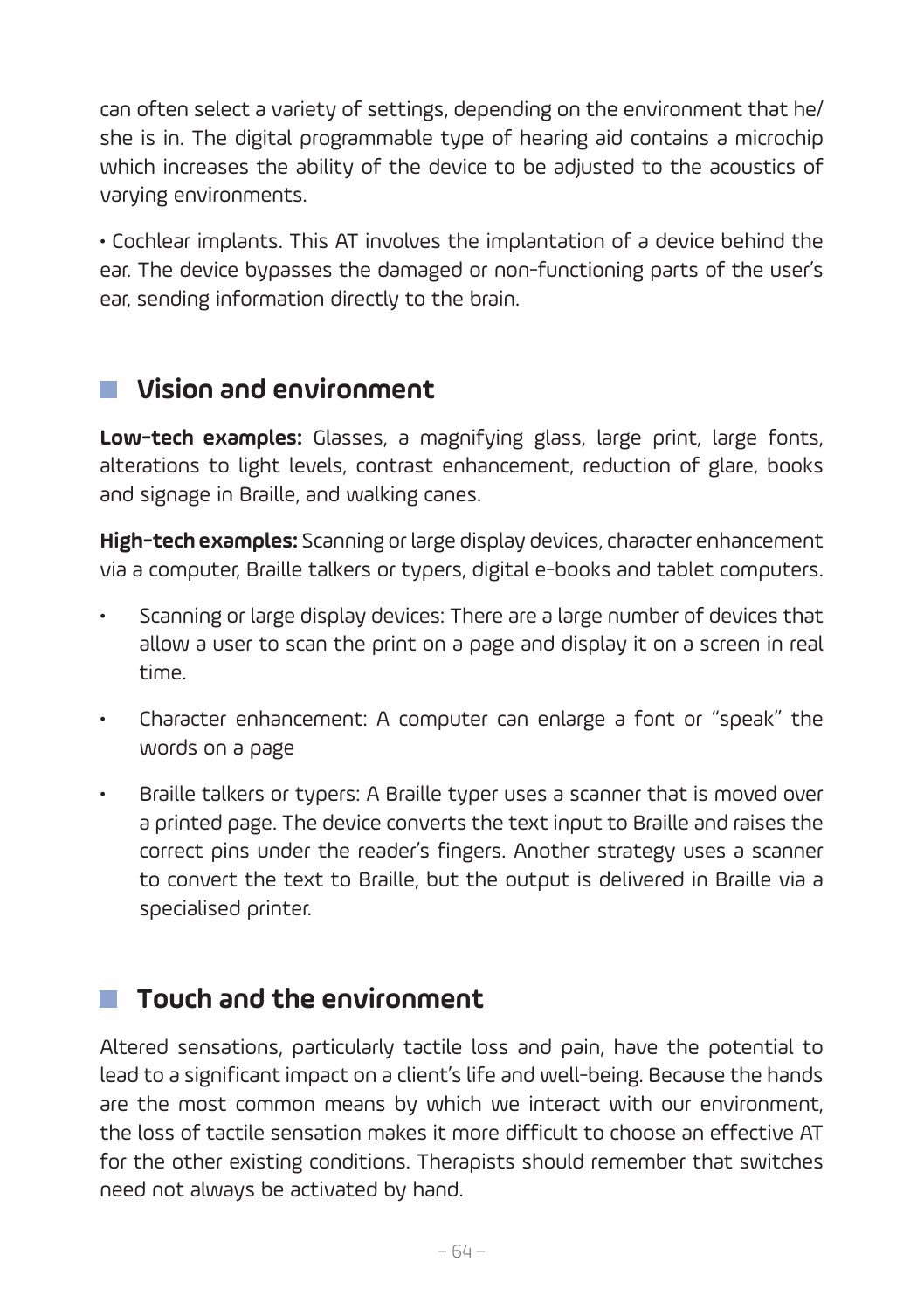The key is that the switch should be positioned where the motor ability allows for consistent and accurate access.

Loss of sensation in the protopathic pathways (sharp-dull and hot-cold sensations) brings a safety issue into the equation. Clients may not recognise that they have come into contact with an object that is sharp, or is sufficiently cold or hot enough to cause tissue damage. Individuals with decreased peripheral sensation, such as is found after trauma or with diabetes, may not recognise that their fingers, toes or a complete limb is too cold or hot.

The first strategy could be deemed to be "no-tech," in that clients should be trained to attend visually to the affected body parts. When the body part cannot be readily visualised, it can often be viewed using a hand mirror or a mirror fitted with a universal cuff.

#### **Assistive Technology for the Augmentation of Communications**

A wide variety of conditions can lead to a decreased ability to communicate. Such problems may be congenital, as in a child with dysarthria acquired after a cerebrovascular accident; or progressive, as seen in the case of amyotrophic lateral sclerosis. The strategies for coping with these conditions involve a wide range of low and high-tech interventions.

**No-tech examples:** Gestures, grimaces, "mouthing", eye movements.

**Low-tech examples:** Paper and pencils, picture boards, symbol boards, touch talkers and speech recognition software. Speech recognition and touch talkers were originally considered to be high-tech interventions. However, both have now become much more commonly available to the general public.

**High-tech examples:** Tablet computers now have downloadable applications or "APPs" that are used as AT. Some examples, such as the Smarty Ears APP, assist in teaching pronunciation skills, articulation, stuttering, articulation and language skills. There are also APPS that will provide icons, phrases and videos to assist or supplement speech (Lingraphica). Dedicated software and computer systems also use variable strategies for word selection or prediction.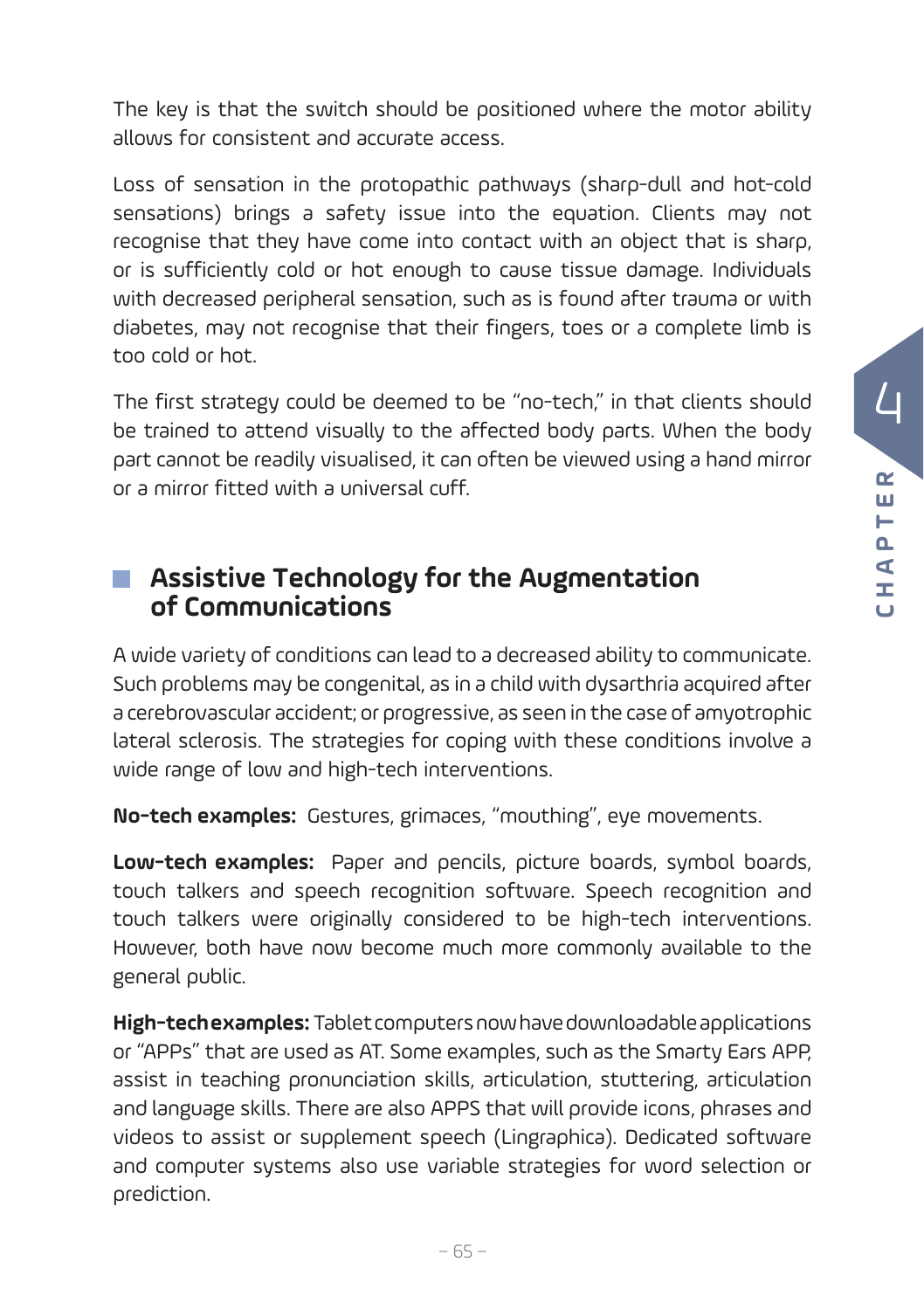Mann and Lane (1991) has grouped electronic communication devices into three types by the method of access, each with its own advantages and drawbacks:

#### **1. Direct:**

Here, the user touches or uses a form of fine motor augmentation to select the response from among a group of options. The fine motor augmentation could be a mouth stick or one of the many head-mounted electronic pointers that use lasers, infrared light or radio waves.

#### **2. Scanning:**

In this strategy, the device moves through the available choices in a prearranged pattern and at a pre-set pace. When the desired choice is available, which is often signalled by a light-emitting diode (LED) near the choice, the user responds. This method requires less user action, but it is slower than the direct form of selection.

#### **3. Encoding:**

Symbols, numbers, colours or letters are used to indicate the desired words or phrases. This requires the least action on the part of the client, but in exchange the client must learn a new system of symbolising.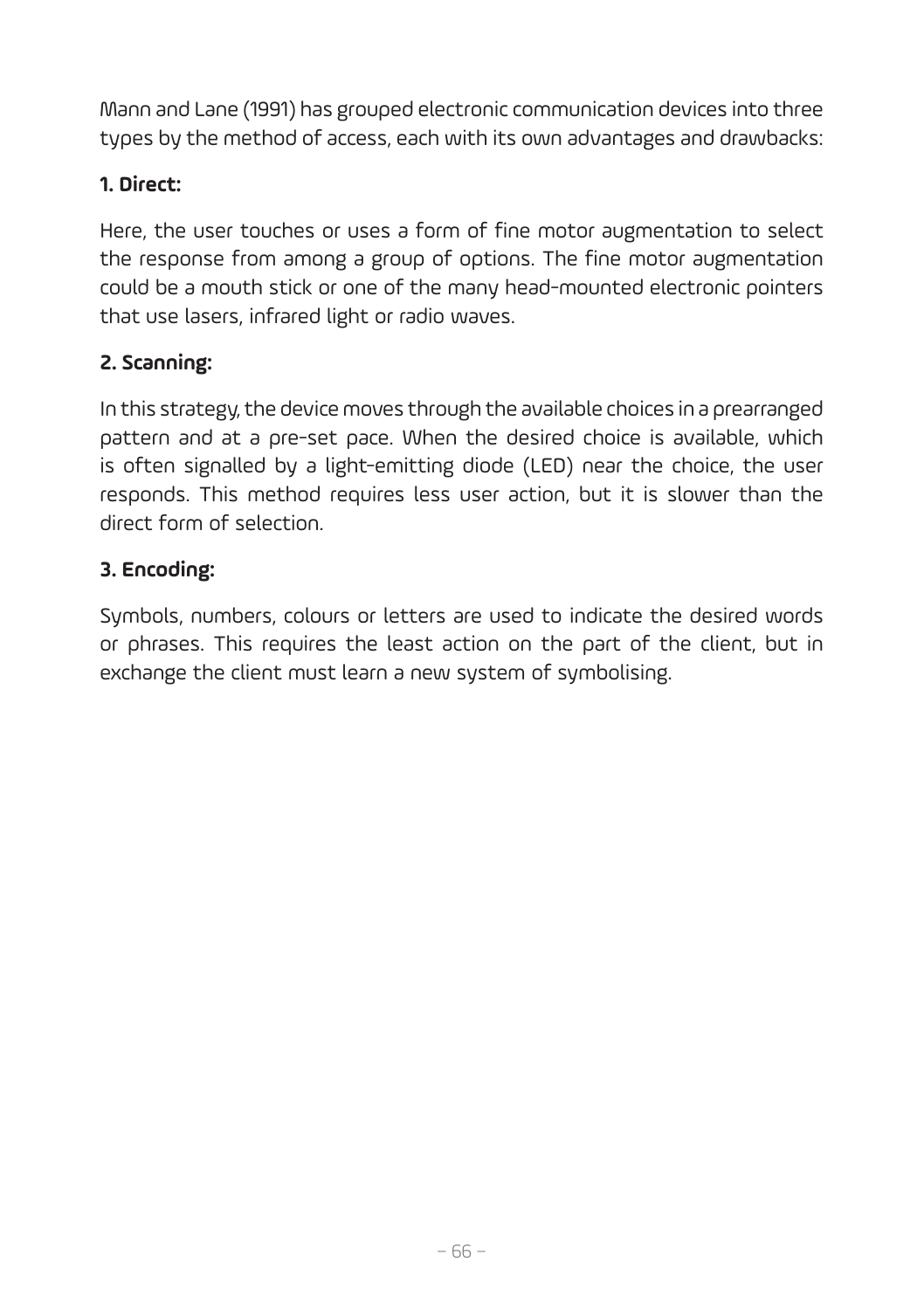## Section 3 / Job modifications

Job modifications to decrease the risk of injury at work are grouped into three categories:

#### **1. Engineering controls:**

The design of the job, the work station, the tools and the work process are created from the beginning to accommodate the capabilities and capacities of the workers. Such controls are independent of the worker's capabilities or techniques.

#### **2. Administrative controls:**

Policies or work practices are used to prevent or control the exposure to ergonomic risks (e.g. there are frequent rest breaks to offset fatigue, limited overtime or rotating between tasks, broadening job responsibilities to decrease repetition or awkward postures, and slowing of production rates).

#### **3. Personal protective equipment:**

This equipment provides a barrier between the worker and the hazard source. This is the least preferred intervention, and should only be implemented when engineering and administrative controls have not been effective.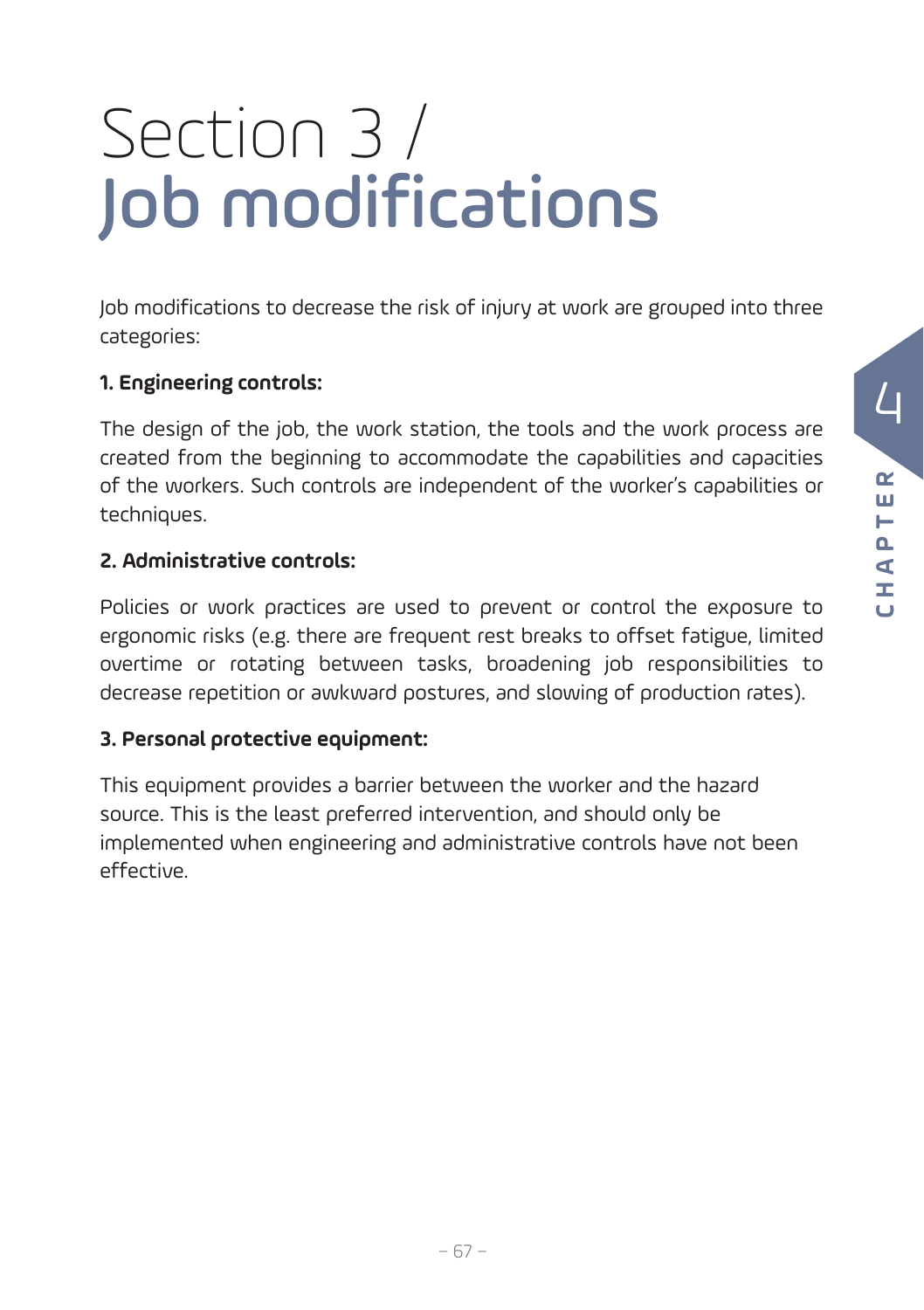# CHAPTER 5

#### **EXAMPLES OF BEST PRACTICE**

#### **Behaviour disorder**

Some co-workers noticed that somebody was rolling out the toilet paper and leaving the water running from the tap in the toilet room. After a while, it became clear who was acting in the manner. It was Jonas. The manager talked to Jonas several times, but his behaviour did not change. Everyone lost patience with the situation. After many unsuccessful efforts, Jonas was asked to be responsible for the economy of water and paper. Once he was assigned this responsibility, the situation changed. Jonas wanted to be important and to have additional responsibilities at the workplace. However, because of his disability, he was unable to express his wish in a more reasonable way.

#### **Intellectual disorder**

The disabled person was assigned a work task  $-$  to pack bolts into small plastic bags (7 bolts per bag) and to zip up the bag. However, Gediminas once in a while failed in counting up to 7. Therefore, the social worker found a solution. She gave Gediminas a tablet storage box with 7 compartments. Now, Gediminas puts 1 bolt into every compartment of the box, and has made no further mistakes.

#### **Memory and attention disorder**

The disabled person was assigned a work task – to deliver papers into the 3 different rooms in the office. It was important to keep the correct sequence. However, Antanas ways forgot the sequence concerning which room he must go into first and which he should visit last. The social worker found a solution. She wrote the numbers 1, 2 and 3 on the office doors. The disabled worker never again forgot the sequence and was able to do the job without any additional help.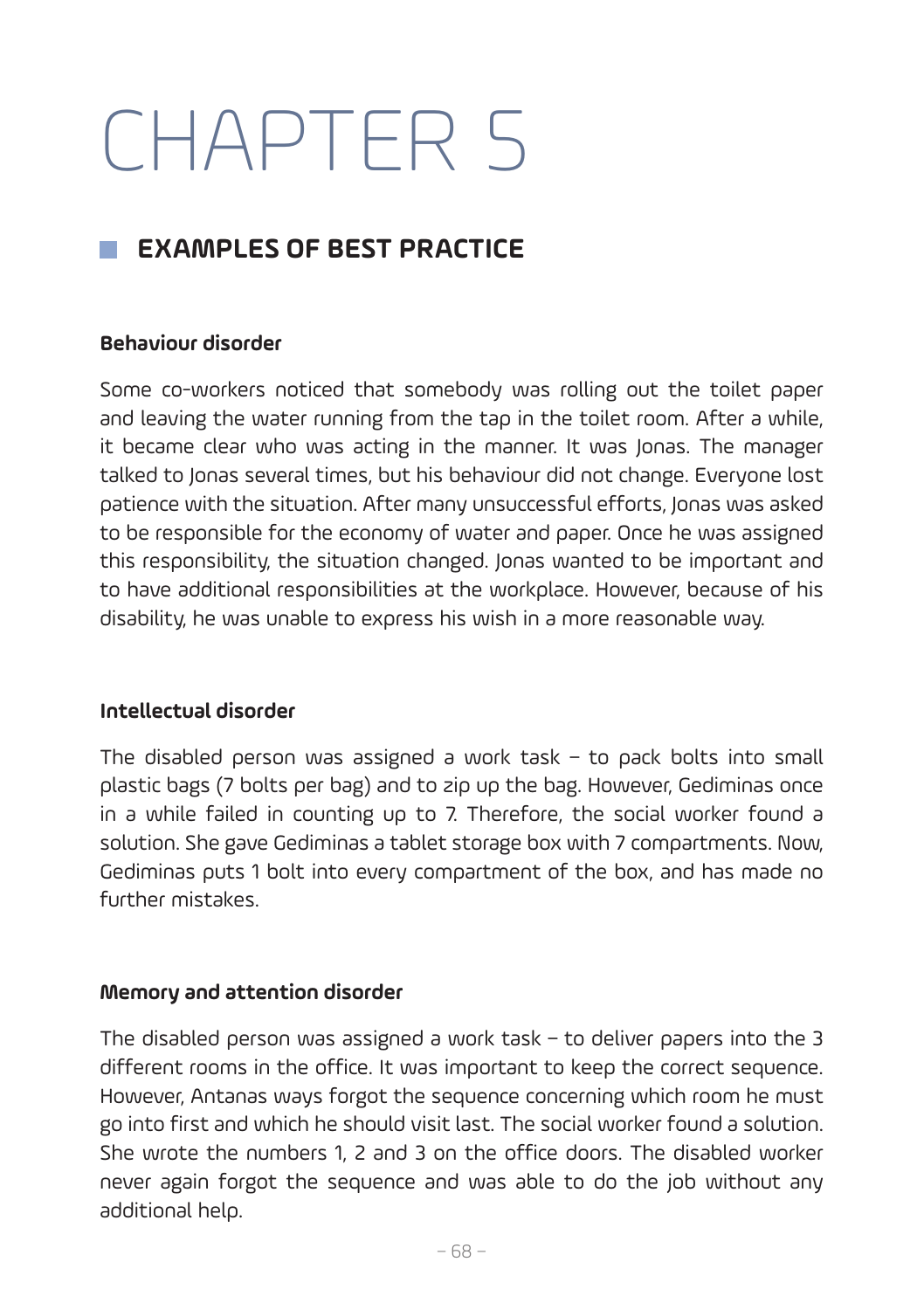#### **Autism spectrum disorder**

From time to time, the manager changes the work tasks for Tadas. Every time this happens, Tadas gets very angry and frustrated. Even though he can easily manage all the tasks, it takes one day for him to calm down after such a change. The social worker advised the manager to give Tadas a warning of such changes in advance. Now, Tadas feels frustration about the changes. The most important aspect for him was to know about the changes in advance.

#### **Learning disability**

Rasa has difficulties in understanding written information. As a result, she cannot read timetables, announcements, notes and SMS from the manager, and she often misses important information. The social worker advised the manager to send voice messages to Rasa instead of written messages. Now, Rasa receives information in the proper way, and does not suffer from a lack of information.

#### **Dementia**

Joana very regularly rang the emergency services to inform them about a gas leak in her flat. No discussion or intimidation means helped with this issue, and the woman continued to call. In view of the gas leak risk, each call meant that medical workers, firefighters and the police were mobilised. Therefore, each call caused a great expense. Assuming that the woman, despite her age and her serious dementia, still had some logical thinking processes, it was decided to install a gas leak detector in Joana's apartment. Every time Joana rang to summon help, she was then asked if the detector had gone off. The woman thought about this, and withdrew her call for assistance after realising the detector had not indicated a problem.

#### **Autism**

A young man, aged 28, started to behave badly each autumn and began to throw chairs and other objects in the direction of staff. The employees refused to continue their work, and there were several reasons for trying to understand the causes of such an action. One of the assumptions was that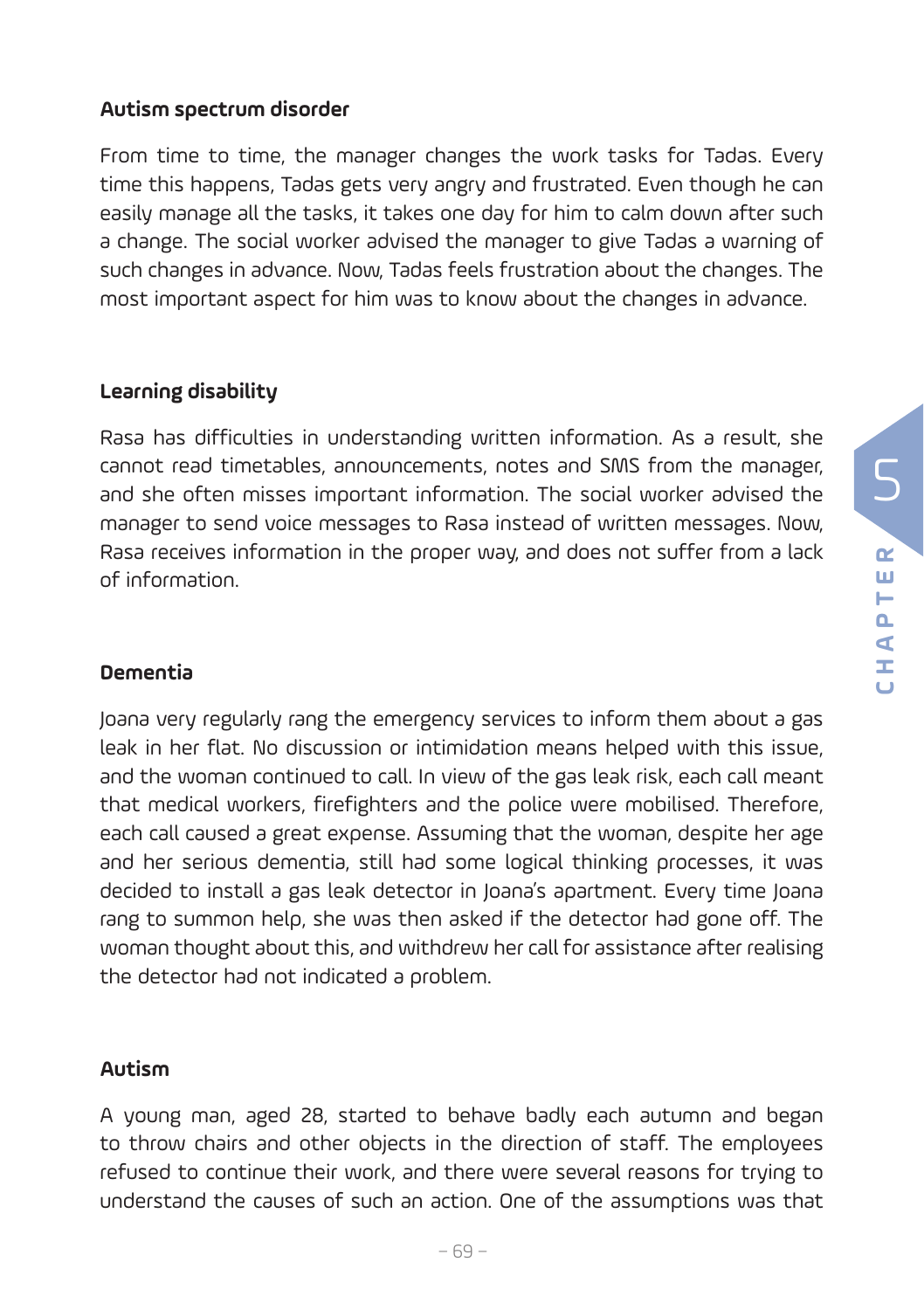when it becomes dark outside, the lights were turned on. After the lighting was reduced in the respective room and the position of the lamps was changed, the man did not show any further signs of bad behaviour. It should be noted that people with autism can have a very high sensitivity to light, sound, touch and taste.

#### **Down Syndrome**

An employee with Down Syndrome refused to perform one specific work obligation (to place the printer paper back in the printer space) and every time he was asked to execute this task, he became angry and would even leave work and go home. After some time, the employee who worked in the printer room passed away. Since that day, another employee with Down Syndrome has carried out this duty without any objection. In this case, the employee was trying to avoid a situation in which he was uncomfortable, but he could not explain the reason for it.

#### **Physical environment**

 18-year-old Tom uses wheelchair because he can't walk as a result of a spinal cord injury. He would like to study at university, but he lives in a small city with his parents and there are no universities there. He can't live alone in another city, because he needs help to transfer from his bed to the wheelchair, from his wheelchair to a car, and he can't go up/down stairs, etc. He therefore decided to go to a vocational centre. He called the centre and asked about the stairs, toilet and the physical space, and requested a visit. Once he had visited the centre and saw that he could get in as there was enough space, he had further questions about the learning process. He determined that it would be possible to use a computer and voice recorder, because he has problems with his grip and handwriting.

#### **Reading problems**

Agata is now a young woman, but when she was seven years old she fell from a high wall and was diagnosed head trauma. Now, she lives with her mother and wants to learn painting. At home, she prepares meals, does the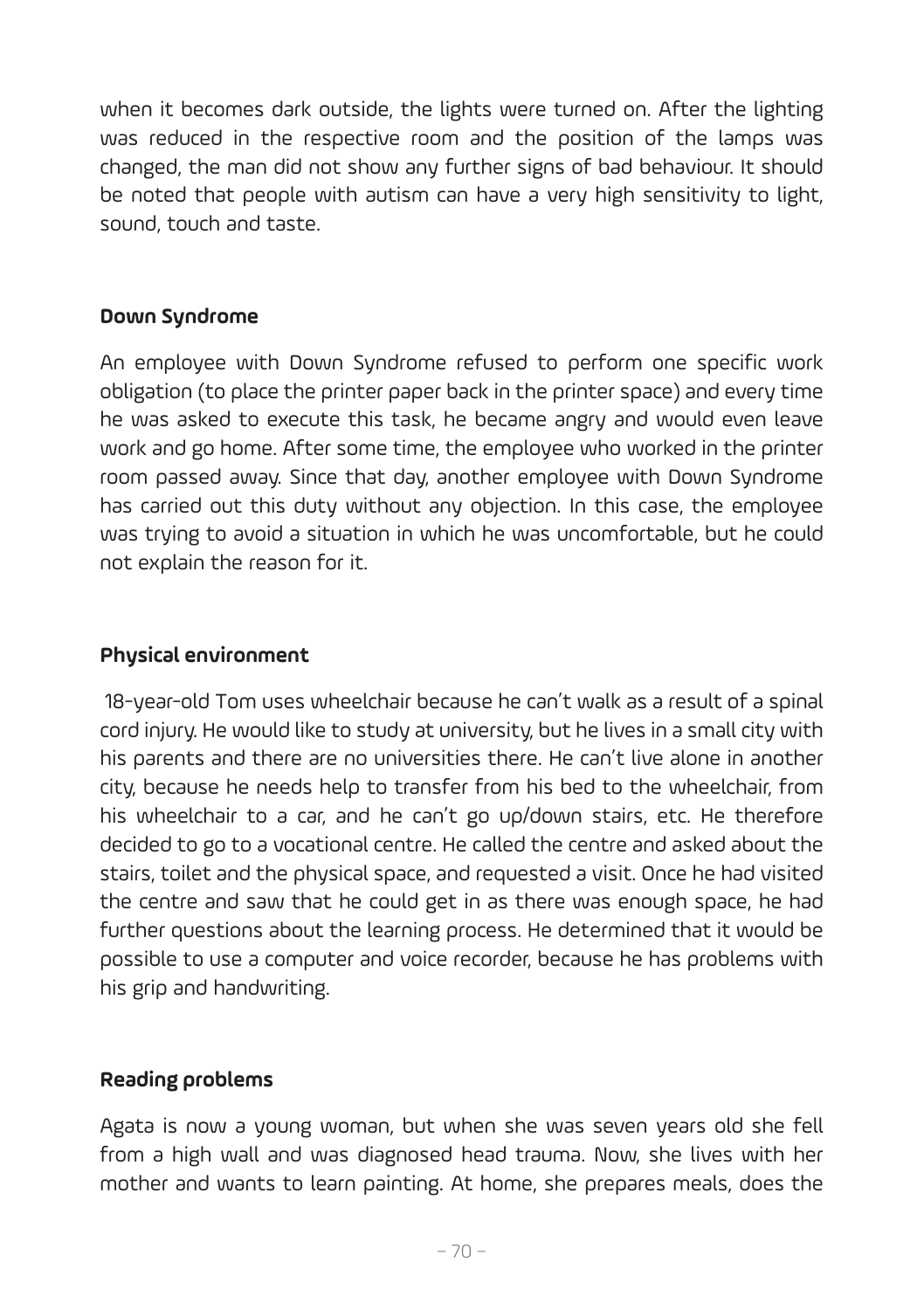cleaning and goes shopping. She has a lot of friends because loves to talk and she participates in all community events. She sent her CV to a flower shop, because she thought that would be the best place to work. However, Agata has problem with reading: she can't read books, because of headaches and dizziness, but she can read for a while (for about 15 min.). Therefore, she thinks that working in a flower shop would be possible.

#### **Attention and memory**

Sara is attending sewing classes, and she loves to learn and to communicate with others during the workshops. She says that she loves to attend these classes because the teacher does a review of the previous session at the beginning of each class, and this helps her to remember. The teacher uses slides and notes, and explains what Sara has to do in a simple way. Sara has memory and attention problems, so that's why she has chosen to learn sewing. She needs more time to learn how to do tasks, which is the reason why the teacher has followed the recommendation to use video and notes.

#### **Proprioception**

Roland loves woodwork classes because he can build tables, chairs, spoons and other things. Why does he love this class? Because the teacher gives him "heavy" work and opportunities to have regular movement breaks.

#### **Difficulties in starting and finishing work**

Ana has problems with starting work and cannot stop until she has completely finished, but the teacher has helped her to learn a solution. The teacher gives structured information on what she had to achieve, and uses visual schedules and timers. The goals are short and she has regular breaks.